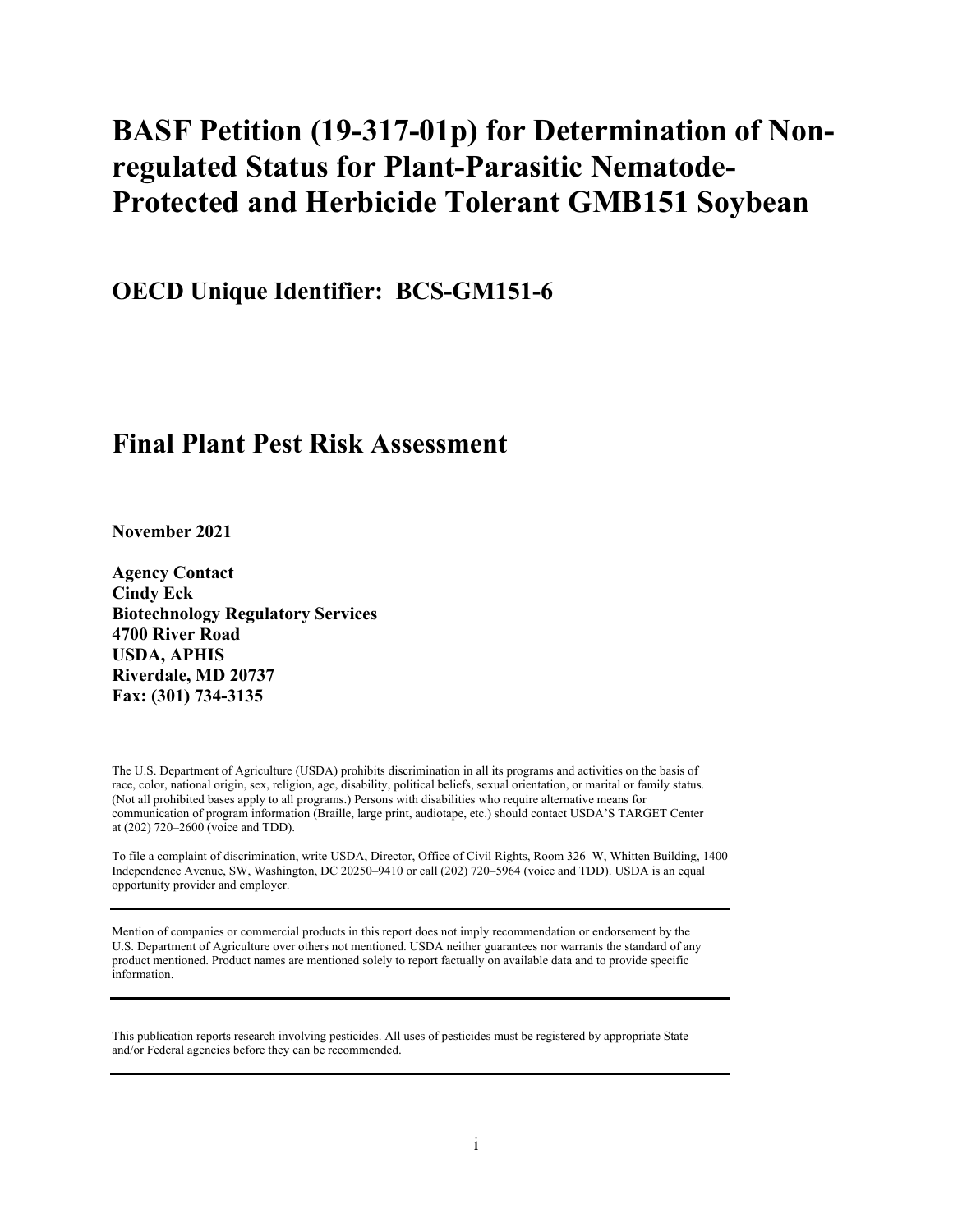# **TABLE OF CONTENTS**

| A.             |                                                                                |  |
|----------------|--------------------------------------------------------------------------------|--|
| <b>B.</b>      |                                                                                |  |
| C.             | Description of Inserted Genetic Material, Its Inheritance and Expression, Gene |  |
| D.             |                                                                                |  |
| Ε.             | Potential Impacts on Non-target Organisms Beneficial to Agriculture 16         |  |
| F.             |                                                                                |  |
| G.             | Potential Impacts on the Weediness of Any Other Plants with which GMB151       |  |
| Н.             |                                                                                |  |
| $\mathbf{I}$ . | Potential Impacts from Transfer of Genetic Information to Organisms with which |  |
| J <sub>r</sub> |                                                                                |  |
| K.             |                                                                                |  |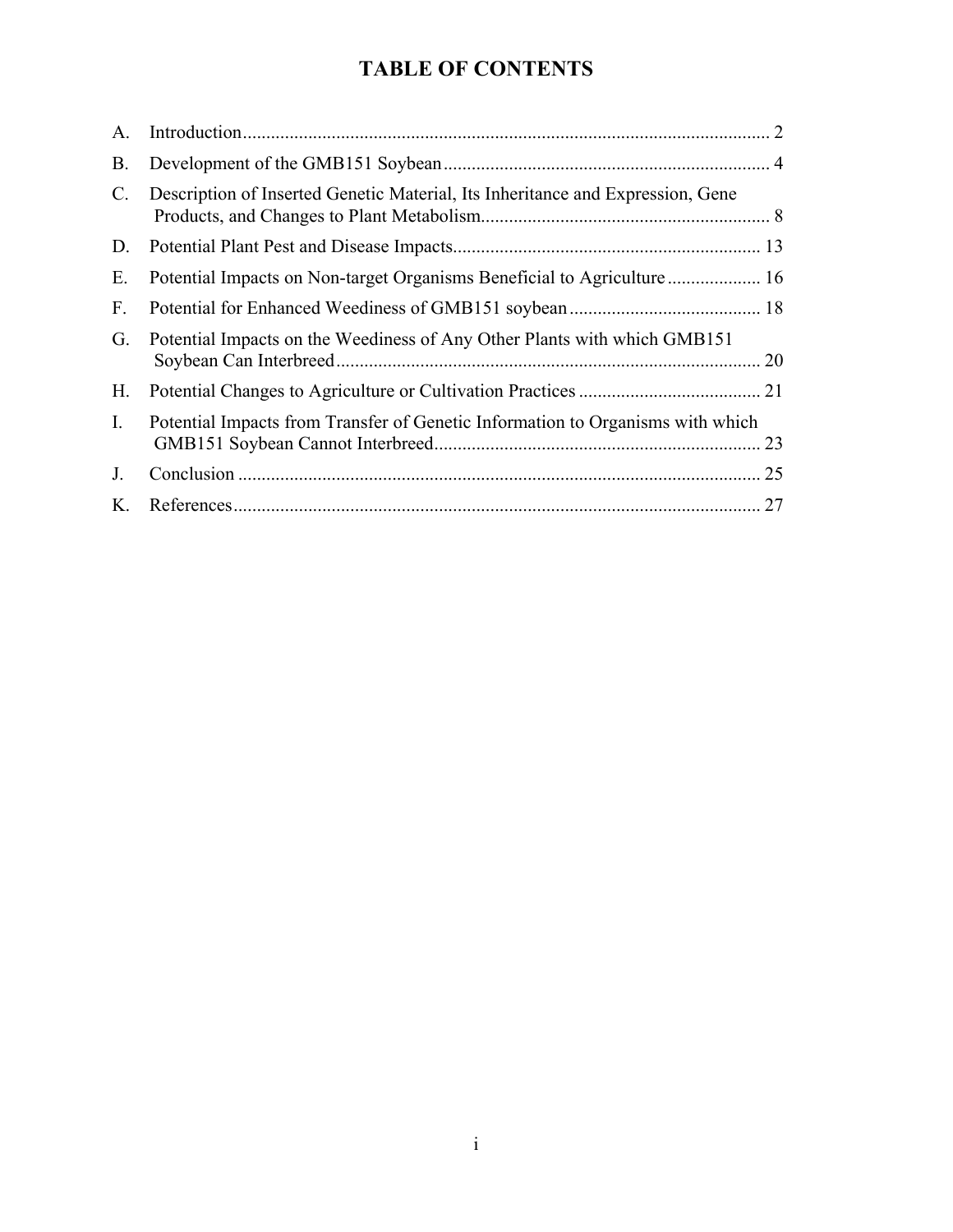## <span id="page-2-0"></span>**A. Introduction**

BASF Corporation (hereafter referred to as BASF) has submitted a petition to the Animal and Plant Health Inspection Service (APHIS) of the United States Department Agriculture (USDA) seeking a determination of non-regulated status for soybean (*Glycine max* (L.) Merr.), event GMB151 (OECD Unique Identifier BCS-GM151-6) developed using genetic engineering to be protected against a plant parasitic nematode and for resistance<sup>[1](#page-2-1)</sup> to HPPD-inhibitor herbicides [\(WSSA 1998\)](#page-33-0) that is unlikely to pose a greater plant pest risk than the unmodified organism from which it was derived and, therefore, should no longer be regulated under the APHIS' 7 Code of Federal Regulations (CFR) part 340. This petition was assigned the number 19-317-01p and is hereafter referenced as BASF 2019. Under the authority of the plant pest provisions of the Plant Protection Act (PPA), as amended (7 U.S.C. [7701et seq.](#page-27-1) ) the regulations in 7 CFR part 340, "Movement of Organisms Modified or Produced Through Genetic Engineering," regulate, among other things, the importation, interstate movement, or release into the environment of organisms modified or produced through genetic engineering that are plant pests or that there is a reason to believe are plant pests. This plant pest risk assessment (PPRA) was conducted to determine if GMB151 soybean is unlikely to pose a plant pest risk.

The petition for non-regulated status described in this PPRA is being evaluated under the version of the regulations effective at the time that it was received. The Animal and Plant Health Inspection Service (APHIS) issued a final rule, published in the Federal Register on May 18, [2](#page-2-2)020 (85 FR 29790-29838, Docket No. APHIS-2018-0034)<sup>2</sup>, revising 7 CFR part 340; however, the final rule is being implemented in phases. The new Regulatory Status Review (RSR) process, which replaces the petition for determination of nonregulated status process, became effective on April 5, 2021 for corn, soybean, cotton, potato, tomato, and alfalfa. The RSR process is effective for all crops as of October 1, 2021. However, "[u]ntil RSR is available for a particular crop APHIS will continue to receive petitions for determination of non-regulated status for the crop in accordance with the [legacy] regulations at 7 CFR § 340.6." (85 FR 29815). This petition for a determination of non-regulated status is being evaluated in accordance with the regulations at 7 CFR § 340.6 (2020) as it was received by APHIS on 11/13/2019.

GMB151 soybean was developed by transformation of explants of the soybean variety Thorne, using *Agrobacterium tumefaciens* mediated transformation with the transformation vector pSZ8832 [\(BASF 2019 pp.19, 32-39\)](#page-27-2). The GMB151 soybean

<span id="page-2-1"></span><sup>&</sup>lt;sup>1</sup> BASF has also described the phenotype of GMB151 soybean as "herbicide tolerant" and historically APHIS has also referred to modified plants with reduced herbicide sensitivity as herbicide tolerant. However, the phenotype would fall under the Weed Science Society of America (WSSA) definition of "herbicide resistance" since GMB151 soybean has an "inherited ability to survive and reproduce following exposure to a dose of herbicide normally lethal to the wild type." By the WSSA definition, "resistance (to an herbicide) may be naturally occurring or induced by such techniques as genetic engineering or selection of variants produced by tissue culture or mutagenesis." Herbicide tolerance, by the WSSA definition, only applies to plant species with an "inherent ability to survive and reproduce after herbicide treatment. This implies that there was no selection or genetic manipulation to make the plant tolerant; it is naturally tolerant."

<span id="page-2-2"></span><sup>&</sup>lt;sup>2</sup> To view the final rule, go to www.regulations.gov and enter APHIS-2018-0034 in the Search field.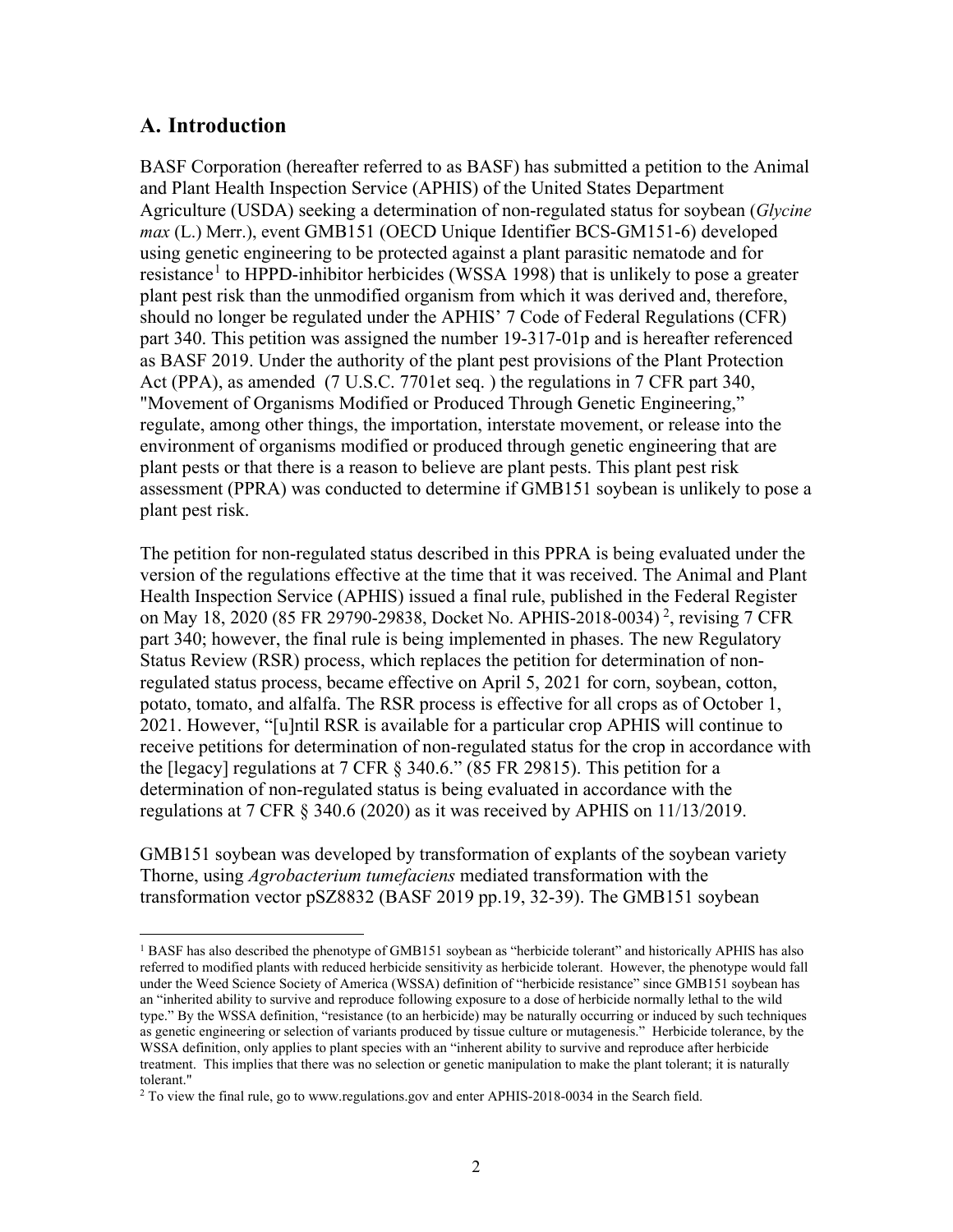contains non-coding regulatory sequences from plant pest organisms listed in 7 CFR 340.2, including the *Cauliflower mosaic virus* (CaMV) 35S promoter and terminator regions [\(Kay et al. 1987;](#page-30-0) [Sanfacon et al. 1990\)](#page-31-0), and a leader sequence derived from *Tobacco etch virus* (TEV) [\(Allison et al. 1985;](#page-27-3) [BASF 2019,](#page-27-2) p. 32) and right and left border T-DNA repeats from *A. tumefaciens,* a plant pest. Portions of the introduced genetic material were derived from plant pest organisms listed in 7 CFR 340.2. Therefore, GMB151 soybean is considered a regulated organism under APHIS regulations at 7 CFR part 340. BASF has conducted field trials in the U.S. of GMB151 soybean as a regulated organism under APHIS authorizations since 2013 [\(BASF 2019](#page-27-2)  [Appendix 1, Table A1, p. 131\)](#page-27-2). Field trials were conducted for research, development, breeding, and seed multiplication.

Potential impacts discussed in this plant pest risk assessment are those that pertain to plant pest risk associated with GMB151 soybean and its progeny, and their use in the absence of confinement relative to the unmodified recipient and/or other appropriate comparators. APHIS utilizes data and information submitted by the applicant, in addition to current literature, to determine if GMB151 soybean is unlikely to pose a greater plant pest risk than the unmodified organism from which it was derived. APHIS regulations in 7 CFR 340.6(c) specify the information needed for consideration in a petition for nonregulated status. APHIS will assess information submitted by the applicant about GMB151 soybean related to: plant pest risk characteristics; expression of the gene product, new enzymes, or changes to plant metabolism; disease and pest susceptibilities and indirect plant pest effects on other agricultural products; effects of the modified organism on non-target organisms; weediness of the modified organism; impact on the weediness of any other plant with which it can interbreed; changes to agricultural or cultivation practices that may impact diseases and pests of plants; and transfer of genetic information to organisms with which it cannot interbreed.

APHIS may also consider information relevant to reviews conducted by other agencies that are part of the 'Coordinated Framework for the Regulation of Biotechnology' [\(51 FR](#page-27-4)  [23302 1986;](#page-27-4) [57 FR 22984](#page-27-5) 1992; [80 FR 60414 2015;](#page-27-6) [USDA FDA EPA 2017\)](#page-32-0). Under the Coordinated Framework, the oversight of biotechnology-derived plants rests with APHIS, the Food and Drug Administration (FDA), and the Office of Pesticide Programs of the U.S. Environmental Protection Agency (EPA). Depending on its characteristics, certain biotechnology-derived products are subjected to review by one or more of these agencies.

Under the Federal Insecticide, Fungicide and Rodenticide Act (FIFRA) (7 U.S.C. §136 *et seq*), EPA regulates the distribution, sale, use and testing of pesticidal substances produced in plants and microbes, including those pesticides produced by an organism through techniques of modern biotechnology. EPA also sets tolerance limits for residues of pesticides on and in food and animal feed or establishes an exemption from the requirement for a tolerance, under the Federal Food, Drug and Cosmetic Act (FFDCA) (21 U.S.C §301 *et seq.*). Prior to registration for a new use for a new or previously registered pesticide, EPA must determine through testing that the pesticide does not cause unreasonable adverse effects on humans, the environment, and non-target species when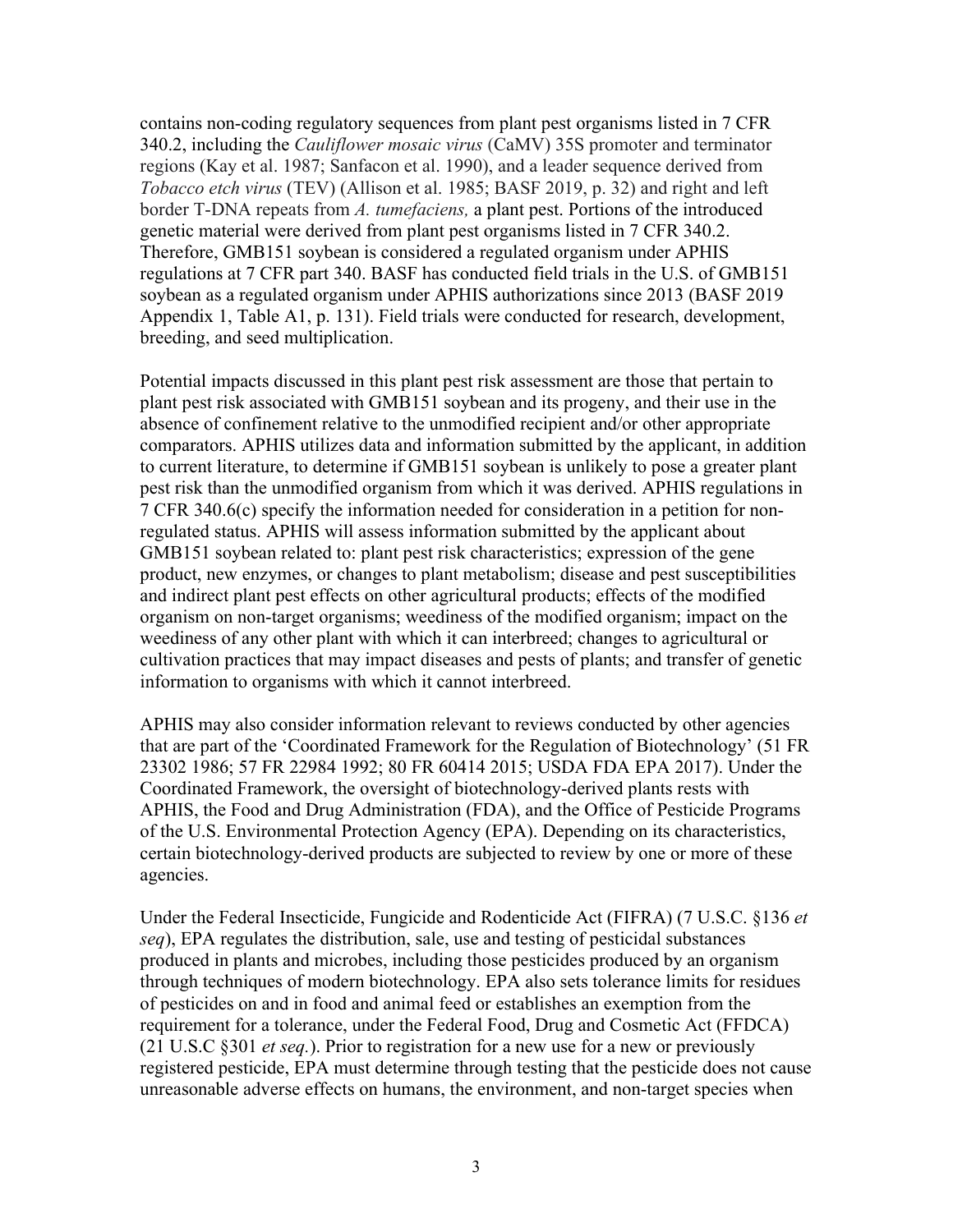used in accordance with label instructions. EPA must also approve the language used on the pesticide label in accordance with label requirements for pesticides and devices (40 CFR part 156). Other applicable EPA regulations include Pesticide Registration and Classification Procedures (40 CFR part 152), Experimental Use Permits (40 CFR part 172) and Procedures and Requirements for Plant Incorporated Protectants (PIPs) (40 CFR part 174).

As cited in the petition subject of this PPRA, the Cry14Ab-1 protein produced by GMB151 is a plant incorporated protectant (PIP) and is regulated as a pesticide by the US EPA. An experimental Use Permit (EUP), as described under Section 5 of Federal Insecticide, Fungicide, and Rodenticide Act (FIFRA), is in effect for Cry14Ab-1 and the genetic material responsible for its production in GMB151 soybean [\(BASF 2019, p. 17\)](#page-27-2). The petition also mentions that BASF submitted an application for a FIFRA Section 3 seed increase registration to the U.S. EPA on November, 2018 for Cry14Ab-1 and the genetic material responsible for its production in GMB151 soybean. A temporary exemption from the requirement for a tolerance was granted to Cry14Ab-1 in conjunction with the previously mentioned EUP. A petition for a permanent exemption from the requirement for a tolerance for the Cry14Ab-1 protein when expressed in soybean was submitted to the U.S. EPA on November, 2018 in conjunction with the Section 3 registration submission [\(BASF 2019, p.17\)](#page-27-2). The US EPA has granted a permanent exemption from the requirement of a tolerance for the residues of the HPPD-4 protein derived from the 4-hydroxyphenylpyruvate dioxygenase in or on all food commodities, when used as a plant incorporated inert ingredient. The EPA concluded based on the available data that this enzyme does not show evidence of toxicity, the source is not allergenic, nor there is any significant similarity to known toxins and allergens. The HPPD-4 proteins are readily digested in gastric fluids and therefore cumulative, chronic and acute effects are not likely [\(40 FR 260086 2017\)](#page-27-7).

The FDA under the FFDCA is responsible for ensuring the safety and proper labeling of all plant-derived foods and feeds, including those developed through modern biotechnology. To help sponsors of foods and feeds derived from genetically engineered crops comply with their obligations, the FDA encourages them to participate in its voluntary early food safety evaluation for new non-pesticidal proteins produced by new plant varieties intended to be used as food and a more comprehensive voluntary consultation process prior to commercial distribution of food or feed [\(57 FR 22984](#page-27-5)  [1992\)](#page-27-5). BASF Corporation has initiated a consultation with the FDA that included molecular, composition, and nutrition data, as well as other food and feed safety assessment data related to plant-parasitic nematode-protected GMB151soybean.

# <span id="page-4-0"></span>**B. Development of the GMB151 Soybean**

*Glycine max* (L) Merr., the cultivated soybean, is an economically important diploidized tetraploid plant in the family Leguminosae. The genus *Glycine* has two subgenera: *Soja* and *Glycine*. The subgenus *Soja* includes two species *Glycine max* and *Glycine soja*; whereas the subgenus *Glycine* includes 26 wild perennial species indigenous to Australia, Asia and other countries in Oceania [\(Chung and Singh 2008;](#page-28-0) [Sherman-Broyles et al.](#page-31-1)  [2014\)](#page-31-1). *Glycine max* is believed to have been domesticated in East Asia from its wild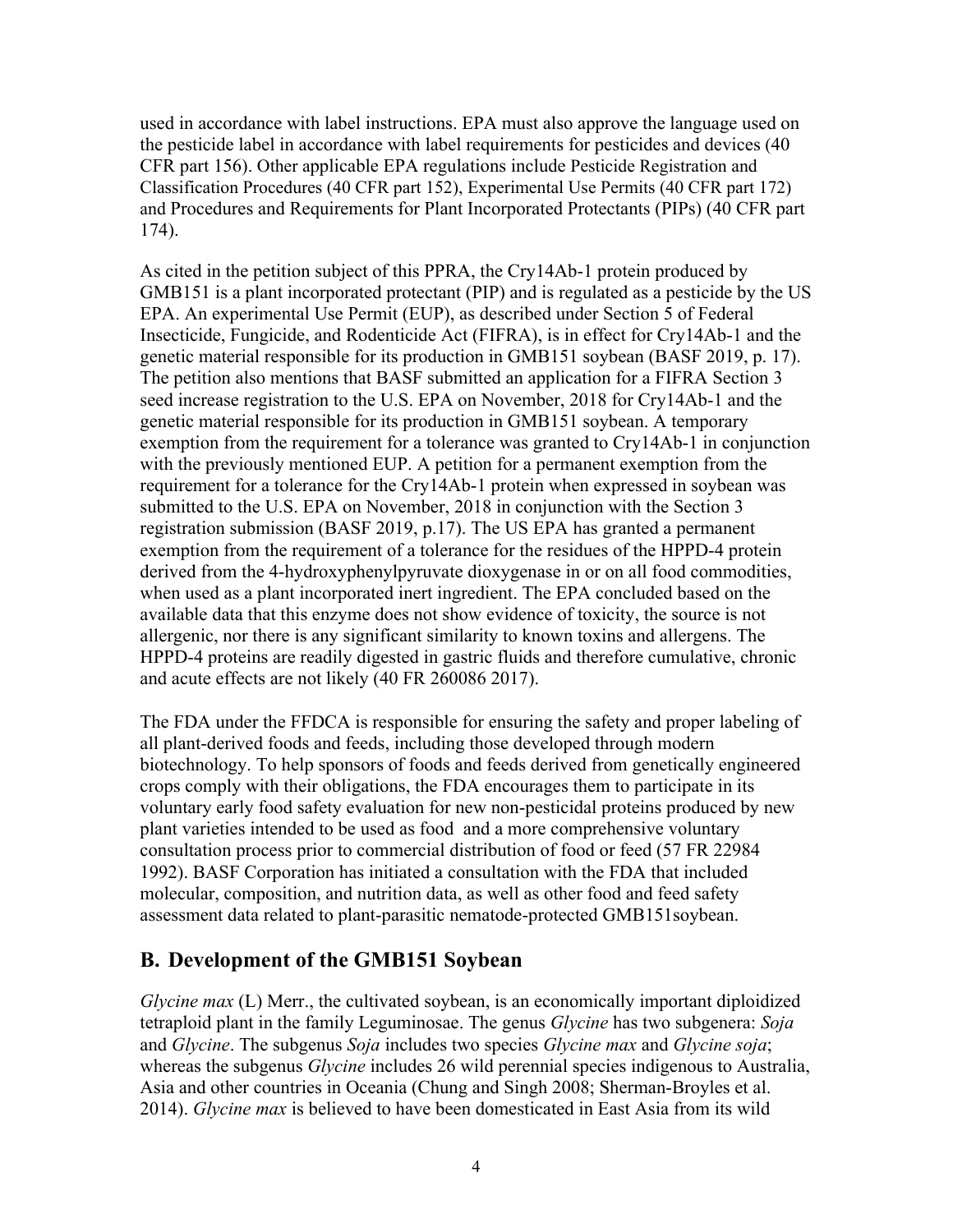progenitor *G. soja* between the 17th and 11th century B.C. [\(Hymowitz 1970;](#page-29-0) [Hymowitz](#page-29-1)  [and Newell 1981;](#page-29-1) [Sedivy et al. 2017\)](#page-31-2). No wild relatives of *G. max* are found growing naturally in North America, but they grow in many parts of Asia.

The soybean plant is an erect, bushy herbaceous annual that can grow to 1.5 meters in height. It is propagated commercially by seed, and three types of growth habit are found among the different cultivars: determinate, semi-determinate and indeterminate. Determinate and semi-determinate cultivars belong to different maturity groups, which are grown in different parts of the United States. Soybean varieties are not frost tolerant and do not survive freezing winter conditions [\(OECD 2000\)](#page-30-1). The root system consists of a taproot and large number of lateral roots that establish a symbiotic relationship with *Bradyrhizobium japonicum*, a nitrogen fixing bacterium in the soil, through formation of root nodules [\(Chung and Singh 2008\)](#page-28-0).

Soybean is grown as a crop worldwide, and the United States and Brazil are the world's leading soybean producers, followed by Argentina, China, India, and other countries [\(USDA-FAS 2017\)](#page-32-1). Soybeans are grown commercially for the seeds which are used for food and feed and have approximately 38% protein content and 18% oil content. Most of the soybeans produced in the world are processed or crushed into soybean meal and oil. Nearly all soybean meal (98%) is used in livestock and aquaculture feeds. On the other hand, 95% of the oil fraction is consumed by humans as edible oil, and the rest is used for industrial purposes [\(Chung and Singh 2008;](#page-28-0) [Hartman et al. 2011\)](#page-29-2).

Soybean was first introduced in the United States in 1765 [\(Hymowitz and Harlan 1983\)](#page-29-3), and soybean seed production was initially low amounting to 1,600 acres in 1909. Soybeans are grown mostly in the Midwest as shown in Figure 1 [\(USDA-NASS 2019\)](#page-32-2), and in 2018 a total of 89,000 million acres were planted nationwide with production of over 4.5 million bushels indicated in Figure 2 [\(USDA-NASS 2020\)](#page-32-3).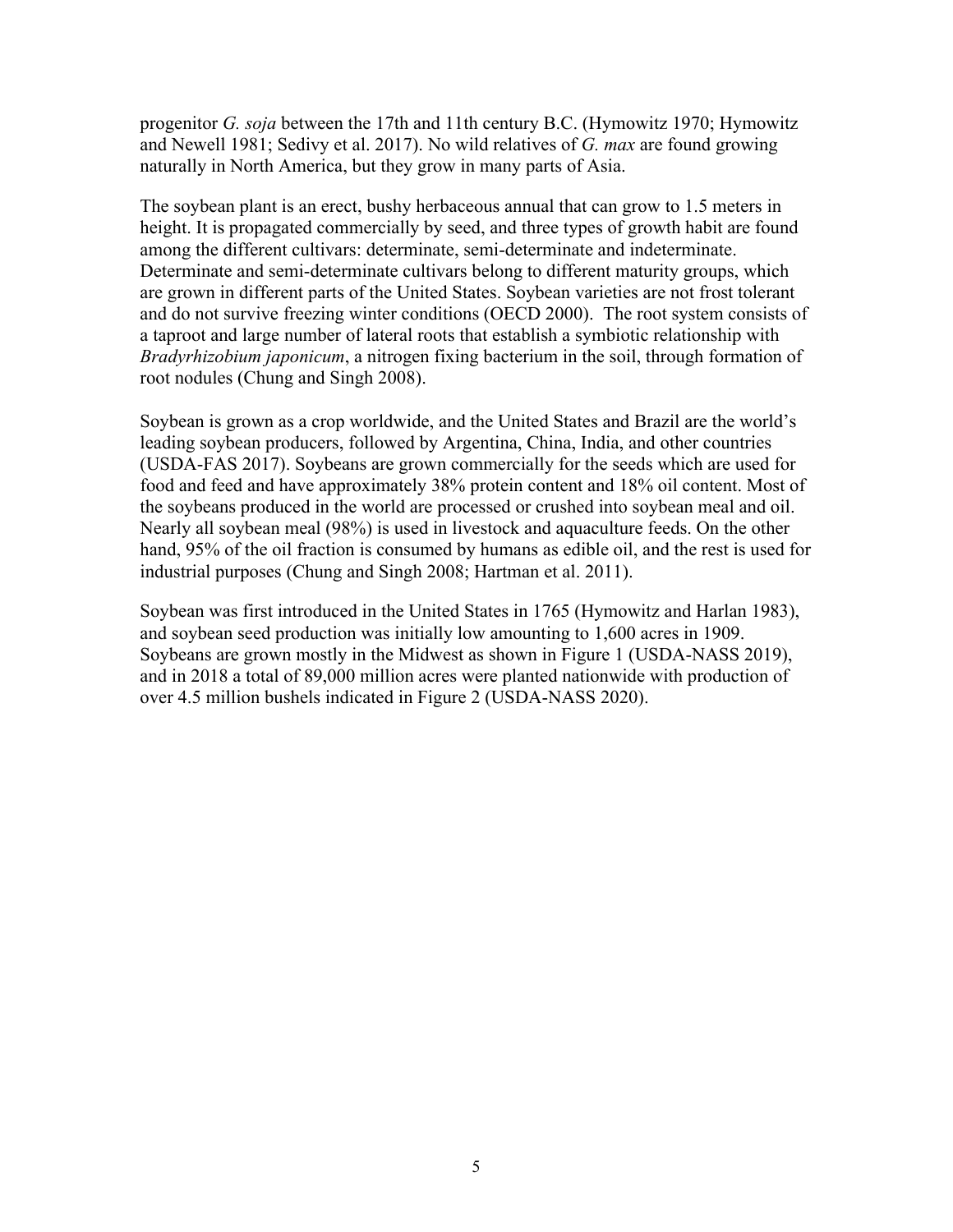

**Figure 1.** Soybean production areas in the U.S. [\(USDA-NASS 2019\)](#page-32-2)



**Figure 2**. Soybean acreage by year in the U.S. [\(USDA-NASS 2020\)](#page-32-3)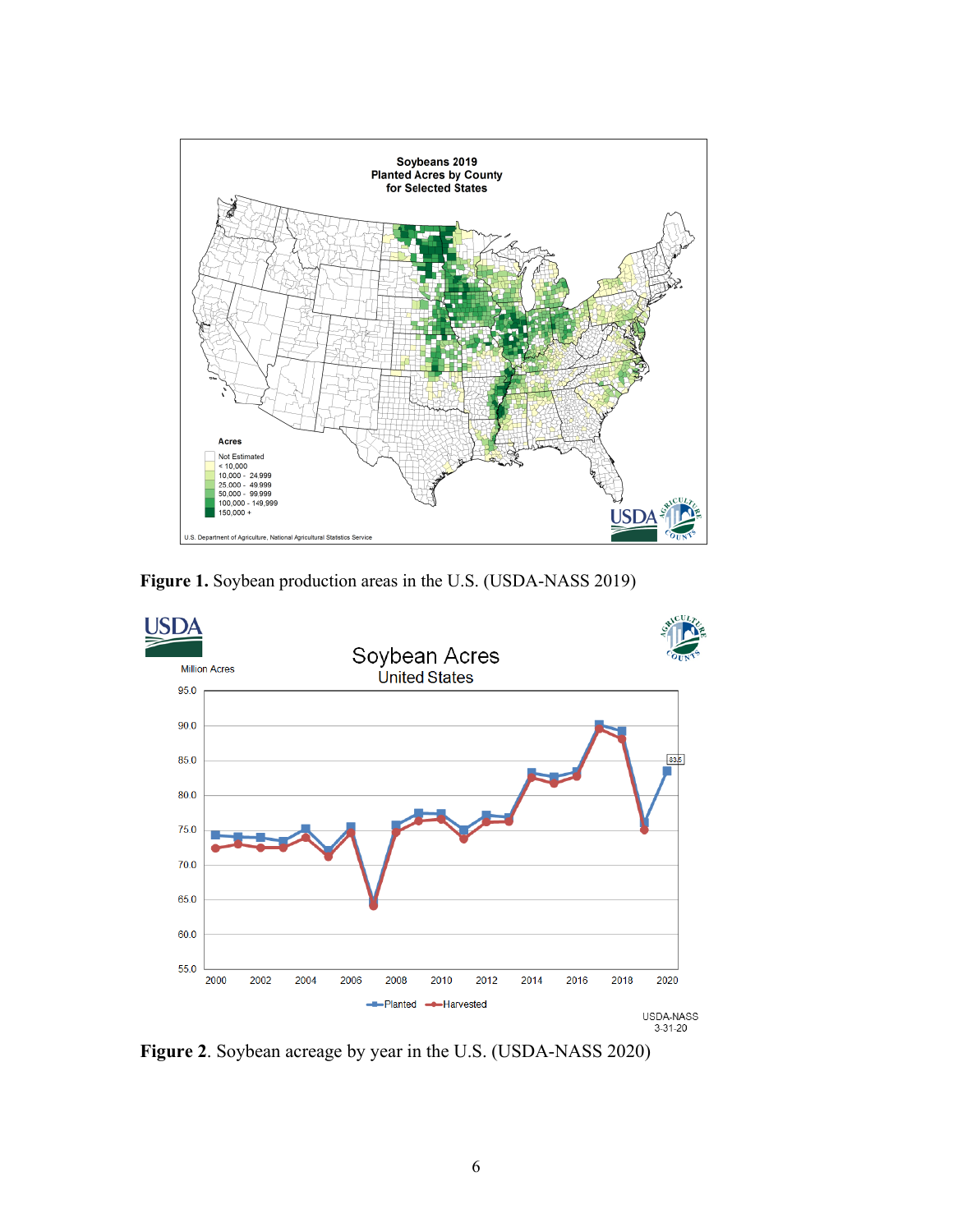Despite the continuous soybean yield increase over the years, soybean production faces multiple challenges by a variety of both biotic and abiotic stress factors. Typical abiotic stress factors include salinity, non-optimal temperatures, drought, flooding, and poor soil nutrition, etc. [\(Chung and Singh 2008\)](#page-28-0). Among the disease-causing agents of soybean, *Heterodera glycines*, the soybean cyst nematode (SCN), is of major economic importance on soybean production worldwide. It is considered the most damaging pathogen of soybeans in United States and Canada, and has been found in every soybean producing state in the United States [\(Tylka and Marett 2014\)](#page-32-4).

Crop rotation with non-host plants and use of resistant cultivars are management practices that can be used in *H. glycines* infested fields to reduce the population in the soil, or to increase soybean yields. Growers are advised to rotate sources of resistance. There are hundreds of SCN resistant soybean cultivars, and most of the resistance is derived from Plant Introduction (PI) 88788, a few cultivars have resistance derived from PI 548402 (Peking) and PI 437654. The level of resistance in the different cultivars varies, and in order to reduce selection pressure for different *H. glycines* populations, growers are advised to rotate sources of resistance.

GMB151 soybean was developed through *Agrobacterium* mediated transformation of the soybean cultivar Thorne using the vector pSZ8832, containing *cry14Ab-1* and *hppdPf-4Pa* gene cassettes. The *cry14Ab-1* gene was derived from *Bacillus thuringiensis* and was optimized for plant expression. The Cry14Ab-1 protein, is a member of crystal type (Cry) protein family that demonstrates specific toxicity towards nematodes. Expression of Cry14Ab-1 in GMB151 is intended to confer resistance to SCN. The *hppdPf-4Pa* gene was derived from *Pseudomonas fluorescens* and its sequence was modified to generate a protein with reduced HPPD-inhibitor herbicide binding efficacy. Expression of the modified 4-hydroxyphenylpyruvate dioxygenase (HPPD-4), is intended to confer tolerance to HPPD inhibitor herbicides such as isoxaflutole.

According to the petition, GMB151 soybean expressing Cry14Ab-1 will be combined with commercially available varieties that have resistance to SCN, to extend the durability of resistance derived from GMB151 and from native resistance to SCN found in resistant cultivars. GMB151 was also engineered to express a modified gene that confers resistance to HPPD inhibitor herbicide intended to provide growers with an additional HPPD-inhibitor herbicide option [\(BASF 2019 p. 16\)](#page-27-2).

BASF conducted field activities with GMB151 soybean under USDA authorizations for research, development, regulatory, breeding and seed multiplication from 2013 to 2019. There were no reports of unusual or unexpected phenotypes, effects on NTOs, susceptibility to plant pests, or other unexpected interactions with the biotic or abiotic environment [\(BASF 2019, p. 131, Table A1.1\)](#page-27-2). GMB151 was also field tested in Brazil for efficacy against nematodes causing disease of soybean [\(BASF 2019\)](#page-27-2).

Based on soybean biology [\(Hymowitz and Newell 1981;](#page-29-1) [OECD 2000;](#page-30-1) [Chung and Singh](#page-28-0)  [2008;](#page-28-0) [Sedivy et al. 2017\)](#page-31-2) and the data presented [\(BASF 2019\)](#page-27-2), APHIS concludes that the GMB151soybean was developed in a manner common to other soybean and crops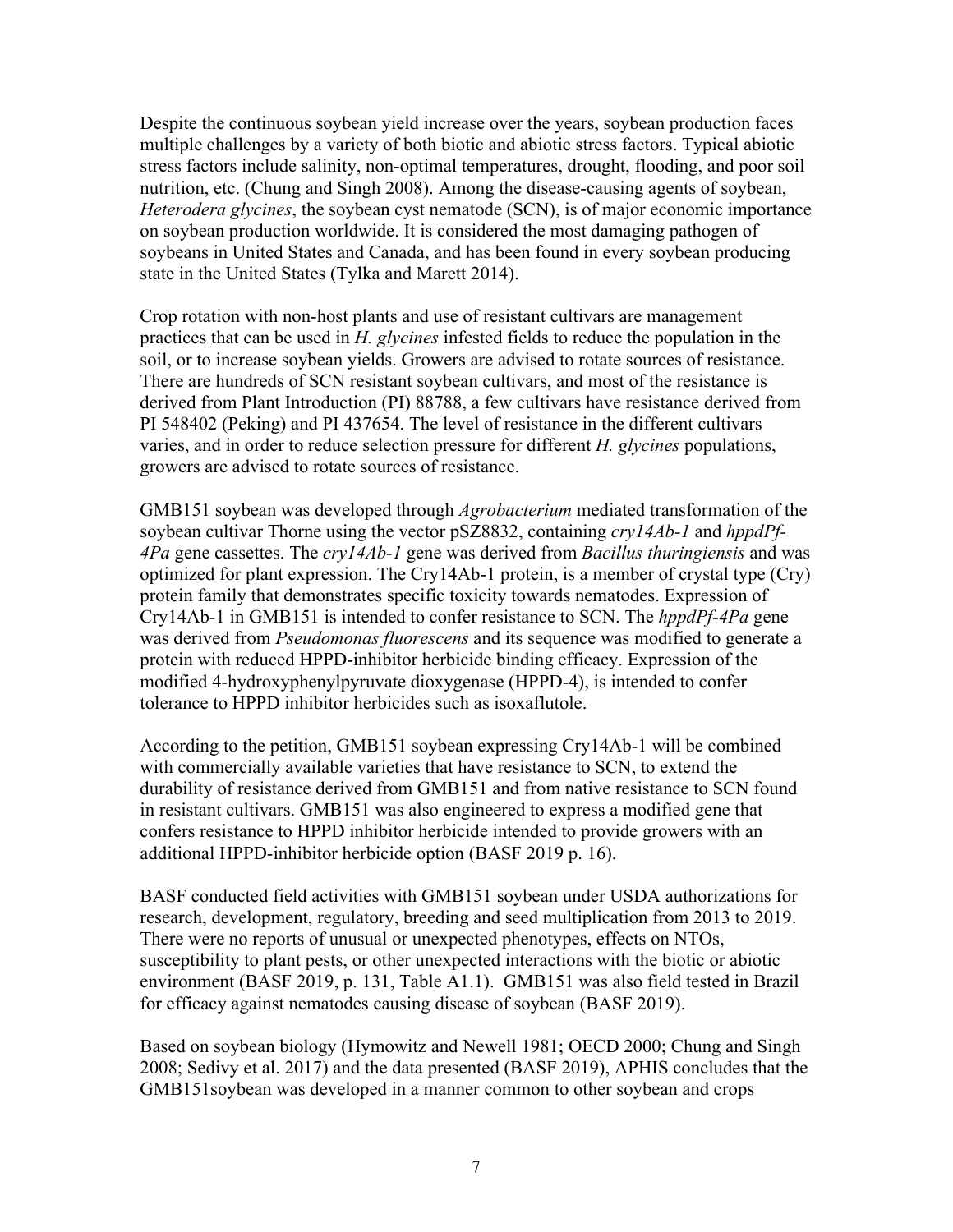modified using *Agrobacterium*-mediated transformation [\(USDA-APHIS 2017\)](#page-32-5). APHIS believes the use of the non-modified parental line Thorne and other reference varieties as comparators is sufficient to determine that GMB151 soybean is not substantially different from its non-modified parental line and non-modified conventional soybean varieties [\(USDA-APHIS 2017\)](#page-32-5).

# <span id="page-8-0"></span>**C. Description of Inserted Genetic Material, Its Inheritance and Expression, Gene Products, and Changes to Plant Metabolism**

To inform the potential hazards resulting from the genetic modification and potential routes of exposure related to the inserted DNAs and their expression products, APHIS assessed data and information presented in the petition related to: the transformation process; the source of the inserted genetic material and its function in both the donor organism and the modified crop event; and the integrity, stability and mode of inheritance of the inserted genetic material through sexual or asexual reproduction based on the location of the insertion (e.g. nucleus or organelle) and the number of loci inserted.

APHIS also assessed data presented in the petition on whether the genetic modification results in expression of new genes, proteins, or enzymes or changes in plant metabolism or composition in the GMB151 soybean relative to the unmodified soybean variety Thorne and other soybean commercial varieties as described in the petition. The assessment encompasses a consideration of the expressed Cry14Ab-1 and HPPD-4 proteins and any observed or anticipated effects on plant metabolism, including, e.g. any relevant changes in levels of metabolites, anti-nutrients, or nutrients in forage and grains derived from the GMB151 compared to those in the non-modified counterpart Thorne and nine non-modified reference varieties.

This information is used later in this risk assessment to inform whether there is any potential for plant pest vectors or sequences to cause disease or greater plant pest risks in GMB151 soybean; or for expression of inserted DNAs, new proteins or enzymes, or changes in metabolism to affect plant pest or diseases, non-target beneficial organisms, weediness, agricultural practices that impact pest or diseases or their management, or plant pest risks through horizontal gene flow.

#### *Description of the genetic modification and inheritance of inserted DNA*

As described in the petition, GMB151 soybean was developed using disarmed *Agrobacterium tumefaciens* mediated transformation of explants from the soybean variety Thorne with the transformation vector pSZ8832. Following transformation, the explants were placed on selection medium supplemented with tembotrione and ticarcillin to select for transformed cells and eliminate *A. tumefaciens* [\(BASF 2019 p. 19\)](#page-27-2).

The vector pSZ8832 is approximately 14.4 Kbps and contains two gene expression cassettes *cry14Ab-1* and *hppdPf-4Pa* delineated by right (RB) and left border (LB) sequences of T-DNA of *Agrobacterium tumefaciens* as well as backbone sequences outside the T-DNA borders [\(BASF 2019 pp 19-22, Figure 1 p. 20, Table 1, p. 21-22\)](#page-27-2)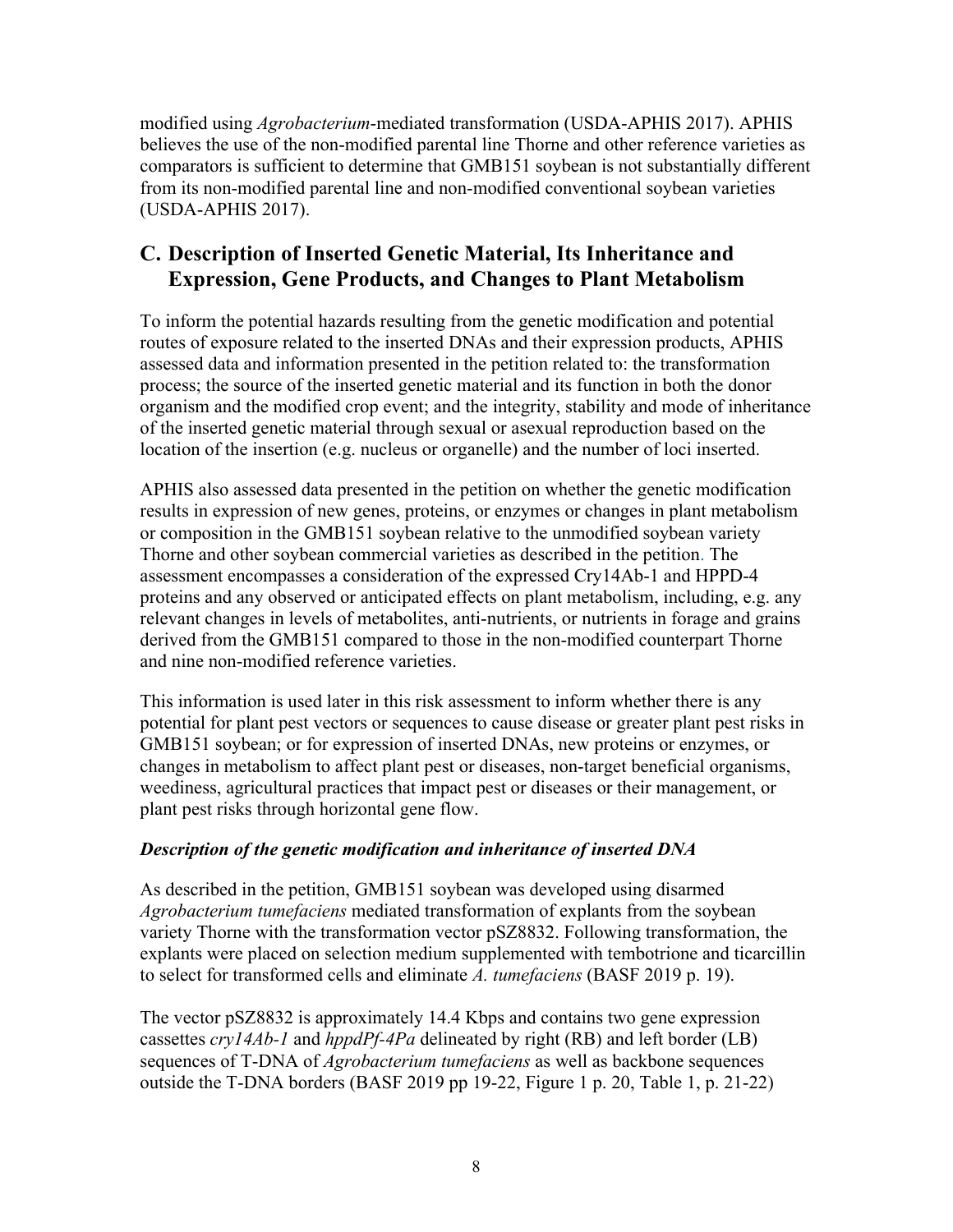The *cry14Ab-1* gene cassette contains the genetic elements:

- Pubi10At: sequence including the promoter region of ubiquitin-10 gene of *Arabidopsis, thaliana* [\(Grefen et al. 2010\)](#page-29-4);
- *cry14Ab-1.b*: coding sequence of the delta-endotoxin gene of *Bacillus thuringiensis*;
- T35S: sequence including the 3' untranslated region of the 35S transcript of the Cauliflower mosaic virus [\(Sanfacon et al. 1990\)](#page-31-0).

The *hppdPf-4Pa* gene cassette contains the genetic elements:

- P2x35S: sequence including the double enhanced promoter regions of the Cauliflower mosaic virus 35S genome transcript [\(Kay et al. 1987\)](#page-30-0);
- Ltev: sequence including the leader sequence of the Tobacco etch virus genomic RNA [\(Allison et al. 1985\)](#page-27-3);
- *TPotpY-1Pf*: coding sequence of an optimized transit peptide derivative containing sequences of the RuBisCO small subunit genes of *Zea mays* and *Helianthus annuus* [\(Lebrun et al. 1996\)](#page-30-2);
- *hppdPf-4Pa*: coding sequence of a variant 4-hydroxyphenyl pyruvate dioxygenase gene of *Pseudomonas fluorescens* [\(Poree et al. 2014\)](#page-30-3);
- T35S: sequence including the 3' untranslated regions of the 35S transcript of the Cauliflower mosaic virus [\(Sanfacon et al. 1990\)](#page-31-0).

Although some of the genetic elements used in the constructs were derived from plant pests, they do not encode a plant pest or an infectious agent. The T-DNA left and right border sequences, the leader sequence from Tobacco etch virus and the Cauliflower mosaic virus 35S promoter and terminator are derived from plant pathogens. However, none of the regulatory elements, or the left and right border elements are known to cause plant diseases. Detailed descriptions of the genetic elements in the inserted DNA and references for each element are found in the petition [\(BASF 2019, pp. 21-22, Table 1,](#page-27-2)  [p.20 Figure 1\)](#page-27-2).

BASF performed molecular characterization of the genetic modifications in GMB151 soybean using next generation sequencing (NGS), junction sequence analysis (JSA), Sanger sequencing and bioinformatics analysis. Genomic DNA prepared from GMB151 seeds was used to characterize inserted sequences using NGS/JSA. The non-modified variety Thorne was used as the negative control sample. The positive control and sensitivity control samples were the non-modified counterpart Thorne supplemented with plasmid pSZ8832 DNA. Whole genome sequencing was performed using the Illumina HiSeq platform 2500 technology. Median genome sequencing coverage was examined by the alignment of the read to the lectin gene, a known single copy locus, and was higher than 75-fold [\(BASF 2019 p.27, p.196\)](#page-27-2).

Bioinformatics analysis of NGS/JSA and Sanger sequencing results demonstrated that GMB151 soybean contains one copy of the T-DNA insert, without rearrangements, at a single insertion site. The *cry14Ab-1* gene cassette is complete, and the *hppdPf-4Pa* gene cassette lacks 482 bp at the 5'end of the P2x35S promoter. Upon transformation, 63 bp from the non-modified counterpart parental variety Thorne were replaced with 7,498 bp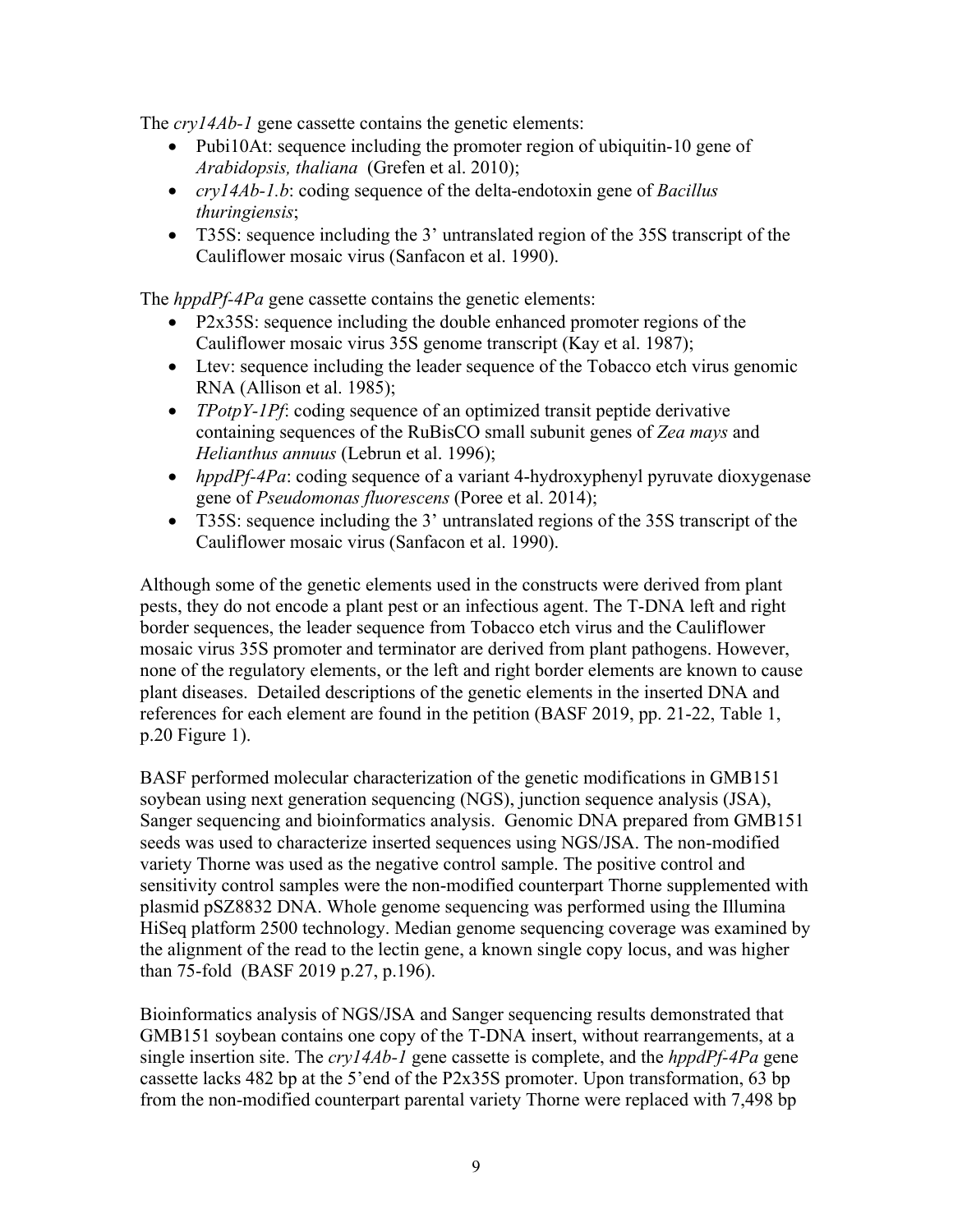of inserted sequences between the GMB151 T-DNA sequence and the 3' flanking genomic region, 7,459 bp of T-DNA sequence and 39 bp of filler DNA. Of the filler DNA, 21 bp show sequence identity to ORIpVS1 in the pSZ8832 vector backbone, and 17 bp show sequence identity to soybean genomic DNA in the 3' flanking genomic region [\(BASF 2019, pp. 29-30\)](#page-27-2).

Additionally, bioinformatics analysis further demonstrated that the GMB151 insertion is located on chromosome 7, in the 3' untranslated region of a putative endogenous gene, annotated as BON1-associated protein 1 BAP1-like protein. In *Arabidopsis thaliana*, the BAP1 protein has a function in a signal transduction cascade [\(BASF 2019, p. 35\)](#page-27-2). Based on an assessment of agronomic and compositional analysis of GMB151 with the non-GE counterpart, there were no unexpected or unintended effects, and no impact on GMB151 agronomic performance or on the nutritional value of forage and grain. BASF concluded that there are no reasons to assume an effect on plant pest risk due to interruption of the putative BAP1-like locus [\(BASF 2019 , p.35\)](#page-27-2).

BASF demonstrated using NGS/JSA that the GMB151 insertion locus is stably maintained across five breeding generations The segregation ratios of the insert over five segregating generation confirmed stable and predictable inheritance according to Mendelian inheritance principles [\(BASF 2019, pp. 33-34\)](#page-27-2).

#### *Expression of inserted DNA, changes in gene expression, new proteins or metabolism*

GMB151 soybean expresses two recombinant proteins, the Cry14Ab-1 protein, and a modified 4-hydroxyphenylpyruvate dioxygenase (HPPD-4).

#### Cry14Ab-1 protein

The Cry14Ab-1 protein expressed in GMB151 soybeans consists of 1,185 amino acids with an expected molecular mass of 131.1 kDa. The *Cry14Ab-1* gene was derived from *Bacillus thuringiensis* (Bt) and was optimized for plant expression. The protein was found in bioassays to be active against *Caenorhabditis elegans*, and GMB151 plants expressing the Cry14AB-1 protein were found to be more resistant to *Heterodera glycines*, the soybean cyst nematode (SCN) than the non-modified parental counterpart [\(BASF 2019, p. 156\)](#page-27-2).

*Bacillus thuringiensis* is a Gram positive, soil bacterium that produces spores containing crystal protein inclusions during the sporulation phase [\(Sanahuja et al. 2011;](#page-31-3) [Bravo et al.](#page-28-1)  [2012\)](#page-28-1). The Cry proteins are encoded by *cry* genes carried on plasmids present in different strains of *B. thuringiensis* that produce different types of Bt toxins [\(Reyes-Ramirez and](#page-31-4)  [Ibarra](#page-31-4) 2008). These toxins have been found to be selectively active against insects, nematodes, mites and protozoa [\(Bravo et al. 2012\)](#page-28-1). The insecticidal Cry proteins have specificity against a limited number of species in certain taxonomic orders such as Lepidoptera and Coleoptera, and have not been shown to have toxicity against other organisms including humans [\(Sanahuja et al. 2011;](#page-31-3) [Bravo et al. 2012\)](#page-28-1). The Cry14Ab-1 protein, demonstrates specific toxicity towards nematodes and is homologous to Cry14Aa1 with 87% identity [\(BASF 2019\)](#page-27-2).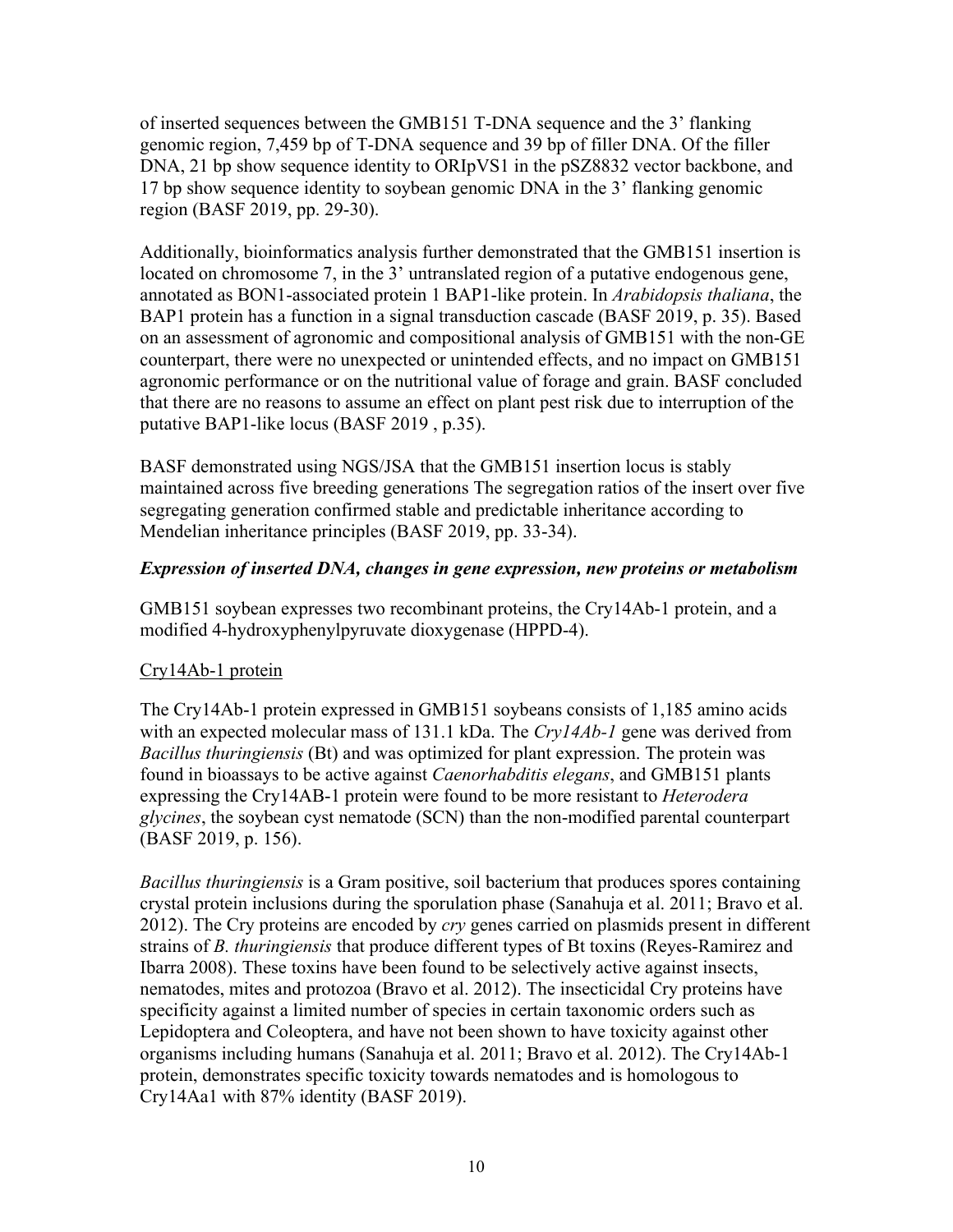#### HHPD-4 protein

The modified 4-hydroxyphenylpyruvate dioxygenase, HHPD-4, expressed in GMB 151 soybean consists of 358 amino acids with an expected molecular mass of 40.3 kDa. The *hppdPf-4Pa* gene was mutated at four locations to introduce four amino acid changes, to generate HHPD-4 with reduced HPPD-inhibitor herbicide binding efficacy. HPPD-4 confers tolerance to HPPD inhibitor herbicides such as isoxaflutole. The gene for HPPD-4 was derived from *P. fluorescens*, a Gram-negative, aerobic bacterium commonly found in soil in the plant rhizosphere and phyllosphere, in water, and animals [\(OECD 1997\)](#page-30-4).

HPPD catalyzes the conversion of 4-hydroxyphenylpyruvate to homogentisate, an important step in the degradation of aromatic amino acids, and is important in the catabolism of tyrosine and phenylanine. Homogentisate serves as a precursor in the biosynthesis of plant plastoquinones and tocopherols, lipid soluble compounds present in higher plant chloroplasts, and essential in photosynthetic transport chain and antioxidative systems. HPPD inhibition results in the disruption of the biosynthesis of carotenoids, leading to death of the plants [\(Fritze et al. 2004\)](#page-29-5).

The EPA concluded based on the available data that HPPD-4 does not show evidence of toxicity, nor there is any significant similarity to known toxins and allergens, it is rapidly degraded in simulated gastric fluid and that cumulative, chronic and acute effects are not likely [\(40 FR 260086 2017\)](#page-27-7).

#### Expression of new proteins

Protein expression levels of Cry14Ab-1 and HHPD-4 were determined using protein specific enzyme-linked immunosorbent (ELISA) assays validated for each protein. Tissue samples were collected from field-grown GMB151 soybean plants from field sites representative of the commercial production of soybeans in respect to cultural practices, soil type and climate. Samples were taken from leaves, roots, flowers, forage, whole plants, and grain for protein quantitation at different soybean growth phases during 2016 using the BBCH scale [\(Munger et al. 1997;](#page-30-5) [BASF 2019\)](#page-27-2). Field plots were either not treated with herbicide, or treated with the trait specific herbicide, isoxaflutole, before emergence at growth stage BBCH 00 [\(BASF 2019\)](#page-27-2).

Mean expression level of Cry14Ab-1 in GMB151 soybean tissues was lower in roots than in leaves at all tested growth stages, and lower than in forage and grain. Highest mean levels in leaves and roots were seen at vegetative stage BBCH 16-17, and the lowest mean levels in roots was seen at the flowering stage BBCH 60-66. For HPPD-4 in treated and non-treated GMB151 soybean tissues the highest mean protein levels were demonstrated in leaves at the early vegetative stage BBCH 13-14 [\(BASF 2019, pp. 39-](#page-27-2) [45\)](#page-27-2).

Recombinant Cry14Ab-1 and HPPD-4 proteins were expressed in *B. thuringiensis* and in *Escherichia coli* to generate sufficient quantities for use in the safety assessment studies. The bacterially expressed proteins were demonstrated to be equivalent to the proteins expressed in GMB151 in a panel of analytical tests, including Coomassie stained sodium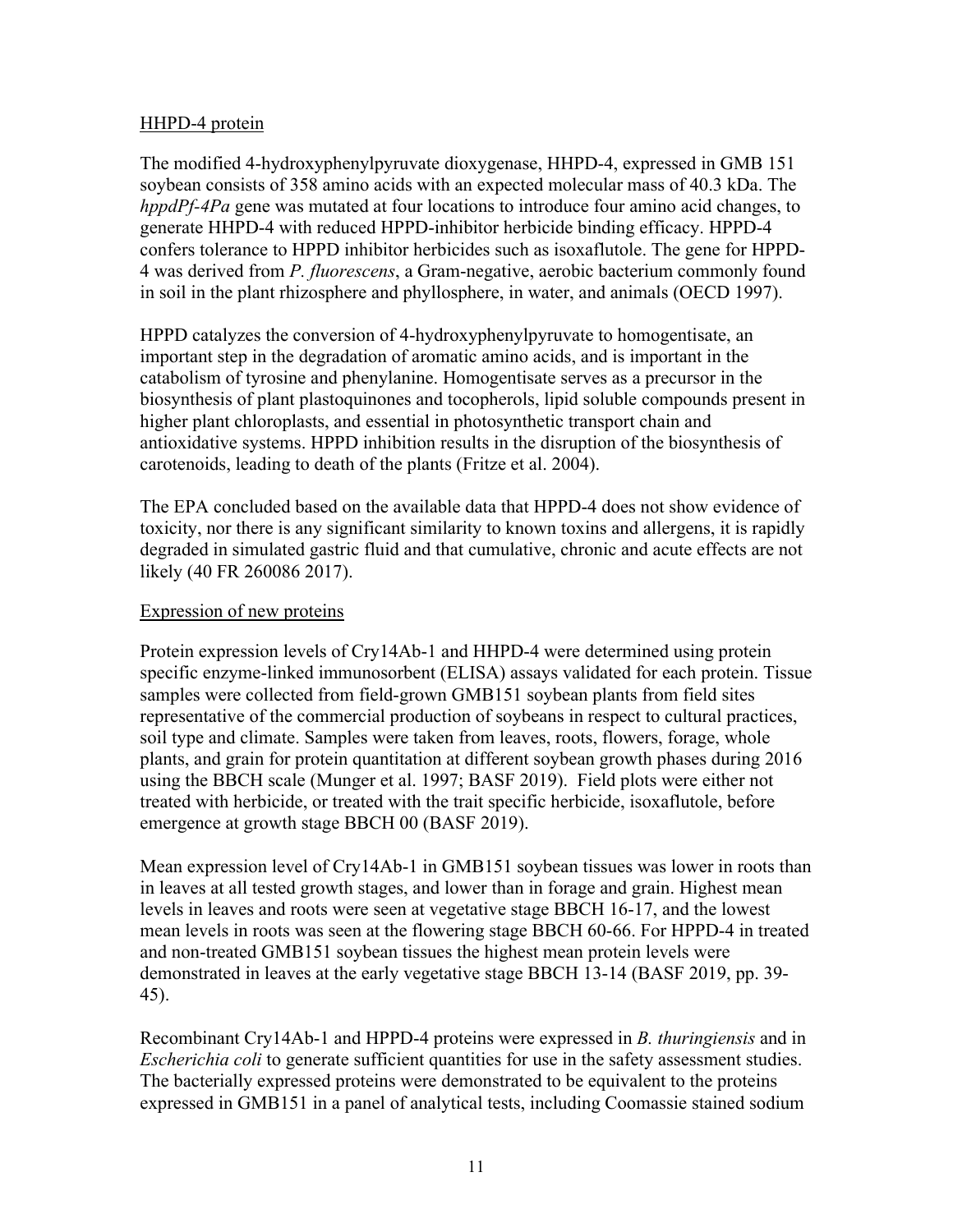dodecyl sulfate polyacrylamide gel electrophoresis (SDS-PAGE), western blot analysis, glycostaining analysis, ultra-performance liquid chromatography-ultra violet-mass spectrometry (UPLC-UV-MS), N-terminal sequence analysis by Edman degradation and peptide mapping. Additionally, functional equivalence of plant and bacterially expressed Cry14Ab-1 was also demonstrated in a bioassays using *C. elegans* [\(BASF 2019, pp. 46-](#page-27-2) [62\)](#page-27-2).

#### Potential new open reading frames (ORF)

BASF performed bioinformatics analysis of the sequence of the insertion in GMB151, and concluded that there were no *in silico* toxicological or allergenic findings associated with potential open reading frames [\(BASF 2019, p. 36\)](#page-27-2).

#### Compositional analysis

BASF conducted composition analyses of forage and grain samples as part of the comparative assessment between GMB151 and the non-modified counterpart Thorne. Nine non-modified reference varieties representing the existing natural variability in soybeans were also used as comparators [\(BASF 2019, p. 79\)](#page-27-2). Samples for analyses were collected from eight field trials conducted in 2017. The selected sites are representative of environments where GMB 151 soybean is likely to be grown commercially. Forage samples were harvested at pod formation stage BBCH 71-78 and analyzed for proximates, fiber, calcium, and phosphorous. Grain samples were harvested at grain maturity stage BBCH 89-99 and were analyzed for proximates, fiber, amino acids, fatty acids, minerals, vitamins and anti-nutrients

The results of the compositional analysis and of the comparative assessment, demonstrated that GMB151 soybean forage and grain are comparable to the nonmodified counterpart Thorne and to the nine non-modified reference varieties, and no biologically significant differences were found [\(BASF 2019\)](#page-27-2). Based on these results, it can be concluded that GMB151 soybean is compositionally and nutritionally equivalent to conventional soybean varieties. There are no observed or anticipated unintended metabolic composition changes in the GMB151 soybean that could impart any new plant pest or disease risk than non-modified soybean varieties.

The expression of the inserted DNAs and the resulting phenotype of GMB151soybean are consistent with the stability/inheritance of the introduced genetic material. The ORF analysis showed no evidence of new ORFs or any unintended effects resulting from the insertion of the genetic materials. Based on compositional studies, characteristics of the expressed proteins, and results of field trials, as well as the previous citations and petitions for modified organisms granted non-regulated status with similar genes and gene products that have a history of safe use and have not been implicated in disease or pest issues, the gene products Cry14Ab-1 and HPPD-4 in GMB151 soybean are not expected to incur any additional plant pest or increased disease risks [\(BASF 2019\)](#page-27-2).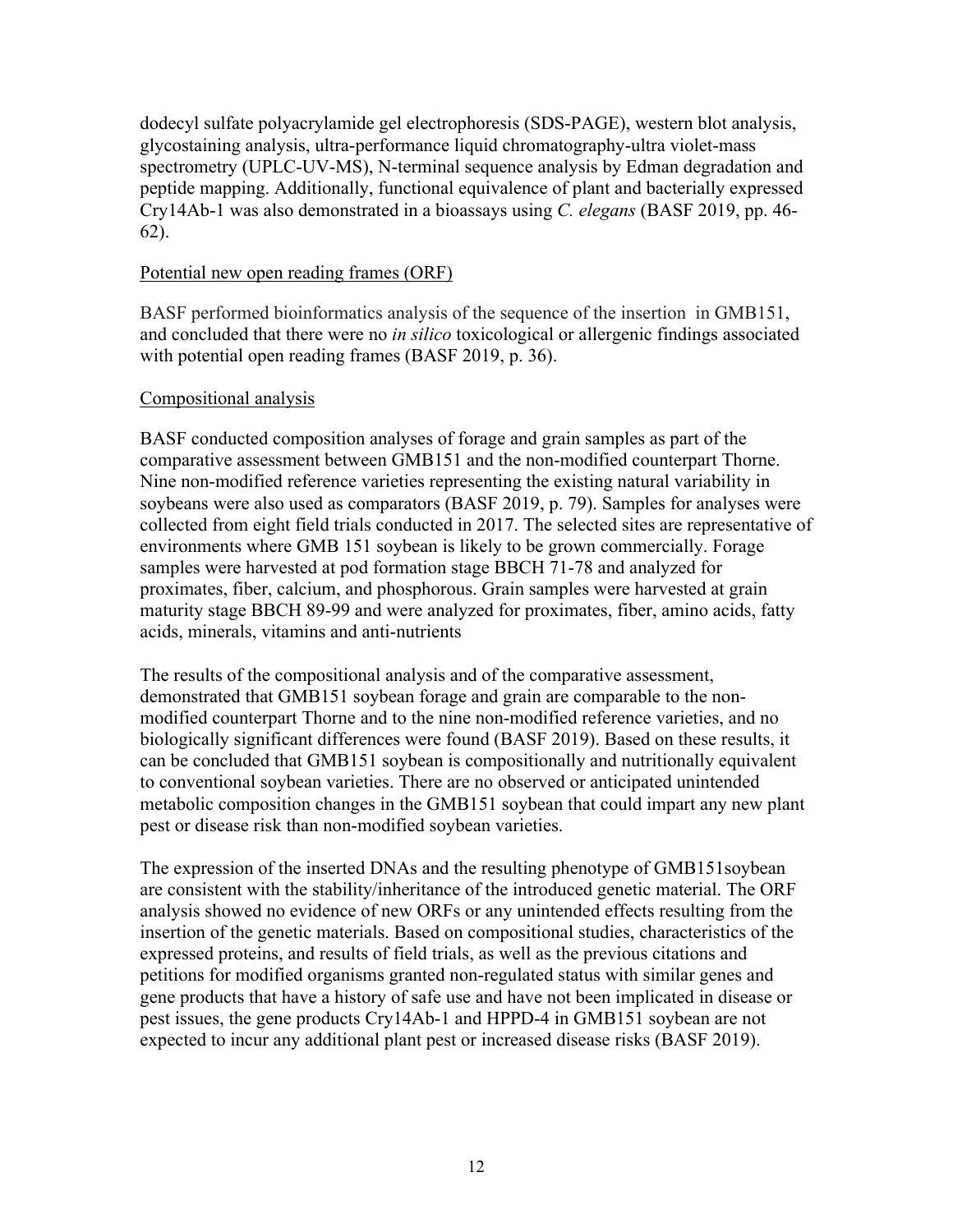## <span id="page-13-0"></span>**D. Potential Plant Pest and Disease Impacts**

APHIS assessed whether potential plant pest or disease impacts are likely to result from the transformation process, from DNA sequences, from plant pests, or from any other expression products, new enzymes, proteins or changes in plant metabolism or composition in GMB151 soybean that are known or anticipated to cause disease symptoms, or to affect plant pests or diseases or plant defense responses (as identified from the previous section). APHIS also assessed whether GMB151 soybean is likely to have significantly increased disease and pest susceptibility based on data and observations from field trials and laboratory experiments on specific pest and disease damage or incidence and any agronomic data that might relate to such damage. Impacts or changes are assessed to determine if they would (1) affect the new modified plant and/or result in significant introduction or spread of a damaging pest or disease to other plants; (2) result in the introduction, spread, and/or creation of a new disease; and/or (3) result in a significant exacerbation of a pest or disease for which APHIS has a control program. Any increase in pest or disease susceptibility is evaluated with respect to the context of the non-modified counterpart (Thorne) the ability to manage the pest or disease, and the potential impact on agriculture.

Plant Protection and Quarantine (PPQ) is an APHIS program that safeguards agriculture and natural resources from the entry, establishment, and spread of animal and plant pests and noxious weeds into the United States of America; and supports trade and exports of U.S. agricultural products. PPQ responds to many new introductions of plant pests to eradicate, suppress, or contain them through various programs in cooperation with state departments of agriculture and other government agencies. These may be emergency or longer term domestic programs that target a specific pest [\(USDA-APHIS 2020\)](#page-32-6).

Soybean is one of the most economically important commodity crops in the United States, but its profitability has been impacted by soybean diseases and pests [\(Bandara et](#page-27-8)  [al. 2020\)](#page-27-8). Disease causing organisms of soybeans include fungi, nematodes, oomycetes, bacteria and viruses. Arthropod pests of soybeans include insects and acari [\(Hartman et](#page-29-2)  [al. 2011\)](#page-29-2). Diseases caused by a combination of more than one pathogen and abiotic factors such as drought will result in greater stress to the plant, and ultimately greater yield losses.

The most economically damaging diseases in soybean in a 21 year period between 1996 and 2016 were soybean cyst nematode (*Heterodera glycine*), charcoal rot (*Macrophomina phaseolina*), and seedling diseases (caused by various organisms including *Fusarium spp*., *Pythium spp*., *Phomopsis spp.*, and/or *Rhizoctonia solani*). The least economically damaging diseases over this time period were bacterial blight, southern blight and soybean rust. It is of note that soybean losses due to soybean rust increased from 2004 to 2016 after the introduction of *Phakopsora pachyrhizi* in the U.S. [\(Bandara et al. 2020\)](#page-27-8).

Asian soybean rust caused by *P. pachyrhizi* can be a major disease limiting soybean production in the U.S. It can overwinter on alternate hosts in frost free areas and spread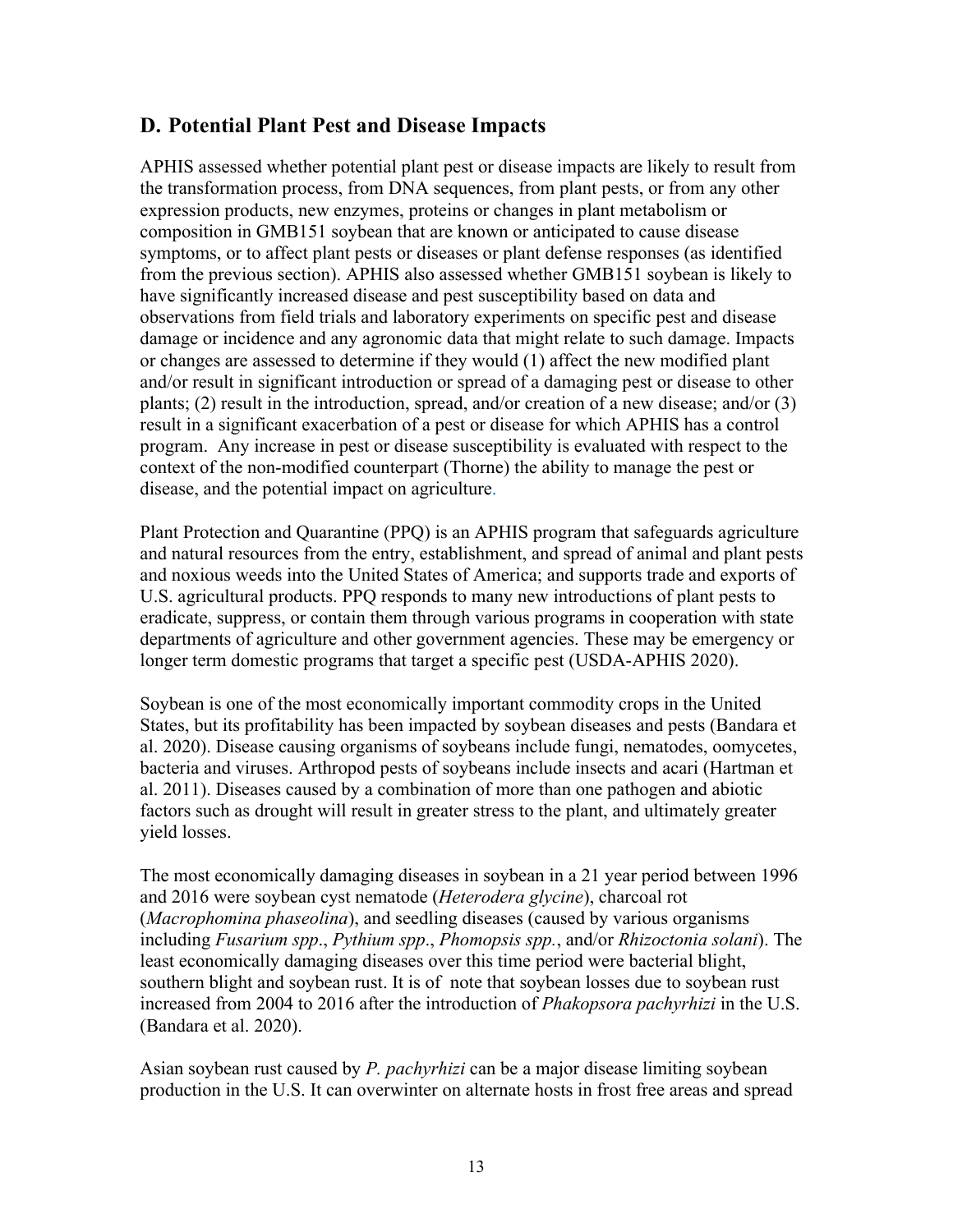from states bordering the Gulf Mexico to other soybean producing regions [\(Hartman et](#page-29-6)  [al. 2016\)](#page-29-6). *Macrophomina phaseolina* is a soil-borne pathogen with a wide host range and affects roots and stems causing soybean charcoal rot [\(Smith et al. 2016\)](#page-31-5). Sudden death syndrome (SDS) of soybean is one of the most important soybean diseases in North America, and is caused by *Fusarium virguliforme* (formerly *F. solani f. sp. glycines*), it can lead to yield losses of up to 100%, and is most severe if SCN is present in the soil [\(Westphal et al. 2018\)](#page-33-1).

Soybeans are affected by viruses such as *Soybean mosaic virus* (SMV) and *Bean pod mottle virus* (BPMV) that cause damage to soybean plants and seed discoloration. Several bacterial species, such as *Pseudomonas savastanoi* pv *glycinea* cause disease on soybeans throughout the United States. Insect pests such as aphids, beetles, mites and stink bugs can also cause considerable economic damage to soybean crops. *Aphis glycines* (Hemiptera: Pentatomidae) is the major insect pest of soybeans and can directly damage the plants through feeding and indirectly by transmission of soybean mosaic virus and other soybean viruses [\(Hartman et al. 2011;](#page-29-2) [Hartman et al. 2016\)](#page-29-6).

Among the nematodes listed as causing economic losses to soybeans are *Heterodera glycine*, *Meloidogyne spp*, *Rotylenchus reniformis*, *Belonolaimus longicaudatus*, *Helicotylenchus spp*., *Hoplolaimus spp*, *Paratrichodorus spp*, and *Pratylenchus spp*. *Heterodera glycine*, the soybean cyst nematode *(SCN)* occurs in most soybean producing regions and can become the greatest limiting factor to soybean production. The soybean cyst nematode along with charcoal rot are among the top yield loss causing diseases globally [\(Bandara et al. 2020\)](#page-27-8).

The soybean cyst nematode is an obligate endoparasite. The adult form, eggs and four juvenile stages comprise its life cycle. The second-stage juvenile is the infective stage, it emerges from the eggs and enters the plant roots where the remaining life stages develop. Nematode feeding on host plants induces the production of the syncytium, a specialized feeding site near the vascular system. Females become sedentary and lemon shaped, and after fertilization by vermiform males produce large numbers of eggs. The egg filled body becomes a tough walled cyst after the death of the nematode. The cyst protects the eggs and can persist in the soil in a dormant state for many years. Infestation with SCN results in an increase of lateral roots and reduction the number of *Rhizobium* nodules [\(Niblack et al. 2006;](#page-30-6) [OEPP-EPPO 2018\)](#page-30-7). Each female can produce up to 600 eggs, and can remain viable in a non-hatched condition for up to eleven years [\(Niblack et al. 2006\)](#page-30-6).

Soybean is not a plant pest in the United States according to 7 CFR 340. The genetic modifications of GMB151 soybean, including genetic elements, expression of the gene products and their functions have been summarized above. The *Agrobacterium* strain used in the generation of GMB151 soybean was disarmed and the bacteria were killed with antibiotics during the transformation process. The inserted DNA elements derived from plant pests do not result in the production of infectious agents or disease symptoms in plants. Thus, it is unlikely that GMB151 soybean could pose a plant pest risk.

In its evaluation of phenotypic and agronomic performance of GMB151 soybean in comparison to the non-modified comparator Thorne and nine non-modified varieties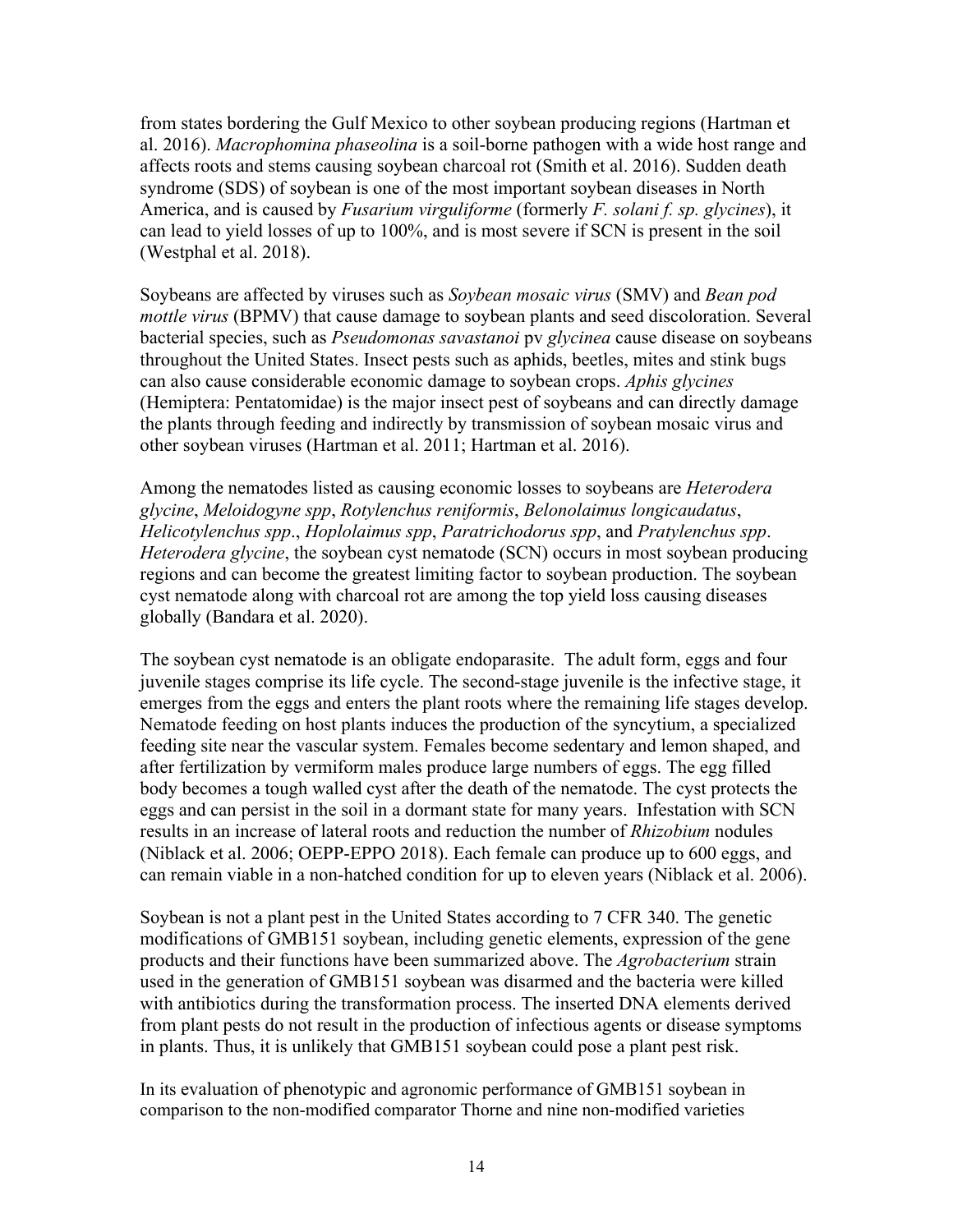described in Section C above, BASF also evaluated severity of incidence and plant response to biotic (arthropods and disease) stress [\(BASF 2019 Section 8, p. 97\)](#page-27-2). Observed pests were: caterpillars (Alfalfa, wooly bear, thistle), aphids, armyworms, bean leaf beetles, cutworms, grape colaspis, grasshoppers, green clover worms, Japanese beetles, leafminer, loopers, Mexican bean beetles, soybean skipper, spider mites, stem borers, stink bugs, thrips, and whitefly. The observed diseases were bacterial blight, bacterial pustule, bean pod mottle virus, brown spot, brown stem rot, Cercospora leaf spot, charcoal rot, downy mildew, frogeye leaf spot, Phytophthora blight, Phytophthora root rot, powdery mildew, Rhizoctonia foliar blight, Rhizoctonia rot, rust, Septoria, soybean mosaic virus, soybean vein necrosis virus, sudden death syndrome, target spot, and white mold. No differences between GMB151and the conventional counterpart were found in 264 observations of biotic stress [\(BASF 2019 Table 42, p. 113 and Table 43, p.](#page-27-2)  [114\)](#page-27-2).

BASF conducted field studies to assess the phenotypic, agronomic, and environmental interaction characteristics of GMB151 soybean. In a combined-site analysis, there were no biologically relevant statistically significant differences between GMB151 soybean and the conventional counterpart Thorne in susceptibility to the observed arthropod pests and diseases encountered in the field studies. GMB151 soybean plants expressing Cry14Ab-1 showed resistance against *Heterodera glycines* in field test evaluations in the United States. Field tests were also carried out in four locations in Brazil for effects on nematodes causing soybean disease and significant losses, *Pratylenchus brachyurus,* the migratory lesion nematode, and *Helicotylenchus spp.*, the spiral nematodes. The GMB151 transgenic soybean trait significantly reduced populations of *Pratylenchus brachyurus* but did not provide efficacy against spiral nematodes relative to the comparator [\(BASF 2019 p. 162 and 156\)](#page-27-2).

Other than the intended effect on the target pest the plant parasitic nematode *H. glycines*, the introduced genes did not significantly alter the observed insect pest infestation and disease occurrence or resulting damage on GMB151 soybean over the non-modified counterpart Thorne.

The observed agronomic performance and composition data demonstrated that there were neither significantly altered agronomic traits, nor change in composition that would render GMB151 soybean more susceptible to pests and diseases over the non–modified counterpart Thorne or the reference soybean varieties. At all locations in the United States there were no significant differences between GMB151 soybean and the comparator varieties for the pests and diseases investigated [\(BASF 2019, p. 113 Table 42,](#page-27-2)  [p. 114 Table 43\)](#page-27-2). Thus, GMB151 soybean is unlikely to be more susceptible to plant pathogens and insect pests than conventional soybean and is unlikely to pose a greater plant pest risk than the non-modified counterpart Thorne from which it was derived. For this reason, GMB151 is unlikely to differ from conventional soybean in its ability to harbor or transmit plant pathogens or pests and cause indirect plant pest effects on other agricultural products.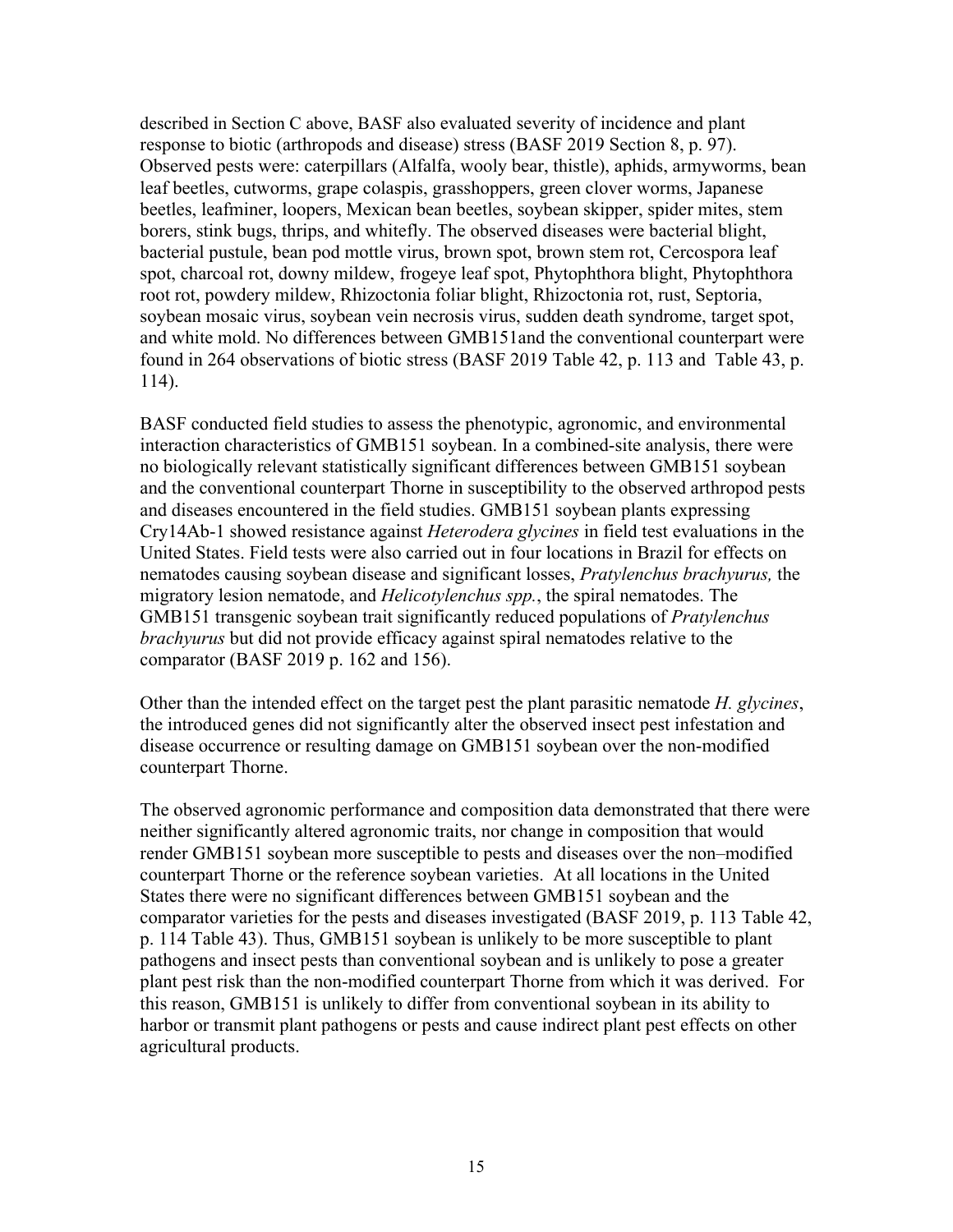## <span id="page-16-0"></span>**E. Potential Impacts on Non-target Organisms Beneficial to Agriculture**

The GMB151 soybean has been developed using genetic engineering to confer resistance to the plant parasitic nematode *Heterodera glycines* and for herbicide tolerance. APHIS assessed whether exposure or consumption of GMB151 soybean and the plant incorporated protectant (PIP) Cry14Ab-1 would have a direct or indirect adverse impact on species beneficial to agriculture**.** Organisms considered in the petition were representatives or surrogates of the species associated with production of the modified crop in the agricultural environment, while other studies measured beneficial species directly. The assessment includes an analysis of toxicity and specificity of the Cry14A-1 protein, calculation of the exposure of sensitive nontarget organisms in the agricultural environment to the plant expressed Cry14Ab-1, and a study of the effect of exposure to the GMB151 soybean on the soil community of free-living nematodes. It also includes an analysis of the GMB151 soybean compared to the non-modified counterpart (or other comparators) with respect to the following: any biologically relevant changes in the phenotype or substances (e.g. proteins, nutrients, anti-nutrients, metabolites, etc.) produced which may be novel or expressed at significantly altered amounts that are associated with impacts on organisms beneficial to agriculture.

GMB 151 soybean expresses Cry14Ab-1 in all assayed plant tissues (leaf, root, flower, and grain) [\(BASF 2019\)](#page-27-2), with the highest expression levels in leaves Thus, aboveground beneficial organisms may be exposed to Cry14Ab-1 through direct or indirect consumption (e.g., consuming leaf, flower, or grain tissue or consuming another organism that has previously fed on GMB 151). Belowground beneficial organisms may be exposed to Cry14Ab-1 through direct or indirect consumption or through substrate exposure (e.g., contact with living or dead soybean plant tissue in the soil matrix or breakdown products or leachates of soybean tissue in soil water).

Among Cry proteins, Cry5, Cry6, Cry13, Cry14, Cry21 and Cry55 are reported to have activity against nematodes [\(Wei et al. 2003;](#page-32-7) [Ruan et al. 2015\)](#page-31-6) The Cry14Ab-1 protein is homologous to Cry14Aa1 with 87% identity, and demonstrates specific toxicity towards nematodes [\(BASF 2019\)](#page-27-2).

Cry14Ab-1 is part of a subfamily of *B. thuringiensis* crystal proteins known to be toxic to nematodes [\(Wei et al. 2003;](#page-32-7) [Ruan et al. 2015\)](#page-31-6), and which have unsubstantiated reports of activity against some Coleoptera [\(Frankenhuyzen](#page-28-2) 2009). Cry14A proteins have been shown to be toxic to several nematodes, representing phylogenetically diverse groups within the phylum Nematoda, although not all nematodes are susceptible to the protein [\(Wei et al. 2003\)](#page-32-7). Cry14Ab-1 was shown by the applicant to be toxic to *Caenorhabditis elegans*, a nematode commonly used as a model organism in laboratory assays [\(BASF](#page-27-2)  [2019\)](#page-27-2). Although direct toxicity was not measured, the applicant showed that GMB151 soybean expressing Cry14Ab-1 reduces populations and reproductive rates of the plant parasitic nematodes *Heterodera glycines* and *Pratylenchus brachyurus* but not of *Helicotylenchus* spp. [\(BASF](#page-27-2) 2019). Taken together, this expression pattern of Cry14Ab-1 in the plant and the known activity of the toxin indicate that Cry14Ab-1 may be likely to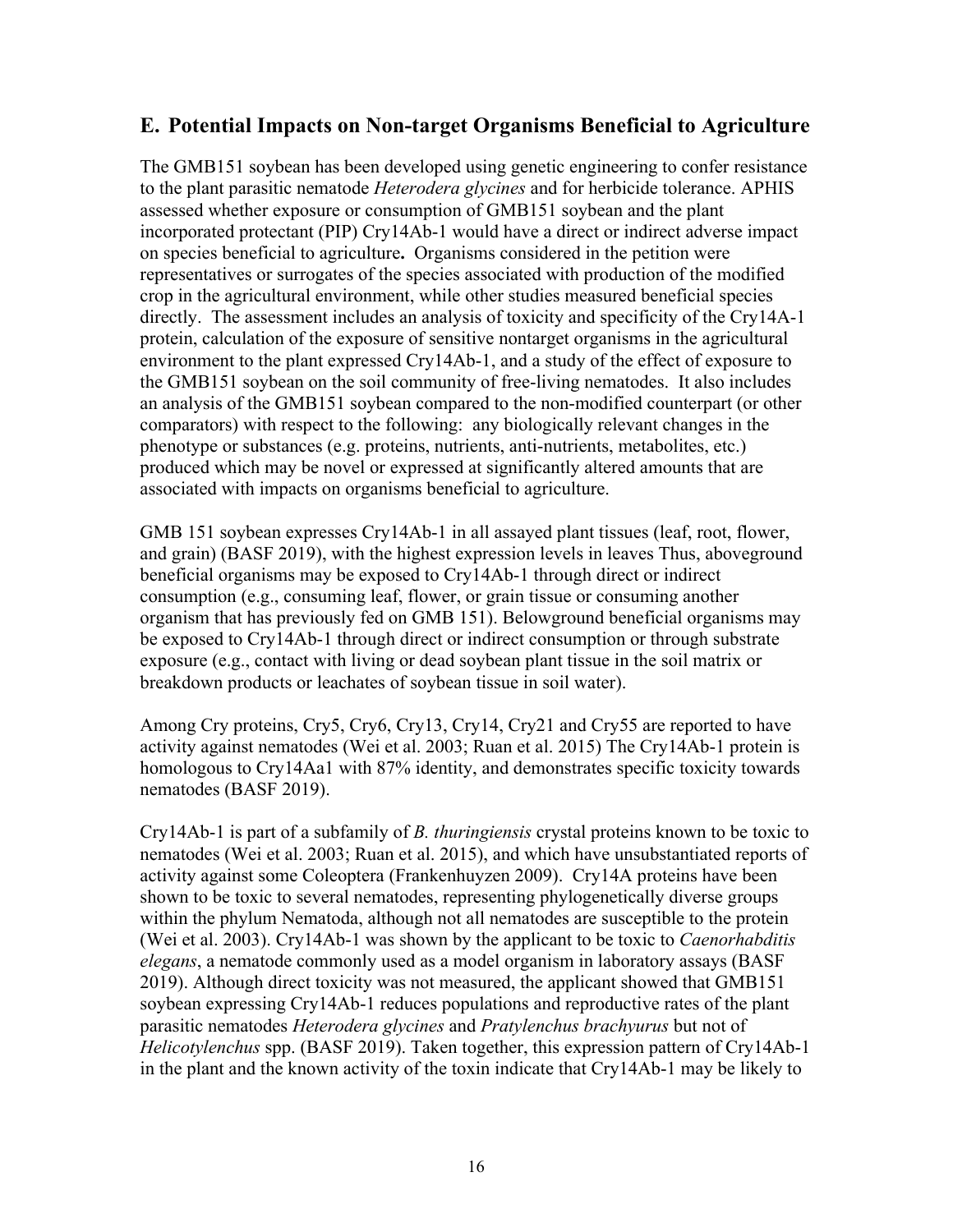be toxic to some but not all free-living soil nematodes, if the free-living nematodes were exposed to high enough doses of the toxin in the environment.

#### Risks to free-living soil nematodes

BASF addressed safety concerns regarding the impact of GMB151 on free-living nematodes in two ways. To understand the extent that belowground beneficial nematodes are exposed to the toxin, BASF estimated the aerobic degradation rate of Cry14Ab-1 in the soil. To understand whether the presence of Cry14Ab-1 in the soil impacted the nematode community at realistic field exposure levels, BASF assessed the effects of two years of cultivation of soybean with and without the Cry14Ab-1 expression trait from GMB151 and a conventionally-bred nematode resistance trait on the community of free-living nematodes in the soil.

Additionally, the aerobic degradation rate of Cry14Ab-1 was estimated in soils representative of agricultural soil types for soybean cultivation in the U.S., and representing diverse geographical and climatic conditions, and physiochemical soil characteristics. The soil samples were collected from the top layer of the soil from California, Iowa, Kansas and Nebraska. BASF concluded that over 50% of the Cry14Ab-1 protein added to the soil in a water solution degraded in less than 0.5 days at 20ºC (86ºF) [\(BASF 2019 Appendix 5, p. 168\)](#page-27-2).

An assessment of the potential risk of cultivation of GMB151 soybean on beneficial freeliving nematodes was performed by characterizing the free-living nematode community from the rhizosphere and from between soybean rows after two years of growth of soybean. The trial included four genetically related soybean lines that differed in the presence or absence of native SCN resistance and of GMB151 resistance. Native resistance was represented by the conventionally bred *rgh1b* soybean cyst nematode resistance allele. The GMB151 trait was represented by Cry14Ab-1 expression. (BASF 2019, pp 189-196). Nematodes were extracted from soil near the root zone of the soybean plants and soil distant from the root zone between soybean rows. All nematodes were identified to the genus level and assigned to a functional trophic guild (predator, microbivore, fungivore, or omnivore). The nematode species assemblages were also used to score the soils on several ecological indices (Maturity Index, Enrichment Index, Structure Index, and Channel Index) which measure the disturbance, stability, complexity, and successional stage of the soil biotic community [\(Bongers 1990;](#page-27-9) [Bongers](#page-28-3)  [and Bongers 1998;](#page-28-3) [Ferris et al. 2001\)](#page-28-4). This analysis showed that there was no difference between GMB151 and the non-modified comparator in terms of the trophic guilds represented by the free-living nematode community or any of the four ecological indices after two years of exposure to GMB 151 [\(BASF 2019\)](#page-27-2). Thus, no effect of GMB 151 on the free-living nematode community or ecosystem services provided by that community due to the cultivation of GMB 151 is expected.

#### Risks to other non-target organisms

In addition to free-living soil nematodes, other non-target organisms may also be exposed to Cry14Ab-1 in GMB151 soybean plants or in soil residues. BASF presented data on the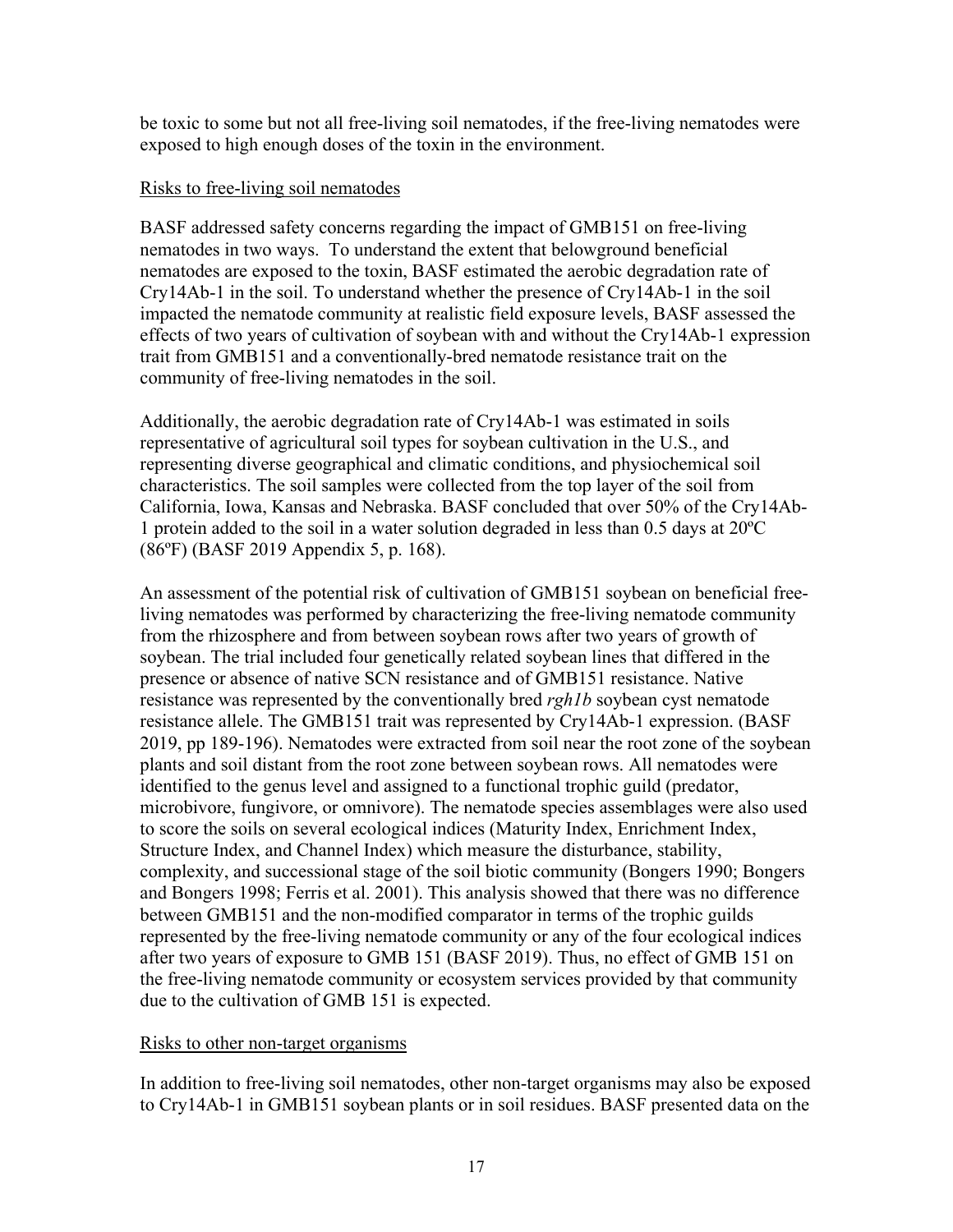exposure of non-target organisms (NTO) for environmental safety assessments and evaluations of potential adverse effects of the Cry protein. Test organisms were representative of pollinators, and soil-dwelling, predator, aquatic and avian organisms: Honey bee (*Apis mellifera*) adults and larvae; Collembola (*Folsomia candida*); Earthworm (*Eisenia fetida*); Ladybird beetles (*Colemegilla maculata* and *Coccinella setempunctata*); Green lacewing (*Chrysoperla carnea*); and Water flea (*Daphnia magna*) [\(BASF 2019 p.118-120\)](#page-27-2). Cry14Ab-1 was also evaluated for acute toxicity to a mammal (mouse) and to one avian species Bobwhite quail (*Colinus virginianus*). No adverse effects were observed on the non-target species tested, and BASF concluded that Cry14Ab-1 is not likely to pose any risk to the tested NTOs at realistic field exposure levels [\(BASF 2019, p.187\)](#page-27-2). BASF also conducted a thorough mammalian safety assessment for the Cry 14 Ab-1 expressed in GMB151 soybean and no adverse effects were observed.

In addition, Cry14Ab-1 was tested against several agriculturally relevant pests in standardized *in vitro* laboratory assays to evaluate its activity spectrum. Cry14Ab-1 was shown to be active against C*. elegans*, but no activity was detected against any of the assayed pests [\(BASF 2019, Table A3.1, p.159\)](#page-27-2). The fact that no unexpected toxic activity of Cry14Ab-1 was found in the assays against plant pests strengthens the argument that unexpected activity of this protein against non-target organisms other than nematodes is unlikely.

#### Risks associated with HPPD-4

In addition to Cry14Ab-1, GMB151 soybean expresses a modified 4 hydroxyphenylpyruvate dioxygenase (HPPD-4). No adverse effect was found in a thorough mammalian safety assessment of HPPD-4 expressed in GMB151. The HPPD-4 protein is not expected to affect non-target organisms because HPPD proteins are ubiquitous and found in nearly all aerobic organisms, and amino acid sequences for the protein have been determined in bacteria, fungi, plants and animals including mammals. The HPPD-4 proteins have been characterized in organisms present in human food from plant, fungal and animal origin with good safety records, and therefore have a history of safe use [\(BASF 2019,](#page-27-2) p.37).

#### Conclusion

Therefore, based on the above analysis of data collected from assays to evaluate the activity spectrum of Cry 14Ab-1, effects on free living nematodes, and effects on other non-target organisms, APHIS concludes that exposure to and/or consumption of the modified plant and PIP are unlikely to have any adverse impacts to nontarget organisms beneficial to agriculture.

# <span id="page-18-0"></span>**F. Potential for Enhanced Weediness of GMB151 soybean**

APHIS assessed whether the GMB151 soybean is likely to become weedier (i.e. more prevalent, competitive, damaging or difficult-to-control in situations where it is not wanted) than the non-modified progenitor from which it was derived, or other varieties of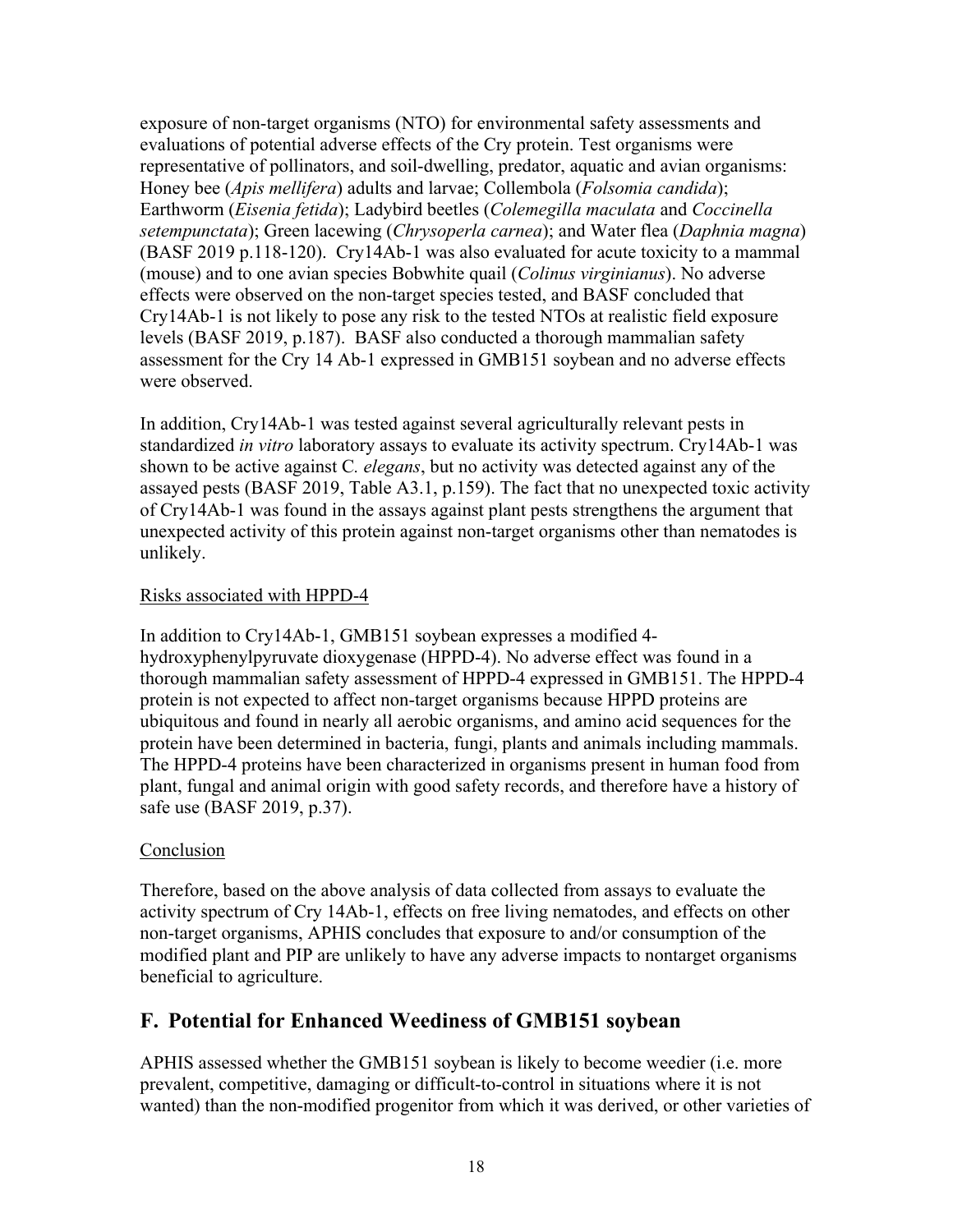the crop currently under cultivation. The assessment considers the basic biology of the crop, the situations in which crop volunteers or feral populations are considered weeds, and an evaluation of GMB151 compared to the non-modified progenitor or the other reference varieties evaluated under field and laboratory conditions characteristic for the regions of the U.S. where GMB151 soybean is intended to be grown. The characteristics for the evaluation of GMB151 are related to establishment, competitiveness, reproduction, survival, persistence and/or spread that could influence weediness and the ability to manage the crop as a weed. For this crop, such characteristics include seed dormancy and germination, pollen fertility, agronomic and phenotypic traits, disease and pest susceptibility, abiotic stress tolerance, and plant-symbiont characteristics. The assessment also considers whether the engineered trait affects methods of control for the crop in situations where it is managed as a weed or volunteer in subsequent crops or in feral populations.

In the United States, soybean is not listed as a noxious weed species by the federal government [\(USDA-NRCS 2017\)](#page-32-8) nor is listed as a weed in the major weed references [\(Holm et al. 1979;](#page-29-7) [Randall 2017\)](#page-30-8) . Soybean is not frost tolerant, does not survive freezing winter conditions [\(OECD 2000\)](#page-30-1), and does not reproduce vegetatively. After crop harvest, soybean may germinate as a volunteer in the succeeding crop [\(OECD 2000\)](#page-30-1). Mechanical methods or herbicides can be used to control volunteers. In managed ecosystems, soybean does not effectively compete with other cultivated plants or primary colonizers [\(OECD 2000\)](#page-30-1).

BASF evaluated agronomic performance of GMB151 soybean by comparing it with the non-modified conventional counterpart Thorne, and reference varieties at eleven field sites across soybean growing regions in the United States, during the growing season of 2017. The data resulting from these field trials support the conclusion that GMB151 soybean lacks the potential to become weedy or to be a plant pest risk. Additionally, BASF also compared the seed germination potential under cold and warm germination tests of GMB151 to the non-modified counterpart Thorne, and demonstrated that there was no significant difference in germination potential between GMB151 and Thorne soybean seeds. [\(BASF 2019 pp. 115-116\)](#page-27-2).

GMB151 soybean is resistant to HPPD-inhibitor herbicides, and remains sensitive to other widely used herbicides. As GMB151 is no different from cultivated soybean in any trait that might impact weediness, and remains sensitive to herbicides widely used for weed control in rotational crops of soybean, current practices to control volunteers will be effective. GMB151 also displays decreased susceptibility to SCN, which may allow the plants to better cope with other environmental stresses. There was no indication from agronomic assessments or from observations from field trials that this trait would otherwise affect interactions of GMB151 soybean with the abiotic environment [\(BASF](#page-27-2)  [2019\)](#page-27-2).

Based on the agronomic field data, environmental safety studies, and germination assays, for GMB151, as well as literature survey concerning weediness potential of the crop, GMB151 soybean is unlikely to persist as a troublesome weed or to have an impact on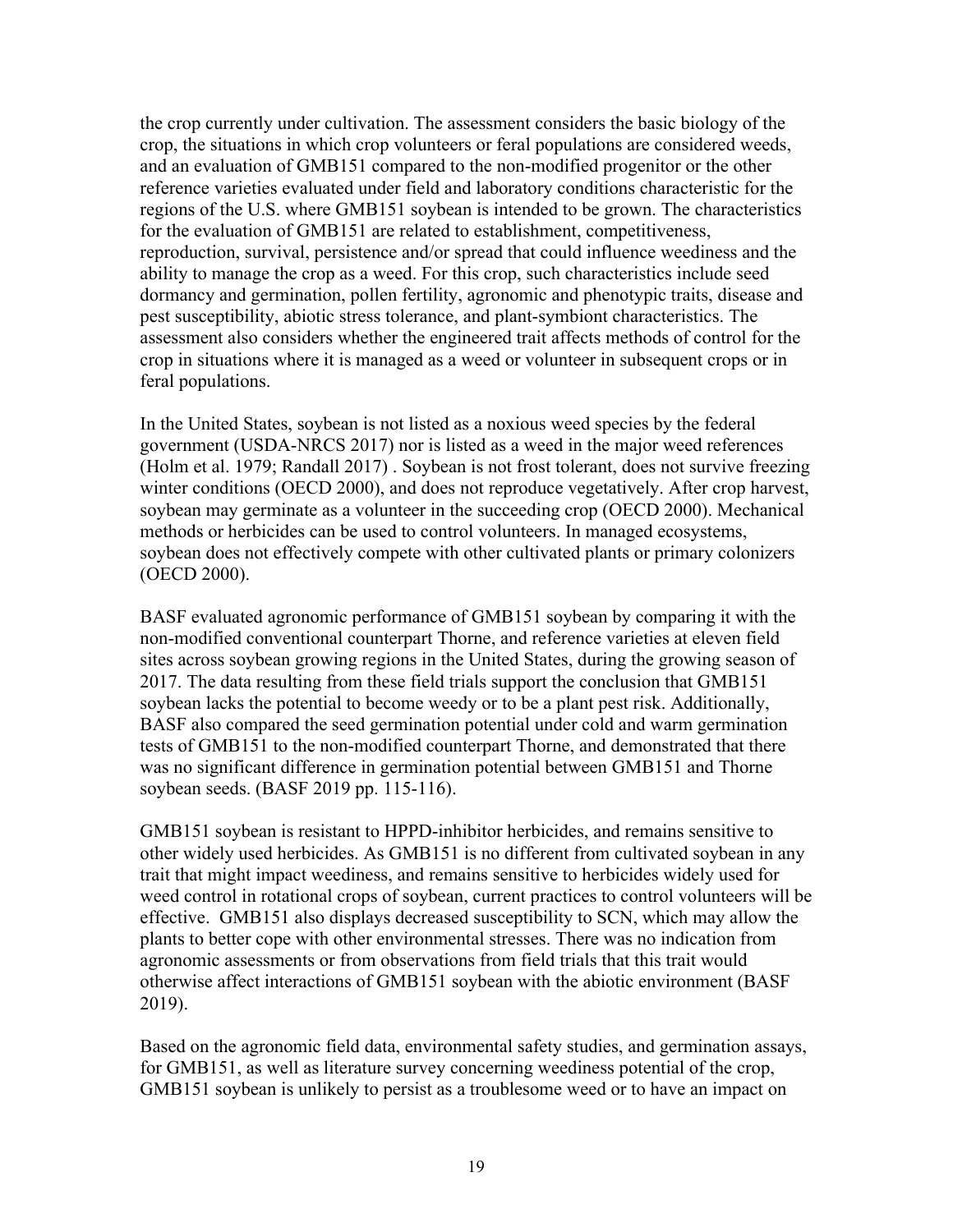current weed management practices. Furthermore, extensive post-harvest monitoring of field trial plots planted with the GMB151 soybean under USDA authorizations did not reveal any differences in survivability or persistence relative to other varieties of the same crop currently being grown. These data suggest that GMB151 soybean is no more likely to become a weed than conventional varieties of the crop. GMB151 soybean volunteers and feral populations can be managed using a variety of currently available methods and herbicides.

# <span id="page-20-0"></span>**G. Potential Impacts on the Weediness of Any Other Plants with which GMB151 Soybean Can Interbreed**

Gene flow is a natural biological process with significant evolutionary importance. A number of angiosperm taxa are believed to be derived from hybridization or introgression between closely related taxa [\(Grant 1981;](#page-29-8) [Rieseberg and Wendel 1993;](#page-31-7) [Soltis et al. 1993;](#page-31-8) [Hegde et al. 2006\)](#page-29-9) Even in the existing floras, the occurrence of hybridization or introgression is reported to be widespread [\(Stace 1987;](#page-31-9) [Rieseberg and Wendel 1993\)](#page-31-7) [\(Preston et al. 2002\)](#page-30-9).

It has been a common practice by plant breeders to artificially introgress traits from wild relatives into crop plants to develop new cultivars [\(Khoury et al. 2013\)](#page-30-10). However, gene flow from crops to wild relatives is also thought of as having a potential to enhance the weediness of wild relatives, as observed in rice, sorghum, sunflower and a few other crops [\(Ellstrand et al. 1999\)](#page-28-5). This topic is covered in two sections: 1) the potential for gene flow, hybridization and introgression from the modified crop event to sexually compatible relatives, including wild, weedy, feral or cultivated species in the United States and its territories, and 2) if so, the risk potential with respect to weediness of those taxa based on the phenotypic changes that have been observed in the engineered plants.

#### *Potential for gene flow, hybridization and gene introgression*

The reproductive biology and pollination characteristics of the cultivated soybean (*G*. *max*) are well known and have previously been described. *Glycine max* and *G. soja* are predominantly self-pollinating with less than a 3% outcrossing rate because of the stringent cleistogamy of soybean flowers [\(Ahrent and Caviness 1994;](#page-27-10) [OECD 2000;](#page-30-1) [Ray](#page-31-10)  [et al. 2003\)](#page-31-10). *Glycine max* and *G. soja* are sexually compatible and can hybridize resulting in fertile offspring, and two closely related interfertile wild relatives have been recognized: *G. gracilis* Skcortosov and *G. formosona* Hosok [\(Andersson and de Vicente](#page-27-11)  [2010;](#page-27-11) [Wang and Li 2011\)](#page-32-9). Hybridization between species in the subgenus *Soja* with species in the subgenus *Glycine* has been achieved experimentally with difficulty and has resulted in sterile hybrids.

*Glycine max* is the only species of the genus *Glycine* grown in the United States, and no wild soybean species exist naturally in North America, but they are endemic in parts of Asia [\(OECD 2000;](#page-30-1) [Wang and Li 2011\)](#page-32-9). Some species in the subgenus *Soja* are occasionally grown in research plots, and there are no reports of escape and naturalization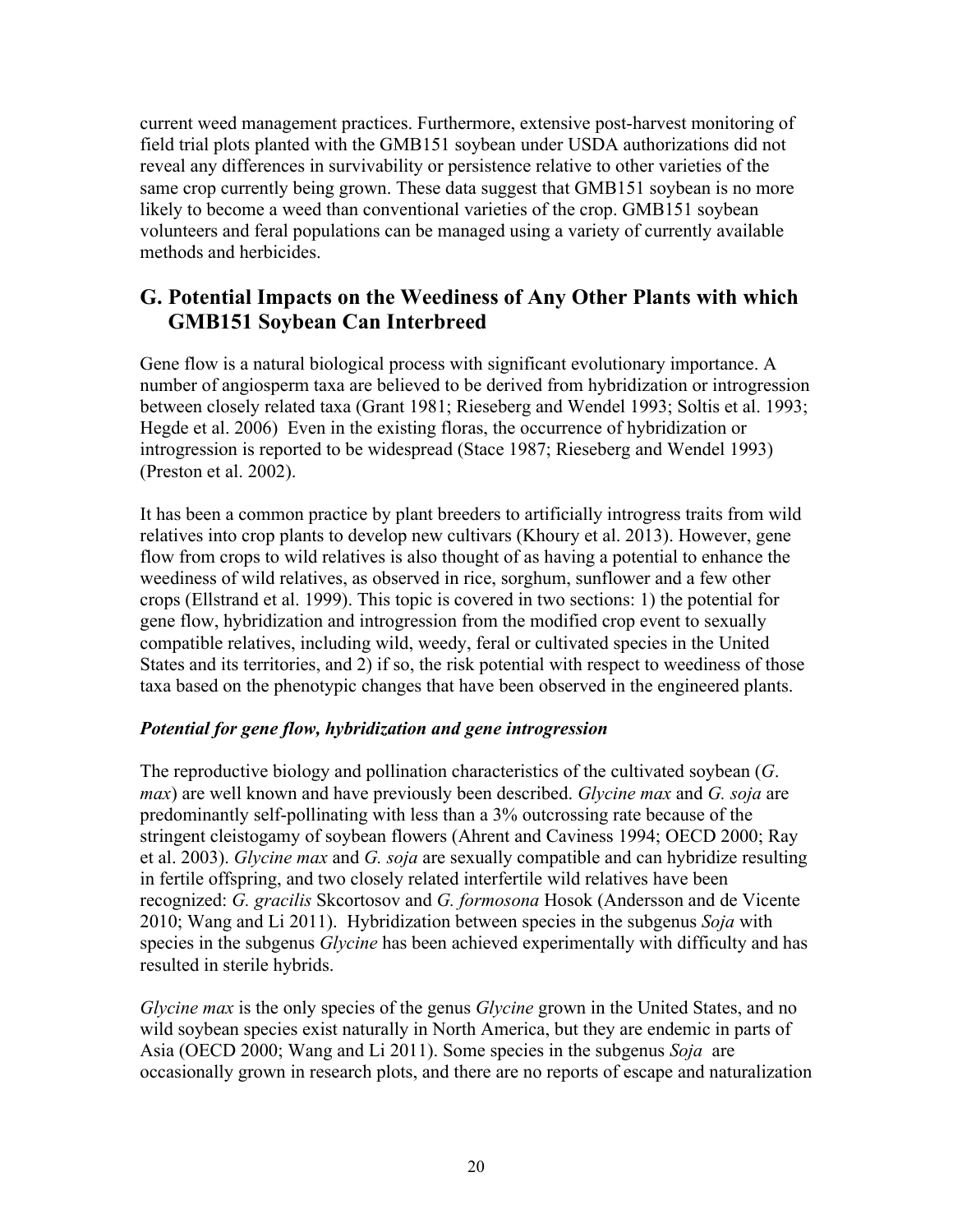of cultivated soybean plants in unmanaged habitats, or of other *Glycine* species in North America [\(OECD 2000\)](#page-30-1).

Therefore, it is highly unlikely that gene flow and introgression will occur between GMB151 soybean and its wild relative species in the United States. APHIS has determined that any adverse consequences of gene flow from GMB151 soybean to wild or weedy species in the United States are highly unlikely.

Cultivated soybean plants are self-fertile and considered to be highly self-pollinating, pollination occurs before the flowers open. However, as much as 2.5% outcrossing may occur in some soybean cultivars when pollinators are present and other conditions are favorable [\(Ahrent and Caviness 1994\)](#page-27-10). When soybean plants are grown directly adjacent to other soybean plants, the amount of natural cross pollination has generally been found to be 0.5 to1 percent [\(OECD 2000\)](#page-30-1) although higher values (2.5 percent) occur in some varieties [\(Abud et al. 2007\)](#page-27-12). Outcrossing can be reduced to 0 - 0.01 percent with a separation distance of 10 meters [\(Abud et al. 2007\)](#page-27-12). At greater distances from the pollen source, cross pollination rates decrease rapidly.

#### *Potential for enhanced weediness of recipients after gene flow and/or introgression*

As discussed above in Section F "*Potential for Enhanced Weediness of GMB151 Soybean*", the expression of the integrated genetic materials in GMB151 soybean does not confer or enhance weedy characteristics of cultivated soybean other than enhancing herbicide resistance and reducing susceptibility to the soybean cyst nematode. Should gene flow and/or introgression from GMB151 soybean to its wild relatives occur, the introduced genetic materials are unlikely to cause enhanced weediness of recipient plants. Furthermore, cultivated soybean is the only soybean species grown in the U.S. and its territories and there are no sexually compatible wild relative species reported in natural environments in North America. Thus, USDA-APHIS has determined that any adverse consequences of gene flow and/or introgression from GMB151 soybean to wild relative or weedy species in the U.S. and its territories is highly unlikely.

Based on the information presented in the petition and in relevant literature, APHIS has reached the following conclusions. The genetic modification in the GMB151 soybean is not expected to increase the potential for gene flow, hybridization and/or introgression to sexually compatible taxa compared to the non-modified recipient or other varieties of commonly grown soybean. Gene flow, hybridization and/or introgression of genes from the GMB151 soybean to other sexually compatible relatives, including wild, weedy, feral or cultivated species in the United States and its territories is not likely to occur. Therefore, GMB151 soybean is not expected to increase the weed risk potential of other species with which it can interbreed in the U.S. and its territories.

# <span id="page-21-0"></span>**H. Potential Changes to Agriculture or Cultivation Practices**

APHIS assessed whether significant changes to agricultural or cultivation practices from adoption of the GMB151 soybean are likely to impact plant diseases or pests or their management, including any APHIS control programs. This includes consideration of any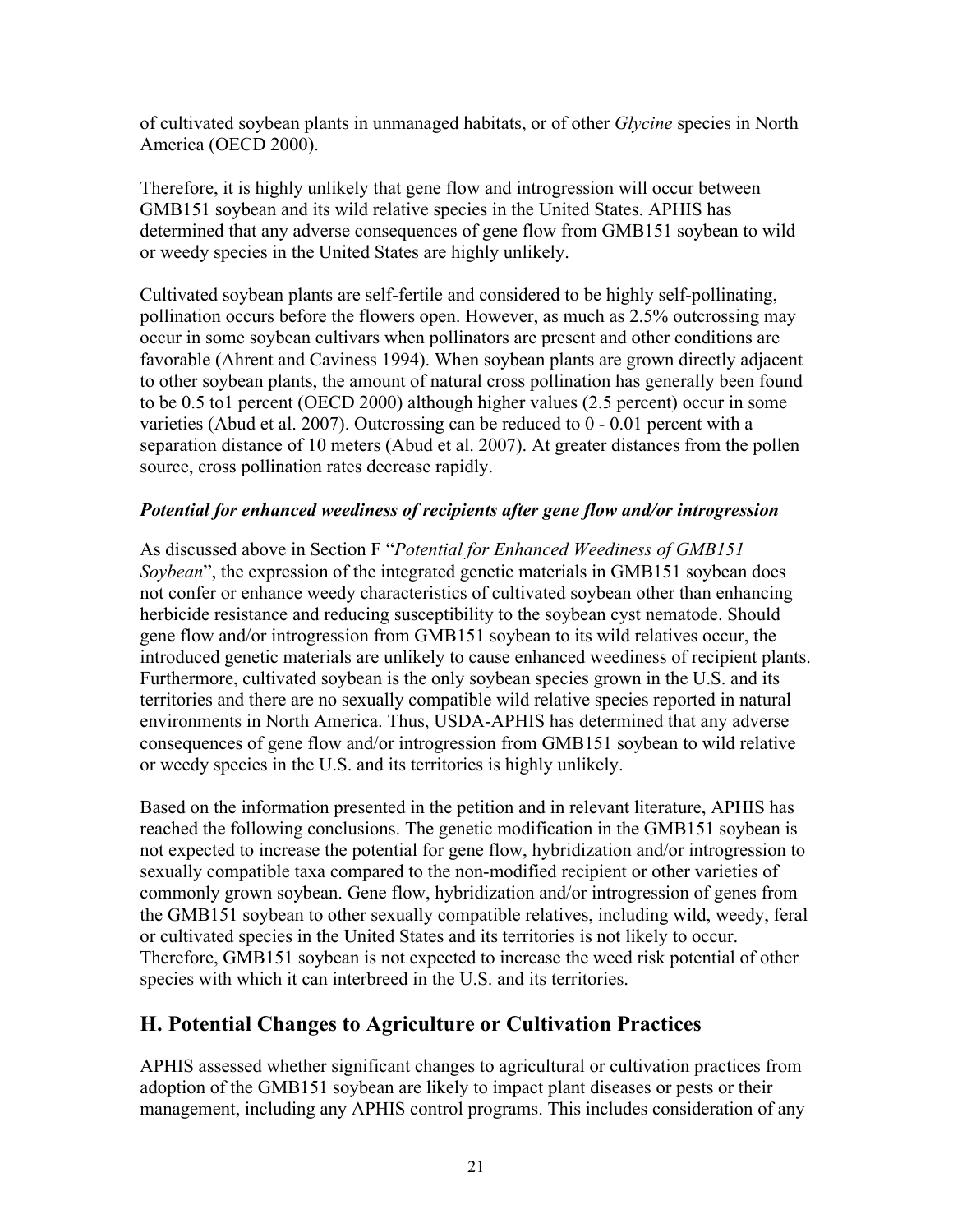changes in pesticide applications, tillage, irrigation, harvesting, etc. as they relate to plant pests and diseases.

BASF evaluated the phenotypic and agronomic performance of GMB151 soybean in comparison to the non-modified Thorne and nine non-modified reference varieties representing the existing natural variability in soybeans. The agronomic assessment was performed during the 2017 growing season in 11 field trials in the U.S. The field trial sites and management systems used for the assessments represented geographically diverse regions, cropping practices, diverse soil types in areas of soybean production in the US. Growing and management conditions encompassed cultivation, irrigation, fertilizer and maintenance pest treatments were the same for all experimental plots [\(BASF 2019 Section 8 pp. 97-116\)](#page-27-2).

No biologically relevant differences between GMB151 and the non-modified counterpart were observed on the agronomic assessment for early stand count, days to flowering, flowering duration, final stand count, days to maturity, fruit count, seed weight, and yield, crop development, and plant height [\(BASF 2019, p. 111 Table 39\)](#page-27-2).

In a total of 132 observations for evaluation of responses to abiotic stressors, no differences were observed between GMB151 and the non-modified Thorne. The abiotic stressors observed were: cloudy/low light, drought, excess moisture in the soil, flooding, hail injury, heat stress, mineral toxicity, nutrient deficiency, soil compaction, soil crusting, sun scald, and wind damage [\(BASF 2019, p. 112, Table 41\)](#page-27-2). Additionally, no differences between GMB151 and the conventional counterpart were found in 264 observations of biotic stressors that included arthropod pests (insects and spider mites) and diseases. [\(BASF 2019, p. 113 Table 42, p. 114 Table 43\)](#page-27-2).

In general, management practices currently employed for conventional soybean cultivation are not expected to change if GMB151 soybean is determined to be no longer subject to the regulatory requirements of 7 CFR part 340 or to the plant pest provisions of the Plant Protection Act. BASF studies demonstrate that the cultivation practices needed for growing GMB151 soybean are essentially indistinguishable from practices used to grow conventional soybean [\(BASF 2019\)](#page-27-2).

APHIS could not identify any significant changes to agricultural or cultivation practices (e.g. pesticide applications, tillage, irrigation, harvesting, etc.) from adoption of GMB151 soybean. When combined with commercially available soybean varieties that have native resistance to SCN, the durability of native and of GMB151 resistance are likely to be extended. It is likely that the introduction of GMB151 will reduce the negative impact of SCN infestation on soybean productivity, and no other impact on plant diseases or pests or their management is likely to occur.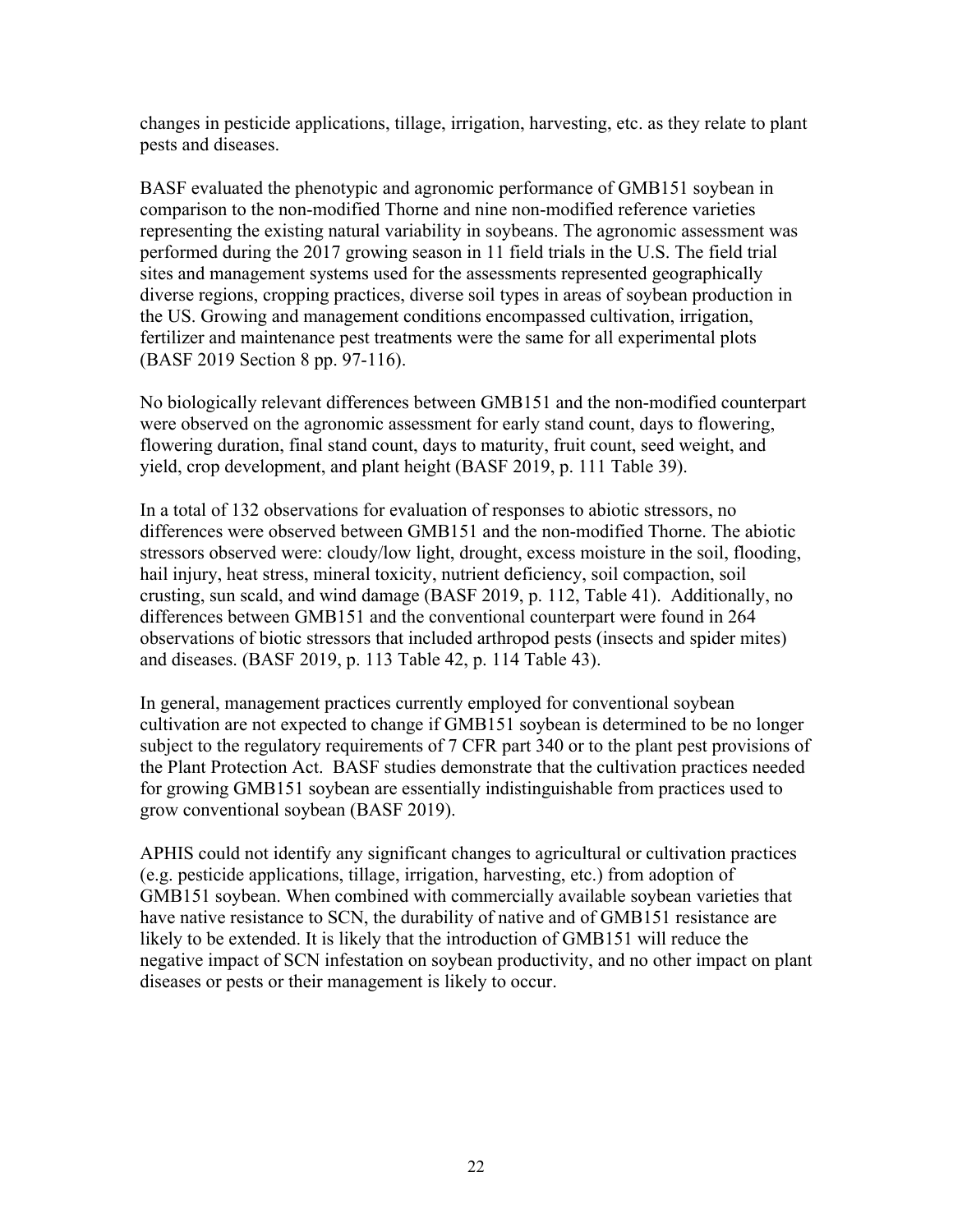# <span id="page-23-0"></span>**I. Potential Impacts from Transfer of Genetic Information to Organisms with which GMB151 Soybean Cannot Interbreed**

APHIS examined the potential for the new genetic material inserted into GMB151 soybean to be horizontally transferred without sexual reproduction to other organisms and whether such an event could lead directly or indirectly to disease, damage, injury or harm to plants, including the creation of new or more virulent pests, pathogens, or parasitic plants. The horizontal gene transfer (HGT) between unrelated organisms is one of the most intensively studied fields in the biosciences since the late 1940s [\(Soucy et al.](#page-31-11)  [2015\)](#page-31-11), and the issue gained extra attention with the release of modified into the environment [\(Droge et al. 1998\)](#page-28-6). Potential risks from stable HGT from genetically engineered organisms to another organism without reproduction or human intervention were reviewed by Keese [\(Keese 2008\)](#page-30-11). Mechanisms of HGT include conjugation, transformation and transduction, and other diverse mechanisms of DNA and RNA uptake and recombination and rearrangement, most notably through viruses and mobile genetic elements [\(Keese 2008;](#page-30-11) [Soucy et al. 2015\)](#page-31-11). HGT has been a major contributor to the spread of antibiotic resistance amongst bacteria; emergence of increased virulence in bacteria, eukaryotes and viruses; and, in the long run, to major transitions in evolution [\(Keese 2008\)](#page-30-11).

#### *Potential for horizontal gene transfer to bacteria, fungi, or invertebrates*

Soybean GMB151 contains the following genes derived from bacteria: the coding sequence of a delta-endotoxin gene of *Bacillus thuringiensis*, and a modified coding sequence of a variant 4-hydroxyphenyl pyruvate dioxygenase gene (*hppdPf-4Pa*) of *Pseudomonas fluorescens* (BASF [2019 p.32\)](#page-27-2).

Horizontal gene transfer and expression of DNA from a plant species to bacterial, fungal or invertebrate species is unlikely to occur based on the following observations. Although there are many opportunities for plants to directly interact with fungi and bacteria (e.g., as commensals, symbionts, parasites, pathogens, decomposers, or in the guts of herbivores), and with invertebrates as plant pests, there are almost no evolutionary examples of HGT from eukaryotes to bacteria or from plants to fungi or invertebrates [\(van den Eede et al.](#page-32-10)  [2004;](#page-32-10) [Keeling and Palmer 2008;](#page-30-12) [Keese 2008\)](#page-30-11). Examples of HGT between eukaryotes and fungi primarily involve gene acquisition or transfer by fungi to or from other distantly related fungi or bacteria [\(Keeling and Palmer 2008;](#page-30-12) [Keese 2008\)](#page-30-11) and HGT between plants and fungi is extremely rare [\(Richards et al. 2009\)](#page-31-12). Examples of HGT between plants and invertebrates are also extremely rare, and most examples of HGT in insects involve acquisition of genes from their pathogens or endosymbionts [\(Keese 2008;](#page-30-11) [Zhu et](#page-33-2)  [al. 2011;](#page-33-2) [Acuna et al. 2012\)](#page-27-13).

Horizontal transfer from and expression in bacteria of the foreign DNA inserted into the nuclear genome of the modified plant is unlikely to occur. First, many genomes (or parts thereof) have been sequenced from bacteria that are closely associated with plants including *Agrobacterium* and *Rhizobium* [\(Wood et al. 2001;](#page-33-3) [Kaneko et al. 2002\)](#page-29-10). There is no evidence that these organisms contain genes derived from plants. HGT from plants to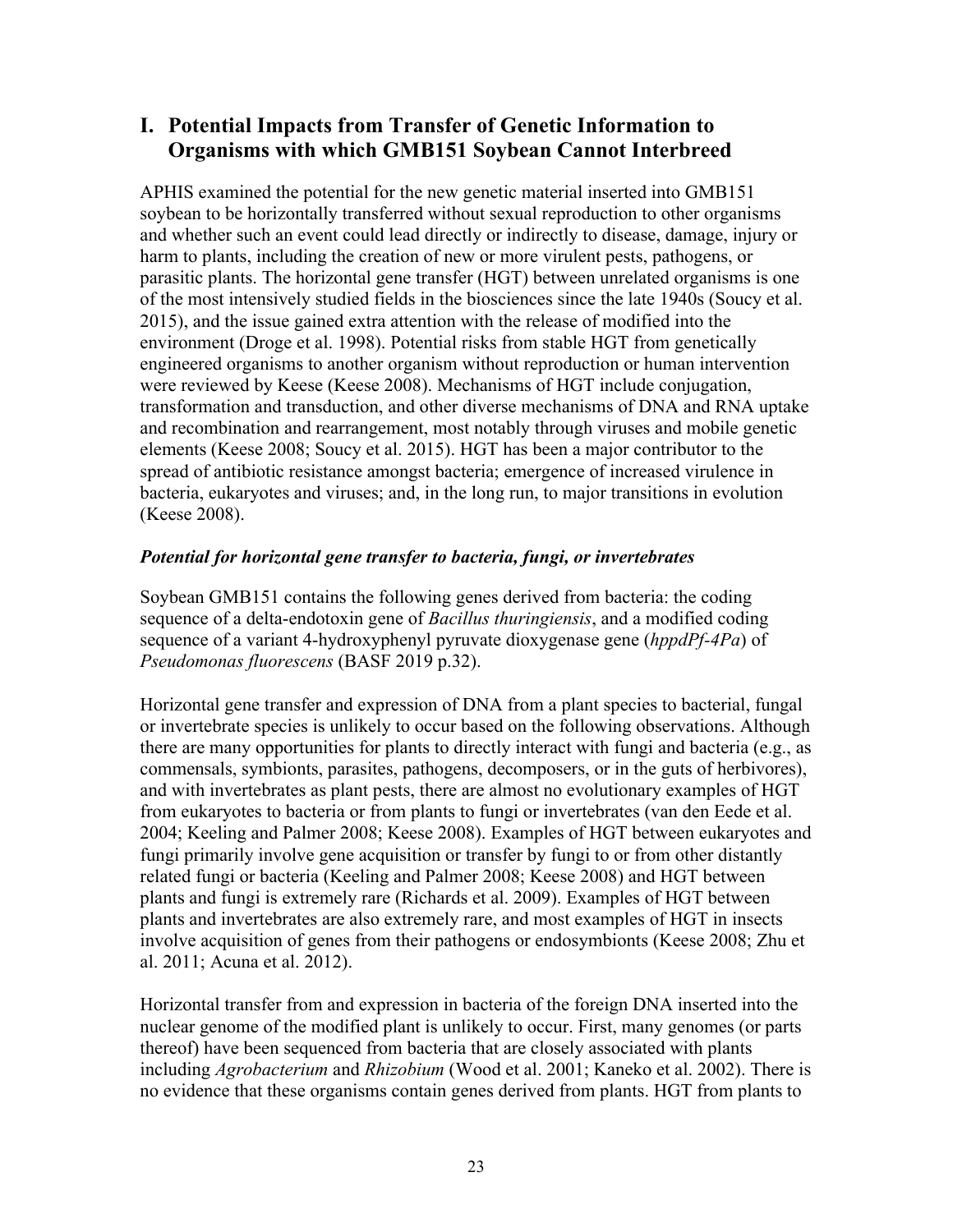bacteria is a very low frequency event, primarily because functional and selective barriers to HGT increase with genetic distance [\(Keeling and Palmer 2008;](#page-30-12) [Keese 2008;](#page-30-11) [Isaza et](#page-29-11)  [al. 2011\)](#page-29-11).

Second, in cases where review of sequence data implied that horizontal gene transfer occurred, these events are inferred to occur on an evolutionary time scale on the order of millions of years [\(Koonin et al. 2001;](#page-30-13) [Brown 2003\)](#page-28-7). Third, transgene DNA promoters and coding sequences are optimized for plant expression, not prokaryotic bacterial expression. Thus even if horizontal gene transfer occurred, proteins corresponding to the transgenes are not likely to be produced. Fourth, both the FDA [\(FDA 1998\)](#page-28-8) and the European Food Safety Authority [\(EFSA 2009\)](#page-28-9) have evaluated horizontal gene transfer from the use of antibiotic resistance marker genes and concluded that the likelihood of transfer of antibiotic resistance genes from plant genomes to microorganisms in the gastrointestinal tract of humans or animals, or in the environment, is very rare or remote.

#### *Potential for horizontal gene transfer to viruses*

The GMB151 soybean contains non-coding regulatory sequences from plant viruses: two copies of the *Cauliflower mosaic virus* (CaMV) 35S promoter region, the CaMV 35S terminator, and the leader sequence derived from *Tobacco etch virus* (TEV) [\(BASF 2019,](#page-27-2)  [p. 32\)](#page-27-2). APHIS also considered whether horizontal transfer of DNA from GMB151 to plant viruses was likely to occur and would lead to the creation or selection of plant viruses that are more virulent or have a broader host range. This issue has been considered before by other science review panels and government regulatory bodies [\(EPA-FIFRA-SAP 2006;](#page-28-10) [Keese 2008\)](#page-30-11). HGT is not unusual among plant viruses; however this is generally limited to exchange between viruses present in the same host organism in mixed infections, and most commonly involves homologous recombination, relying on sequence similarity at the point of crossover [\(Keese 2008\)](#page-30-11). HGT from virus sequences engineered into plants has been demonstrated with infecting or challenge viruses, including both DNA viruses (e.g. geminiviruses which replicate in the nucleus) [\(Frischmuth and Stanley 1998\)](#page-28-11) and RNA viruses which typically replicate in the cytoplasm; however most have been under conditions that favor recombination to restore a defective virus [\(Fuchs and Gonsalves 2007;](#page-29-12) [Keese 2008;](#page-30-11) [Thompson and Tepfer 2010\)](#page-31-13).

Populations of recombinants between virus transgenes expressed in modified plants and infected related viruses are similar to recombinants found in mixed infections of the same viruses in non-modified plants, indicating that there was no novel recombination mechanism in the modified plants and no increased risk is expected over what is expected from mixed infections [\(Keese 2008;](#page-30-11) [Turturo et al. 2008\)](#page-32-11).

Non-homologous recombination in HGT among viruses or between virus transgenes and infecting viruses can occur, but frequently results in gene deletions which can result in nonviable viruses [\(Morroni et al. 2013\)](#page-30-14). Depending on the particular virus and sequences involved, various hot-spots for recombination have been found in both coding and noncoding regions, and strategies implemented in design of transgenes to avoid recombination have been suggested. No recombinant or undesirable viruses with new properties have been detected for over at least 8-10 years in field tests or during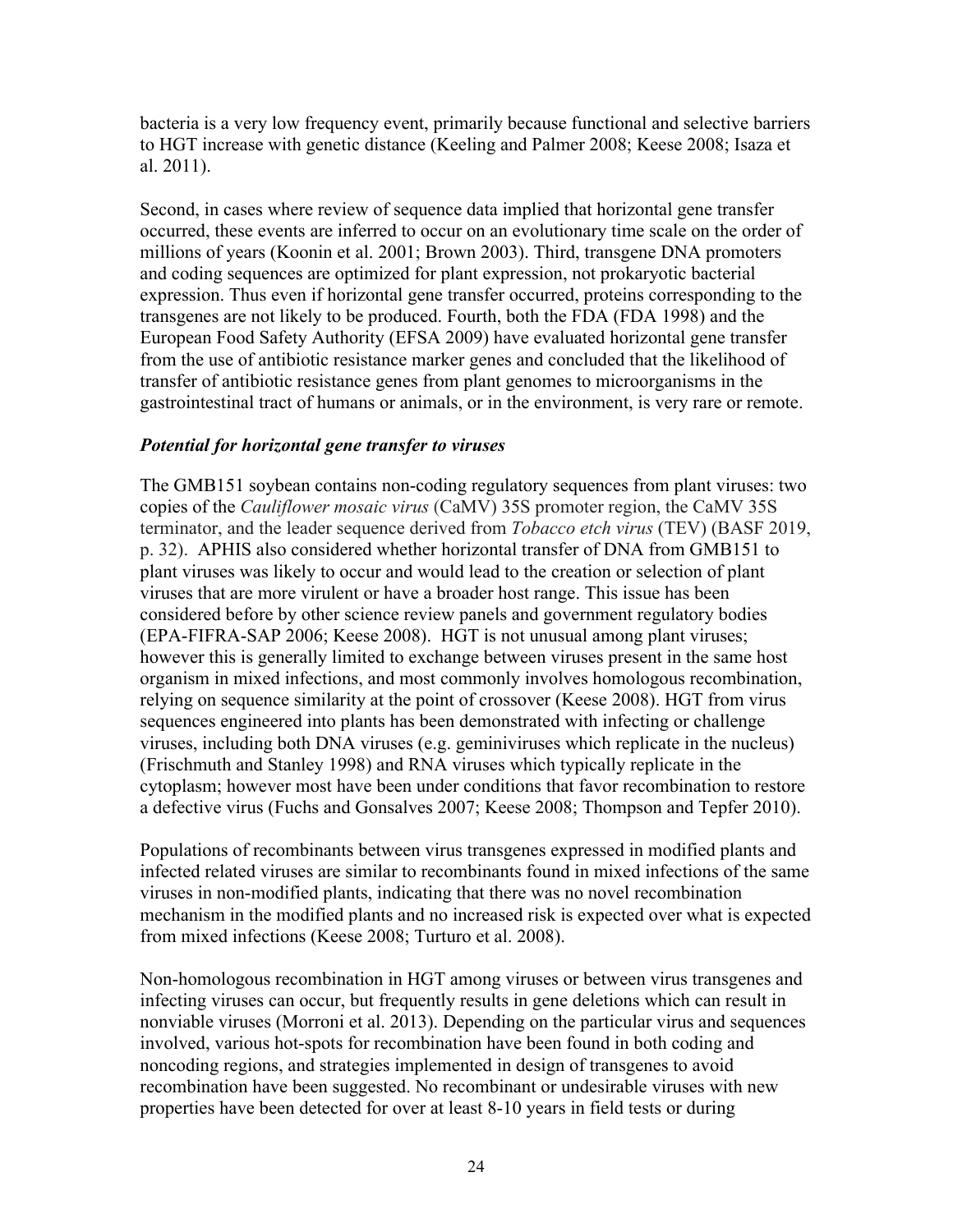commercial growth of deregulated virus resistant plum, squash, or papaya engineered with genes from viruses that have been deregulated in the U.S. [\(Fuchs and Gonsalves](#page-29-12)  [2007\)](#page-29-12).

#### *Potential for horizontal gene transfer to parasitic plants*

Evidence for HGT from plants to other plants is limited to two specific scenarios: (1) exchange of genes between a parasitic plant and its host; and (2) exchange of genes between cells of two plants living in close proximity, such as in a graft junction. In both cases, this type of HGT requires physical contact between the two plants. Most cases of HGT in plants involve transfer of mitochondrial genomes, which are primarily maternally inherited in plants [\(Barr et al. 2005\)](#page-27-14), to other mitochondria genomes, and mostly involve parasitic plants and their hosts [\(Richardson and Palmer 2007\)](#page-31-14).

Recently, a comparative genomics analysis implicated HGT for the incorporation of a specific genetic sequence in the parasitic plant purple witchweed (*Striga hermonthica*) from its monocot host plant [\(Yoshida et al. 2010\)](#page-33-4). According to this study, the incorporation of the specific genetic sequence (with an unknown function) occurred between sorghum and purple witchweed. However, this HGT occurred before speciation of purple witchweed and related cowpea witchweed (*S. gesnerioides*) from their common ancestor. Furthermore, *S. hermonthica* is not found in the U.S. and *S. asiatica*, another related parasite of cereal crops, is only present in North Carolina and South Carolina [\(USDA-NRCS 2020\)](#page-32-12). More recent studies demonstrated that in a few parasitic species of the Rafflesiaceae family, out of several genetic sequences examined, about 2.1% of nuclear and 24 –41% of mitochondrial [\(Xi et al. 2012\)](#page-33-5) gene transcripts appeared to be acquired from their obligate host species. However, all the above-mentioned instances of HGT between parasitic plants and their hosts were reported to be of ancient origins, on an evolutionary time scale spanning thousands to millions of years ago. Furthermore in GMB151 soybean, the DNA sequences were inserted into the nuclear genome, not the mitochondrial genome [\(BASF 2019\)](#page-27-2).

If GMB151 soybean becomes infected by a parasitic plant or is naturally grafted to another plant, there is a very low probability that HGT could result in the other plant acquiring DNA from GMB151 soybean. However, in both scenarios this newly introduced DNA would likely reside in somatic cells with little chance of reaching the germ cells, and could not persist in subsequent generations unless the recipient plant reproduced asexually from the affected cells.

Based on the above analysis APHIS therefore concludes that HGT of the new genetic material inserted into GMB151 soybean to other organisms is highly unlikely, and is not expected to lead directly or indirectly to disease, damage, injury or harm to plants, including the creation of new or more virulent pests, pathogens, or parasitic plants.

# <span id="page-25-0"></span>**J. Conclusion**

APHIS has reviewed the information submitted in the petition, supporting documents, and other relevant information to assess the plant pest risk of the GMB151 soybean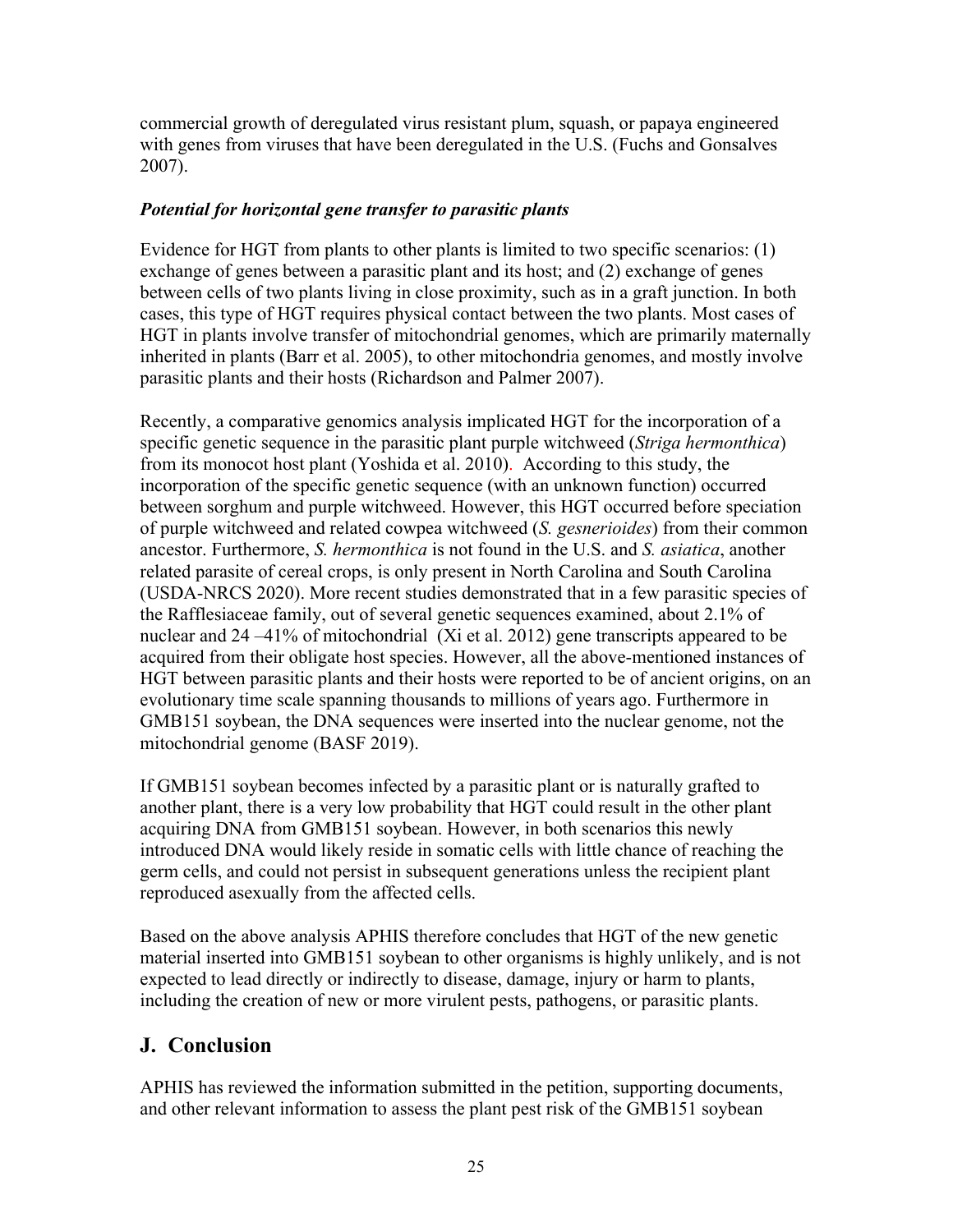compared to the non-modified variety from which it was derived. APHIS concludes that GMB151 soybean is unlikely to pose a greater plant pest risk than the non-modified parental variety Thorne from which it was derived based on the following findings.

- No plant pest risk was identified from the transformation process or the insertion of new genetic material in the GMB151 soybean. The T-DNA sequences from *A. tumefaciens* inserted into GMB151 soybean lacked sequences from Tumor-inducing (Ti) plasmids normally responsible for the formation of galls in host plants. The left and right T-DNA border regions from the octopine synthase gene from *A. tumefaciens* present in GMB151 soybean and the sequences derived from *Cauliflower mosaic virus* and from *Tobacco etch virus* are non-coding sequences and do not cause disease.
- No increase in plant pest risk was identified in the GMB151 soybean from the expression of the inserted genetic material, of the new proteins Cry14Ab-1 and HPPD-4, or changes in metabolism or composition.
- Disease and pest incidence and/or damage were not observed to be significantly increased or atypical in the GMB151 soybean compared to the non-modified counterpart Thorne, or other comparators in field trials conducted in growing regions representative of where the GMB151 soybean is expected to be grown in the United States.
- Observed agronomic traits also did not reveal any significant differences that would indirectly indicate that the GMB151 soybean is more susceptible to pests or diseases. Therefore, no plant pest effects are expected on these or other agricultural products and no impacts are expected to APHIS pest control programs.
- Exposure to and/or consumption of the GMB151 soybean are unlikely to have any adverse impacts on organisms beneficial to agriculture based on the analysis of compositional, phenotypic and agronomic data. This data was supplemented by field observations of the impacts of GMB151 on the free-living soil nematode community.
- The GMB151 soybean is no more likely to become a weed or become weedier than conventional soybean varieties based on its observed agronomic characteristics, the weediness potential of soybean, and current management practices available to control soybean as a weed. Volunteers and feral populations of the GMB151 soybean resistant to HPPD-4 inhibitor herbicides can be managed using a variety of currently available methods and herbicides.
- The GMB151 soybean is not likely to increase the weed risk potential of other species with which it can interbreed in the United States or its territories. Gene flow, hybridization and/or introgression of inserted genes from the GMB151 soybean to other sexually compatible relatives with which it can interbreed is not likely to occur. GMB151 soybean does not confer or enhance weedy characteristics of cultivated soybean. Furthermore, there is no sexually compatible wild relative or weedy species of *Glycine* reported in natural environments in North America.
- Significant changes to agricultural or cultivation practices (e.g. pesticide applications, tillage, irrigation, harvesting, etc.) from adoption of the GMB151 soybean were not identified and therefore are not likely to increase plant diseases or pests or compromise their management.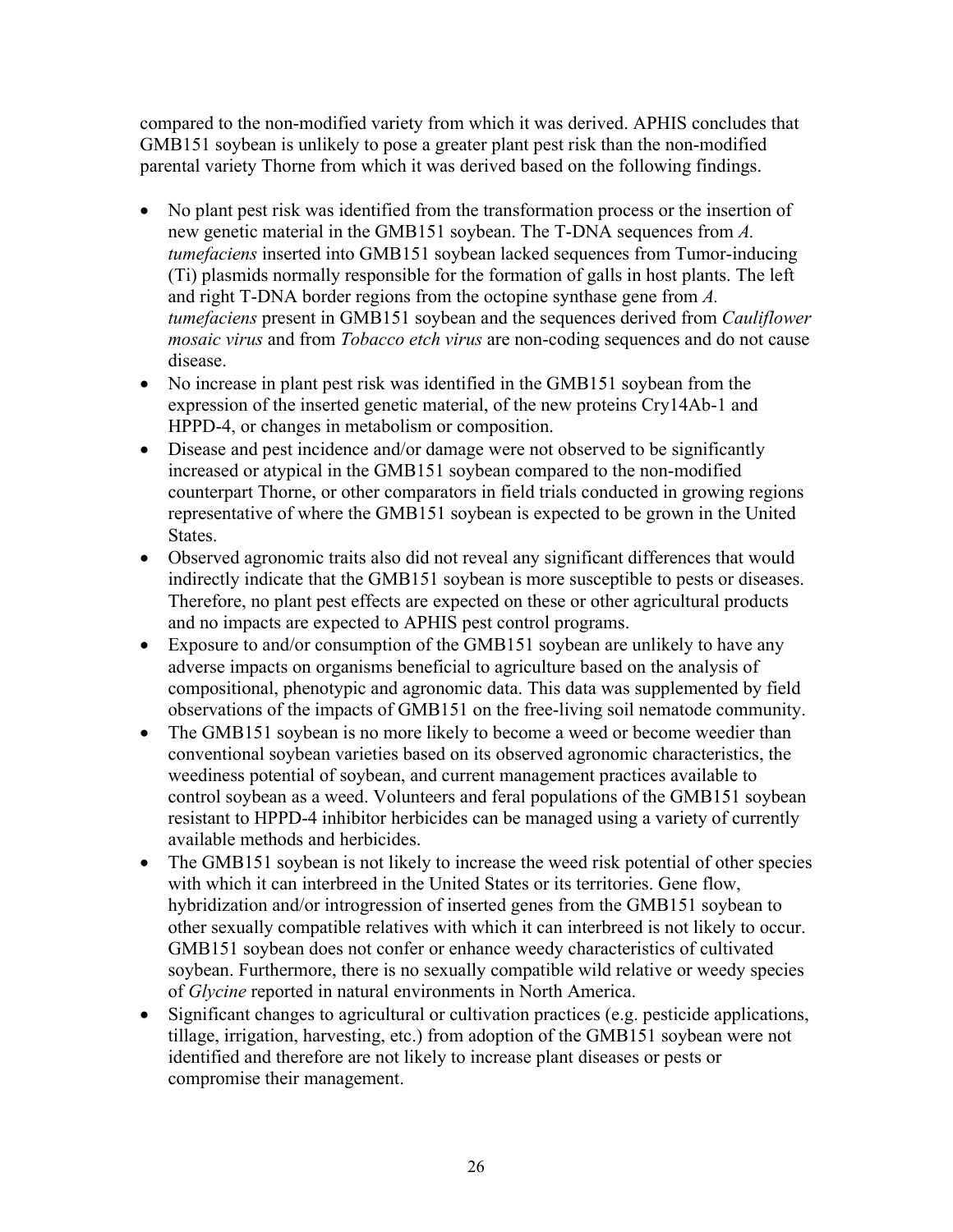• Horizontal gene transfer of the new genetic material inserted into the GMB151 soybean to other organisms is highly unlikely, and is not expected to lead directly or indirectly to disease, damage, injury or harm to plants, including the creation of new or more virulent pests, pathogens, or parasitic plants.

# <span id="page-27-0"></span>**K. References**

<span id="page-27-1"></span>7 USC 7702. 2000. *Title IV Plant Protection Act*.

- <span id="page-27-7"></span>40 FR 260086. 2017. *HPPD-4 protein; exemption from the requirement of a tolerance*.
- <span id="page-27-4"></span>51 FR 23302. 1986. *Coordinated Framework for Regulation of Biotechnology*.
- <span id="page-27-5"></span>57 FR 22984. 1992. *Statement of Policy: Foods Derived from New Plant Varieties*.
- <span id="page-27-6"></span>80 FR 60414. 2015. *Clarifying Current Roles and Responsibilities Described in the Coordinated Framework for the Regulation of Biotechnology and Developing a Long-Term Strategy for the Regulation of the Products of Biotechnology*.
- <span id="page-27-12"></span>Abud S, de Souza P, Vianna G, Leonardecz E, Moreira C, Faleiro F, Junior J, Monteiro P, Rech E, and Aragao F. 2007. *Gene flow from transgenic to nontransgenic soybean plants in the Cerrado region of Brazil*. Genetics and Molecular Research 6, pp. 445-452.
- <span id="page-27-13"></span>Acuna R, Padilla BE, Florez-Ramos CP, Rubio JD, Herrera JC, Benavides P, Lee SJ, Yeats TH, Egan AN, Doyle JJ, and Rose JK. 2012. *Adaptive horizontal transfer of a bacterial gene to an invasive insect pest of coffee*. PNAS 109, pp. 4197-4202. Retrieved from

<http://www.pnas.org/content/early/2012/02/17/1121190109.abstract>

- <span id="page-27-10"></span>Ahrent DK and Caviness CE. 1994. *Natural Cross-Pollination of Twelve Soybean Cultivars in Arkansas*. Crop Science 34, pp. 376-378. Retrieved from <https://dl.sciencesocieties.org/publications/cs/pdfs/34/2/CS0340020376>Last accessed 09/22/2017.
- <span id="page-27-3"></span>Allison R, Dougherty W, Parks T, Willis L, Johnston RE, Kelly M, and FB. A. 1985. *Biochemical analysis of the capsid protein gene and capsid protein of tobacco etch virus:n'terminal amino acids are located on the virion surface*. Virology, pp. 309-316.
- <span id="page-27-11"></span>Andersson M and de Vicente M. 2010. Soybean. In: *Gene flow between crops and their wild relatives* (Johns Hopkins University Press).
- <span id="page-27-8"></span>Bandara A, Weerasooriya D, ., Bradley C, Allen T, ., and Esker D. 2020. *Dissecting the economic impact of soybean diseases in the United States over two decades*. PLoS ONE 15, pp. e0231141.
- <span id="page-27-14"></span>Barr CM, Neiman M, and Taylor DR. 2005. *Inheritance and recombination of mitochondrial genomes in plants, fungi and animals*. New Phytologist 168, pp. 39-50; DOI: 10.1111/j.1469-8137.2005.01492.x. Retrieved from <http://onlinelibrary.wiley.com/doi/10.1111/j.1469-8137.2005.01492.x/pdf>Last accessed Aug 2014.
- <span id="page-27-2"></span>BASF. 2019. *Petition for a Determination of Nonregulated Status for Plant-Parasitic Nematode-Protected and Herbicide Tolerant GMB151 Soybean*.
- <span id="page-27-9"></span>Bongers T. 1990. *The maturity index: an ecological measure of environmental disturbance based on nematode species composition*. Oecologia 83, pp. 14-19.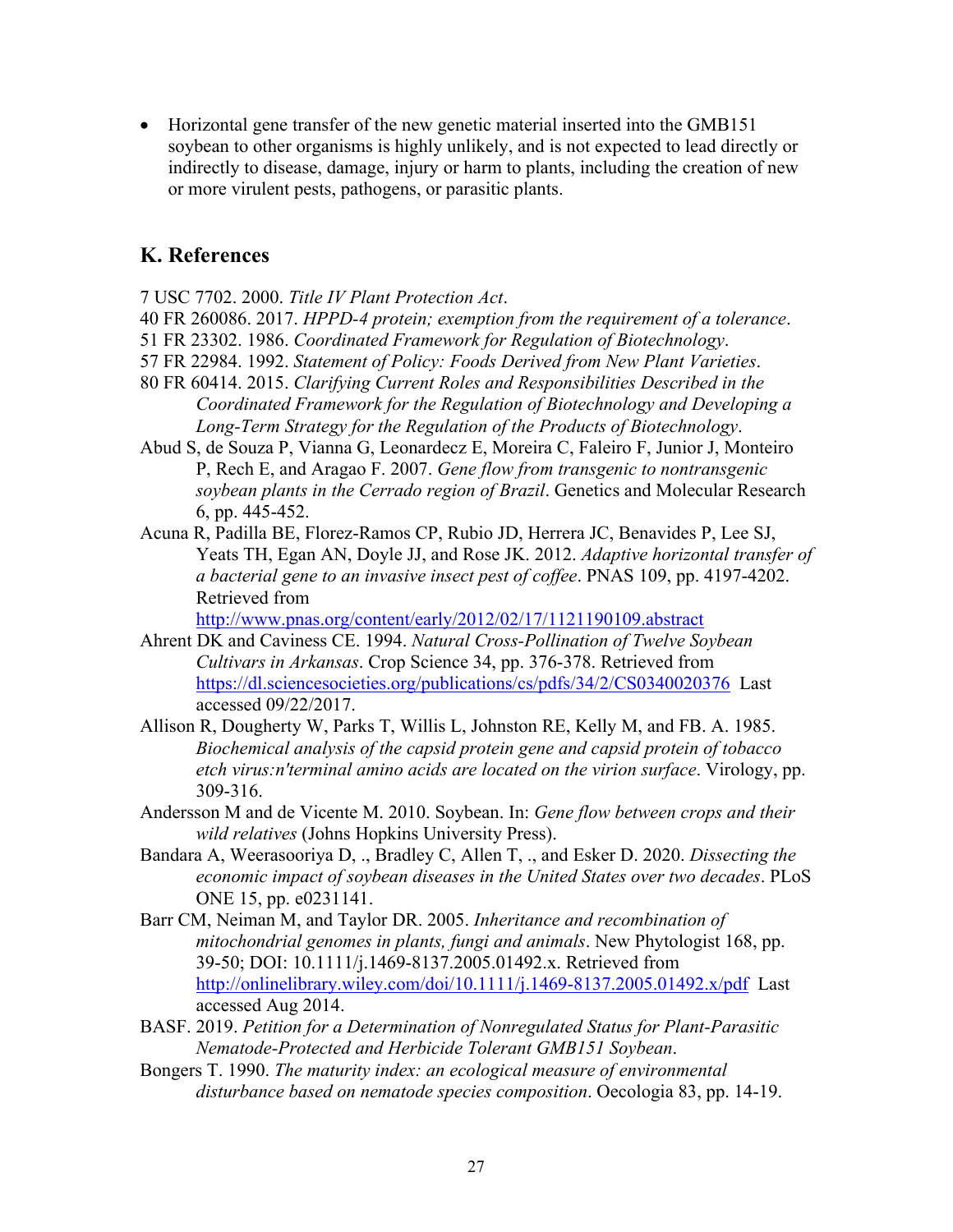- <span id="page-28-3"></span>Bongers T and Bongers M. 1998. *Functional diversity of nematodes*. Applied Soil Ecology 10, pp. 239-251.
- <span id="page-28-1"></span>Bravo A, Gomez I, Porta H, Garcia-Gomez BI, Rodriguez-Almazan C, Pardo L, and Soberon M. 2012. *Evolution of Bacillus thuringiensis Cry toxins insecticidal activity*. Microb Biotechnol 6, pp. 17-26. Retrieved from <https://www.ncbi.nlm.nih.gov/pubmed/22463726>
- <span id="page-28-7"></span>Brown JR. 2003. *Ancient horizontal gene transfer*. Nature Reviews Genetics 4, pp. 121- 132; doi:110.1038/nrg1000. Retrieved from <http://www.nature.com/nrg/journal/v4/n2/full/nrg1000.html>Last accessed Aug 2014.
- <span id="page-28-0"></span>Chung and Singh R. 2008. *Broadening the Genetic Base of Soybean: A Multidisciplinary Approach*. Critical Reviews in Plant Sciences 27, pp. 295-341.
- <span id="page-28-6"></span>Droge M, Puhler A, and Selbitschka W. 1998. *Horizontal gene transfer as a biosafety issue: A natural phenomenon of public concern*. Journal of Biotechnology 64, pp. 75-90.
- <span id="page-28-9"></span>EFSA. 2009. *Consolidated presentation of the joint Scientific Opinion of the GMO and BIOHAZ Panels on the "Use of Antibiotic Resistance Genes as Marker Genes in Genetically Modified Plants" and the Scientific Opinion of the GMO Panel on "Consequences of the Opinion on the Use of Antibiotic Resistance Genes as Marker Genes in Genetically Modified Plants on Previous EFSA Assessments of Individual GM Plants*. The European Food Safety Authority Journal 7, pp. 1-107. Retrieved from<http://www.efsa.europa.eu/en/efsajournal/doc/1108.pdf>Last accessed Aug 2014.
- <span id="page-28-5"></span>Ellstrand NC, Prentice HC, and Hancock JF. 1999. *Gene flow and introgression from domesticated plants into their wild relatives*. Annual Review of Ecology and Systematics 30, pp. 539-563; DOI: 510.1146/annurev.ecolsys.1130.1141.1539. Retrieved from

<http://www.annualreviews.org/doi/abs/10.1146%2Fannurev.ecolsys.30.1.539> Last accessed Aug 2014.

- <span id="page-28-10"></span>EPA-FIFRA-SAP. 2006. *Plant Incorporated Protectants Based on Virus Coat Protein Genes: Science Issues Associated with the Proposed Rule*. Retrieved from <https://archive.epa.gov/scipoly/sap/meetings/web/pdf/minutes1205.pdf>Last accessed 09/28/2017.
- <span id="page-28-8"></span>FDA. 1998. *Use of antibiotic resistance marker genes in transgenic plants*. Retrieved from

[https://www.fda.gov/Food/GuidanceRegulation/GuidanceDocumentsRegulatoryIn](https://www.fda.gov/Food/GuidanceRegulation/GuidanceDocumentsRegulatoryInformation/Biotechnology/ucm096135.htm) [formation/Biotechnology/ucm096135.htm](https://www.fda.gov/Food/GuidanceRegulation/GuidanceDocumentsRegulatoryInformation/Biotechnology/ucm096135.htm) 

- <span id="page-28-4"></span>Ferris H, Bongers T, and de Goede RGM. 2001. *A framework for soil food web diagnostics: extension of the nematode faunal analysis concept*. Applied Soil Ecology 18, pp. 13-29.
- <span id="page-28-2"></span>Frankenhuyzen K. 2009. *Insecticidal activity of Bacillus thuringiensis crystal proteins*. Journal of Invertebrate Pathology 101, pp. 1-16.
- <span id="page-28-11"></span>Frischmuth T and Stanley J. 1998. *Recombination between viral DNA and the transgenic coat protein gene of African cassava mosaic geminivirus*. Journal of General Virology 79, pp. 1265-1271. Retrieved from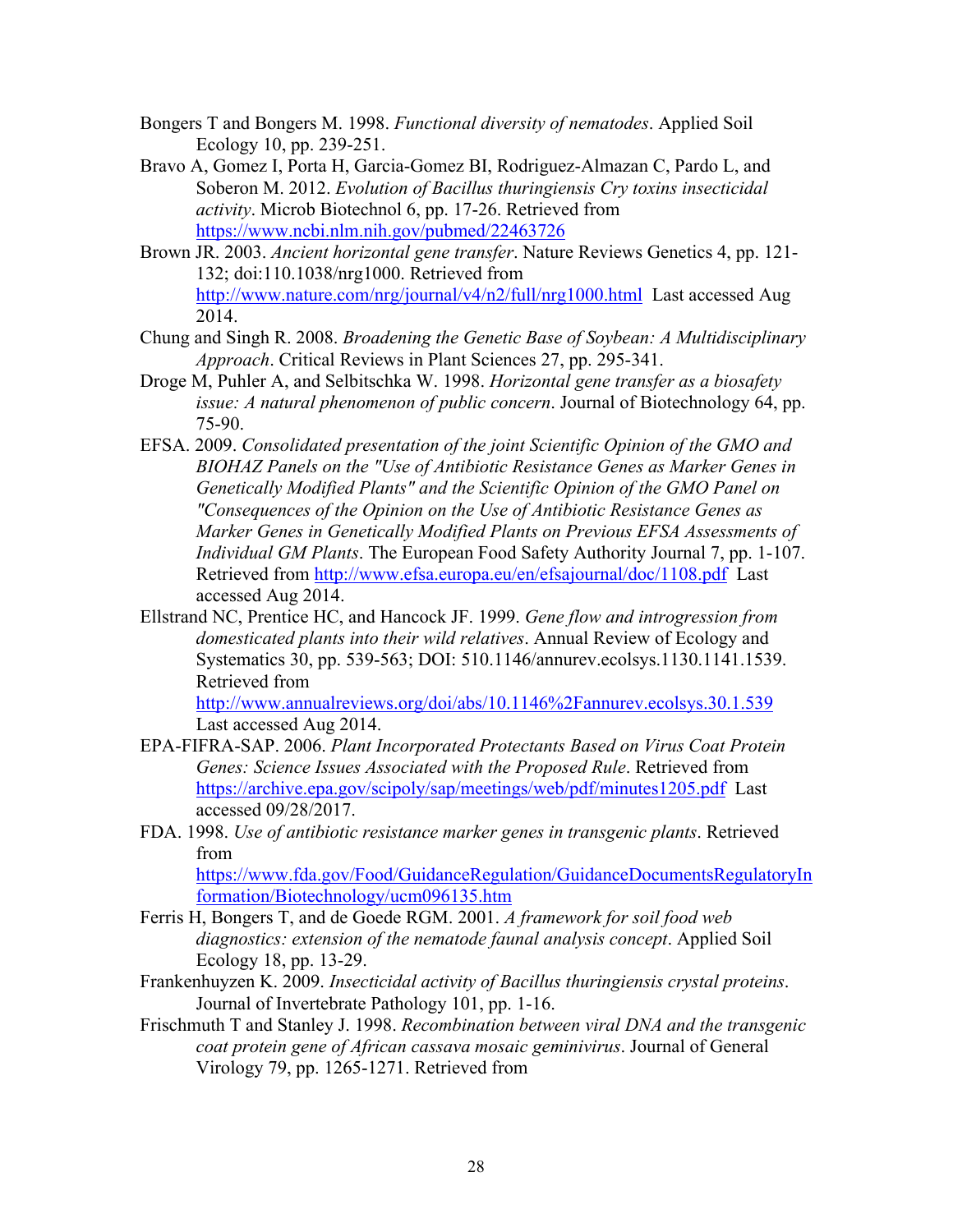<http://vir.sgmjournals.org/content/79/5/1265.full.pdf+html>Last accessed Aug 2014.

- <span id="page-29-5"></span>Fritze IM, Linden L, Freigang J, Auerbach G, Huber R, and Steinbacher S. 2004. *The Crystal Structures of Zea mays and Arabidopsis 4-Hydroxyphenylpyruvate Dioxygenase*. Plant Physiology 134, pp. 1388-1400.
- <span id="page-29-12"></span>Fuchs M and Gonsalves D. 2007. *Safety of virus-resistant transgenic plants two decades after their introduction: Lessons from realistic field risk assessment studies*. Annual Review of Phytopathology 45:, pp. 173-202; doi:110.1146/annurev.phyto.1145.062806.094434. Retrieved from [http://www.annualreviews.org/doi/full/10.1146/annurev.phyto.45.062806.094434](http://www.annualreviews.org/doi/full/10.1146/annurev.phyto.45.062806.094434?url_ver=Z39.88-2003) [?url\\_ver=Z39.88-2003](http://www.annualreviews.org/doi/full/10.1146/annurev.phyto.45.062806.094434?url_ver=Z39.88-2003) Last accessed Aug 2014.
- <span id="page-29-8"></span>Grant V. 1981. *Plant Speciation, 2nd Edition*. New York: Columbia University Press, 563 pp.
- <span id="page-29-4"></span>Grefen C, Donald N, Hashimoto K, Kudla J, Schumacher K, and Blatt MR. 2010. *A ubiquitin-10 promoter-based vector set for fluorescent protein tagging facilitates temporal stability and native protein distribution in transient and stable expression studies*. The Plant Journal 64, pp. 355-365.
- <span id="page-29-6"></span>Hartman G, Pawlowski M, Herman T, and Eastburn D. 2016. *Organically Grown Soybean Production in the USA: Constraints and Management of Pathogens and Insect Pests*. Agronomy 6, pp. 16.
- <span id="page-29-2"></span>Hartman GL, West ED, and Herman TK. 2011. *Crops that feed the World 2. Soybean worldwide production, use, and constraints caused by pathogens and pests*. Food Security 3, pp. 5-17.
- <span id="page-29-9"></span>Hegde SG, Nason JD, Clegg JM, and Ellstrand NC. 2006. *The evolution of California's wild radish has resulted in the extinction of its progenitors*. Evolution 60, pp. 1187-1197. Retrieved from<http://dx.doi.org/10.1554/05-634.1>Last accessed Dec 2014.
- <span id="page-29-7"></span>Holm L, Pancho JV, Herberger JP, and Plucknett DL. 1979. *A Geographical Atlas of World Weeds*.
- <span id="page-29-0"></span>Hymowitz T. 1970. *On the domestication of the soybean*. Economic Botany 24, pp. 408- 421. Retrieved from<https://doi.org/10.1007/BF02860745>
- <span id="page-29-1"></span>Hymowitz T and Newell CA. 1981. *Taxonomy of the Genus Glycine, Domestication and Uses of Soybeans*. Economic Botany 35, pp. 272-288. Retrieved from <http://www.jstor.org/stable/4254296>
- <span id="page-29-3"></span>Hymowitz T and Harlan JR. 1983. *Introduction of Soybean to North America by Samuel Bowen in 1765*. Economic Botany 37, pp. 371-379. Retrieved from <http://www.jstor.com/stable/425429>
- <span id="page-29-11"></span>Isaza L, Opelt K, Wagner T, Mattes E, Bieber E, Hatley E, Roth G, Sanjuán J, Fischer H, Sandermann H, Hartmann A, and D. E. 2011. *Lack of glyphosate resistance gene transfer from Roundup Ready ® soybean to Bradyrhizobium japonicum under field*. Last accessed 9/26/2017.
- <span id="page-29-10"></span>Kaneko T, Nakamura Y, Sato S, Minamisawa K, Uchiumi T, Sasamoto S, Watanabe A, Idesawa K, Iriguchi M, Kawashima K, Kohara M, Matsumoto M, Shimpo S, Tsuruoka H, Wada T, Yamada M, and Tabata S. 2002. *Complete Genomic Sequence of Nitrogen-fixing Symbiotic Bacterium Bradyrhizobium japonicum USDA110*. DNA Research 9, pp. 189 - 197.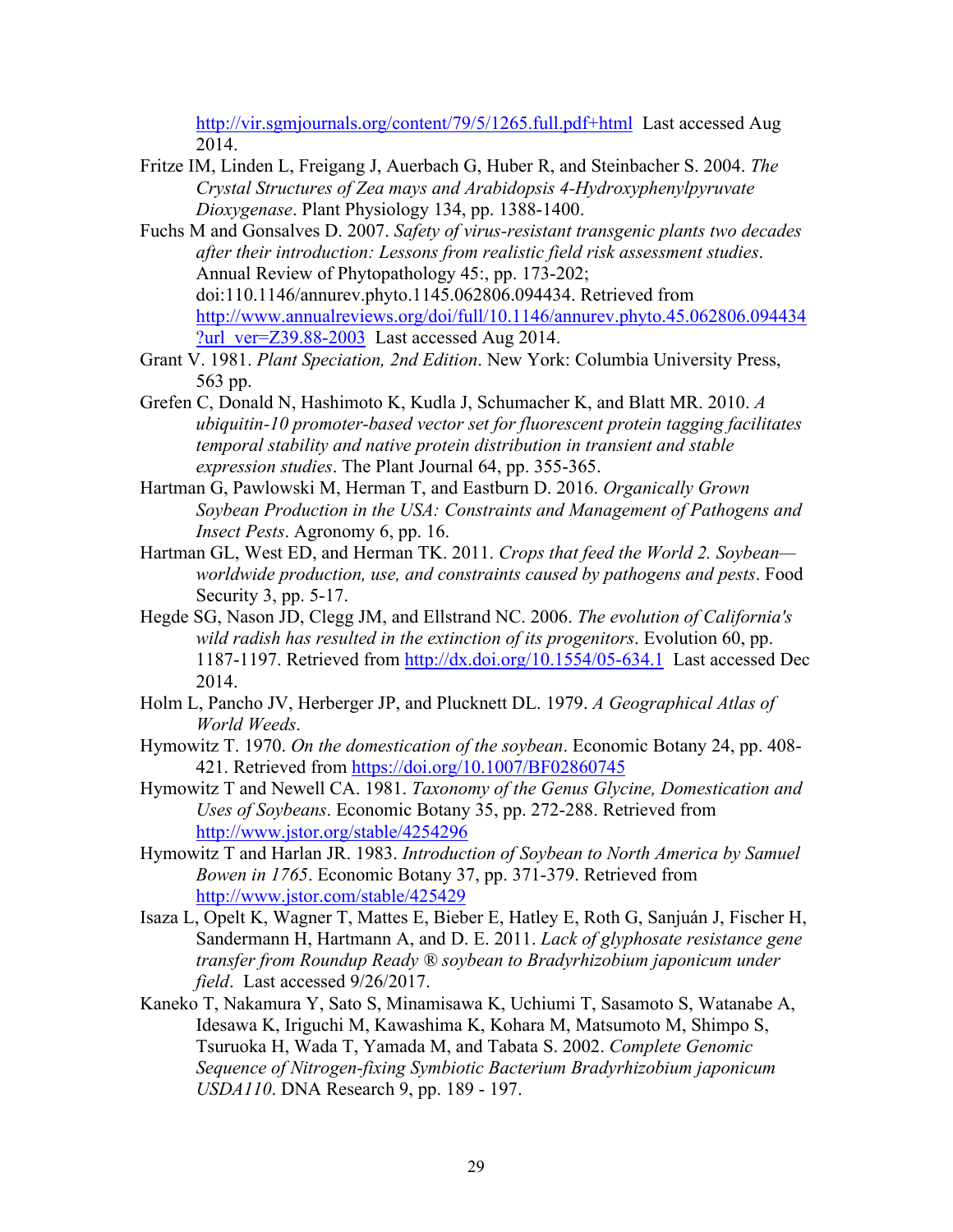- <span id="page-30-0"></span>Kay R, Chan A, Daly M, and McPerson J. 1987. *Duplication of CaMV 35S promoter sequences creats a strong enhancer for plant genes*. Science 236, pp. 1299-1302.
- <span id="page-30-12"></span>Keeling PJ and Palmer JD. 2008. *Horizontal gene transfer in eukaryotic evolution*. Nature Reviews Genetics 9, pp. 605-618; doi:610.1038/nrg2386. Retrieved from <http://www.nature.com/nrg/journal/v9/n8/full/nrg2386.html>Last accessed Aug 2014.
- <span id="page-30-11"></span>Keese P. 2008. *Risks from GMOs due to horizontal gene transfer*. Environmental Biosafety Research 7, pp. 123-149; DOI: 110.1051/ebr:2008014. Retrieved from [http://journals.cambridge.org/action/displayAbstract?fromPage=online&aid=8208](http://journals.cambridge.org/action/displayAbstract?fromPage=online&aid=8208895&fileId=S1635792208000146) [895&fileId=S1635792208000146](http://journals.cambridge.org/action/displayAbstract?fromPage=online&aid=8208895&fileId=S1635792208000146) Last accessed Dec 2014.
- <span id="page-30-10"></span>Khoury CK, Greene S, Wiersema J, Maxted N, Jarvis A, and Struik PC. 2013. *An inventory of crop wild relatives of the United States*. Crop Science 53, pp. 1496; doi:1410.2135/cropsci2012.1410.0585. Retrieved from <https://www.crops.org/publications/cs/abstracts/53/4/1496>Last accessed Aug 2014.
- <span id="page-30-13"></span>Koonin EV, Makarova KS, and Aravind L. 2001. *Horizonal gene transfer in prokaryotes: Quantification and classification*. Annual Review of Microbiology 55:, pp. 709- 742. Retrieved from [http://www.annualreviews.org/doi/full/10.1146/annurev.micro.55.1.709?url\\_ver=](http://www.annualreviews.org/doi/full/10.1146/annurev.micro.55.1.709?url_ver=Z39.88-2003)
- [Z39.88-2003](http://www.annualreviews.org/doi/full/10.1146/annurev.micro.55.1.709?url_ver=Z39.88-2003) Last accessed Aug 2014.
- <span id="page-30-2"></span>Lebrun M, Leroux B, and Saillan A. 1996. US Patent.
- <span id="page-30-14"></span>Morroni M, Jacquemond M, and Tepfer M. 2013. *Deep sequencing of recombinant virus populations in transgenic and nontransgenic plants infected with Cucumber mosaic virus*. Molecular Plant-Microbe Interactions 26, pp. 801-811. Retrieved from<http://dx.doi.org/10.1094/MPMI-02-13-0057-R>Last accessed Aug 2014.
- <span id="page-30-5"></span>Munger P, Bleiholder H, Hack H, Hess M, Stauss R, van den Boom T, and Weber E. 1997. *Phenological growth stages of the soybean plant (Glycine max L. Merr.): codification and description according to the BBCH scale.* J. Agronomy and Crop Science, pp. 219-217.
- <span id="page-30-6"></span>Niblack T, Lambert K, and Tylka G. 2006. *A Model Plant Pathogen from the Kingdom Animalia: Heterodora glycines the Soybeant Cyst Nematode*. Annu. Rev. Phytopathol. 44, pp. 283-303.
- <span id="page-30-4"></span>OECD. 1997. *Consensus Document of Information used in the Assessment of Environmental Applications Involving Pseudomonas*.
- <span id="page-30-1"></span>OECD. 2000. *Consensus Document on the Biology of Glycine max (L.) Merr. (Soybean) ENV/JM/MONO(2000)9*. Retrieved from [http://www.oecd.org/officialdocuments/publicdisplaydocumentpdf/?doclanguage](http://www.oecd.org/officialdocuments/publicdisplaydocumentpdf/?doclanguage=en&cote=env/jm/mono(2000)9) [=en&cote=env/jm/mono\(2000\)9](http://www.oecd.org/officialdocuments/publicdisplaydocumentpdf/?doclanguage=en&cote=env/jm/mono(2000)9) Last accessed Aug 2020.
- <span id="page-30-7"></span>OEPP-EPPO. 2018. *PM 7/89 (2) Heterodera glycines*. EPPO Bulletin 48, pp. 64-77.
- <span id="page-30-3"></span>Poree F, Volker H, Lange G, Laber B, Peters C, and Schouten L. 2014. US Patent.
- <span id="page-30-9"></span>Preston CD, Pearman DA, and Dines TD. 2002. *New Atlas of the British flora*. Oxford University Press.
- <span id="page-30-8"></span>Randall RP. 2017. *A Global Compendium of Weeds. Third Edition.* Perth, Western Australia. Retrieved from [https://www.researchgate.net/profile/Roderick\\_Randall](https://www.researchgate.net/profile/Roderick_Randall)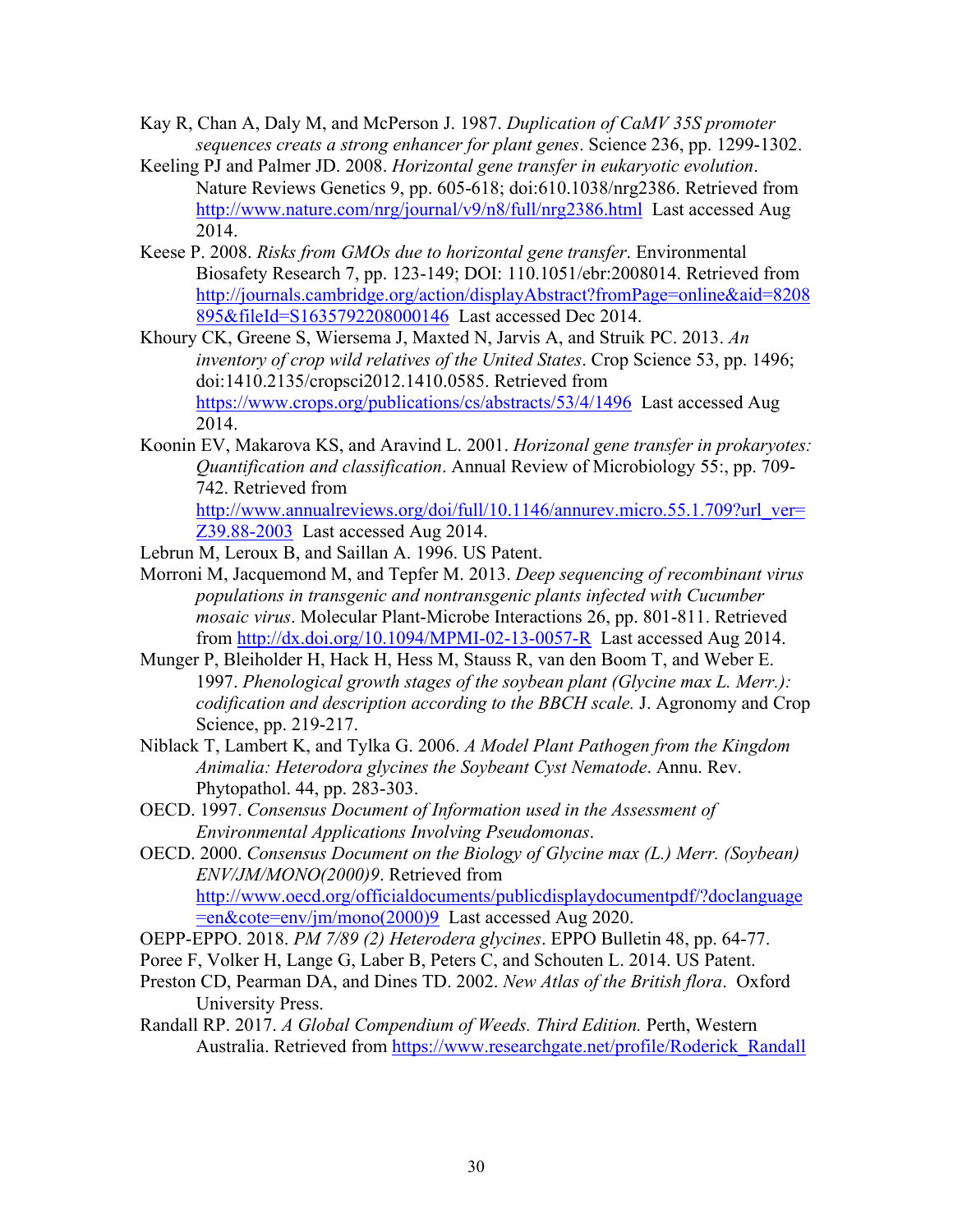- <span id="page-31-10"></span>Ray JD, Kilen TC, Abel CA, and Paris RL. 2003. *Soybean natural cross-pollination rates under field conditions*. Environ. Biosafety Res. 2, pp. 133-138. Retrieved from <https://doi.org/10.1051/ebr:2003005>
- <span id="page-31-4"></span>Reyes-Ramirez A and Ibarra JE. 2008. *Plasmid patterns of Bacillus thuringiensis type strains*. Appl Environ Microbiol 74, pp. 125-129. Retrieved from <https://www.ncbi.nlm.nih.gov/pubmed/18024687>
- <span id="page-31-12"></span>Richards TA, Soanes DM, Foster PG, Leonard G, Thornton CR, and Talbot NJ. 2009. *Phylogenomic analysis demonstrates a pattern of rare and ancient horizontal gene transfer between plants and fungi*. Plant Cell 21, pp. 1897-1911. Retrieved from<http://www.plantcell.org/content/21/7/1897.long>Last accessed Aug 2014.
- <span id="page-31-14"></span>Richardson AO and Palmer JD. 2007. *Horizontal gene transfer in plants*. Journal of Experimental Botany 58, pp. 1-9; doi:10.1093/jxb/erl1148. Retrieved from <http://jxb.oxfordjournals.org/content/58/1/1.full.pdf+html>Last accessed Aug 2014.
- <span id="page-31-7"></span>Rieseberg L and Wendel J. 1993. *Introgression and Its Consequences in Plants*. Hybrid Zones and the Evolutionary Process, pp. 70-109.
- <span id="page-31-6"></span>Ruan L, Crickmore N, Peng D, and Sun M. 2015. *Are nematodes a missing link in the confounded ecology of the entomopathogen Bacillus thuringiensis?* Trends in Microbiology 23, pp. 341-346.
- <span id="page-31-3"></span>Sanahuja G, Banakar R, Twyman RM, Capell T, and Christou P. 2011. *Bacillus thuringiensis: a century of research, development and commercial applications*. Plant Biotechnol J 9, pp. 283-300. Retrieved from <https://www.ncbi.nlm.nih.gov/pubmed/21375687>
- <span id="page-31-0"></span>Sanfacon H, Brodman P, and Hohn T. 1990. *A dissection of the cauliflower mosaic virus polyadenylation signal*. Genes and Development, pp. 141-149.
- <span id="page-31-2"></span>Sedivy EJ, Wu F, and Hanzawa Y. 2017. *Soybean domestication: the origin, genetic architecture and molecular bases*. The New phytologist 214, pp. 539-553. Retrieved from<http://www.ncbi.nlm.nih.gov/pubmed/28134435>
- <span id="page-31-1"></span>Sherman-Broyles S, Bombarely A, Powell AF, Doyle JL, Egan AN, Coate JE, and Doyle JJ. 2014. *The wild side of a major crop: soybean's perennial cousins from Down Under*. American journal of botany 101, pp. 1651-1665. Retrieved from http://www.ncbi.nlm.nih.gov/pubmed/25326613
- <span id="page-31-5"></span>Smith D, Chilvers M, Dorrance A, Hughes T, Mueller D, Niblack T, and Wise K. 2016. *Soybean Disease Management*. Crop Protection Network.
- <span id="page-31-8"></span>Soltis DE, Soltis PS, and Rieseberg LH. 1993. *Molecular data and the dynamic nature of polyploidy*. Critical Reviews in Plant Sciences 12, pp. 243-273; 210.1080/07352689309701903. Retrieved from [http://www.tandfonline.com/doi/abs/10.1080/07352689309701903#.UhekuRtwq](http://www.tandfonline.com/doi/abs/10.1080/07352689309701903#.UhekuRtwq-w)[w](http://www.tandfonline.com/doi/abs/10.1080/07352689309701903#.UhekuRtwq-w) Last accessed Dec 2014.
- <span id="page-31-11"></span>Soucy SM, Huang J, and Gogarten JP. 2015. *Horizontal gene transfer: building the web of life*. Nature reviews. Genetics 16, pp. 472-482. Retrieved from <http://www.ncbi.nlm.nih.gov/pubmed/26184597>
- <span id="page-31-9"></span>Stace CA. 1987. *Hybridization and the plant species*. Differentiation Patterns in Higher Plants, pp. 115–127.
- <span id="page-31-13"></span>Thompson JR and Tepfer M. 2010. *Assessment of the benefits and risks for engineered virus resistance*. Retrieved from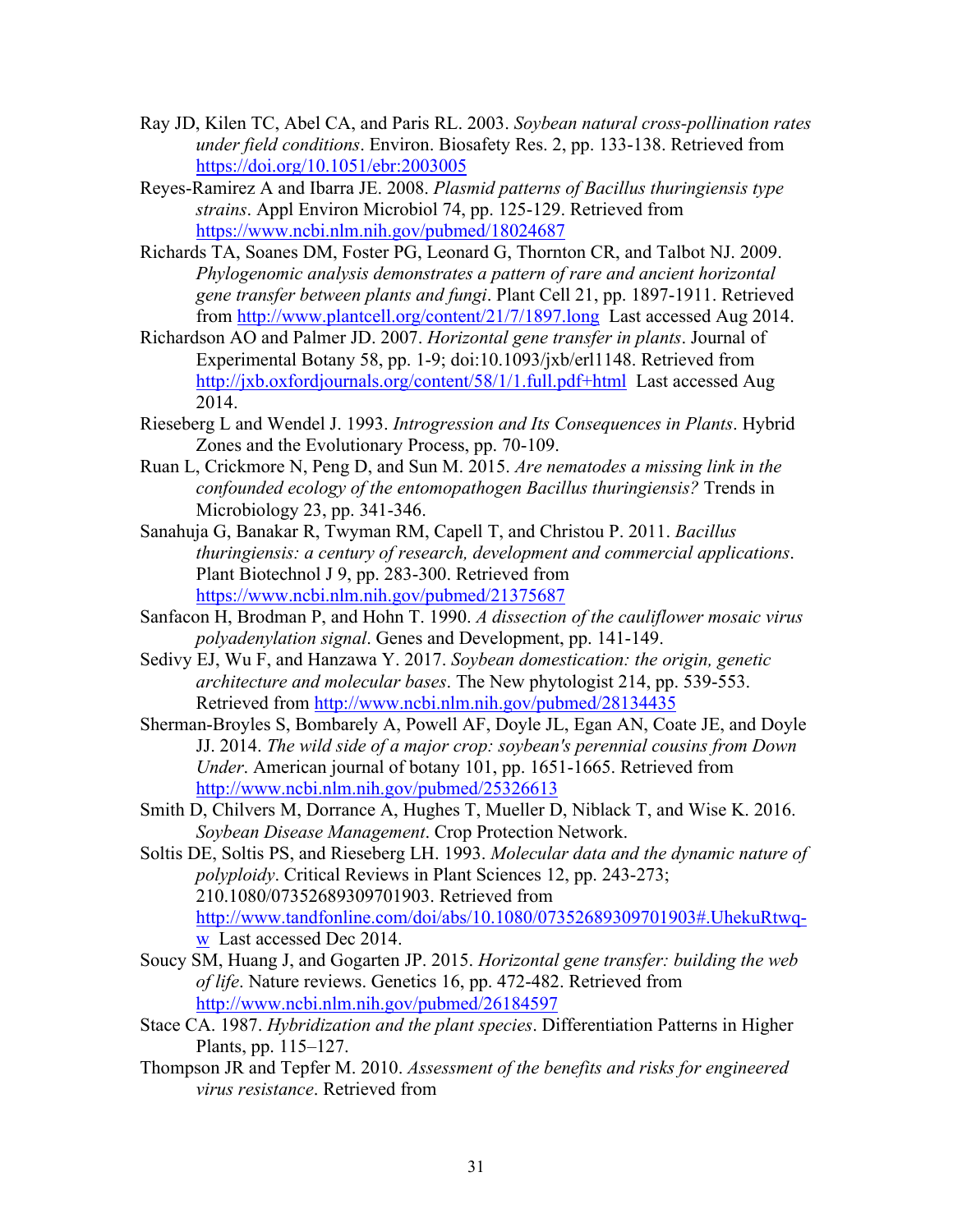<http://www.sciencedirect.com/science/article/pii/S0065352710760024>Last accessed Dec 2014.

- <span id="page-32-11"></span>Turturo C, Friscina A, Gaubert S, Jacquemond M, Thompson JR, and Tepfer M. 2008. *Evaluation of potential risks associated with recombination in transgenic plants expressing viral sequences*. Journal of General Virology 89:, pp. 327-335; DOI 310.1099/vir.1090.83339-83330. Retrieved from <http://vir.sgmjournals.org/content/89/1/327.full.pdf+html>Last accessed Aug 2014.
- <span id="page-32-4"></span>Tylka G and Marett C. 2014. *Distribution of the Soybean Cyst Nematode, Heterodera glycines, in the United States and Canada: 1954 to 2014*. Plant Health Progress.
- <span id="page-32-5"></span>USDA-APHIS. 2017. *List of Deregulated GE crops*. Retrieved from [https://www.aphis.usda.gov/aphis/ourfocus/biotechnology/permits-notifications](https://www.aphis.usda.gov/aphis/ourfocus/biotechnology/permits-notifications-petitions/petitions/petition-status)[petitions/petitions/petition-status](https://www.aphis.usda.gov/aphis/ourfocus/biotechnology/permits-notifications-petitions/petitions/petition-status)
- <span id="page-32-6"></span>USDA-APHIS. 2020. *Plant Pests and Diseases Programs* Retrieved from [https://www.aphis.usda.gov/aphis/ourfocus/planthealth/plant-pest-and-disease](https://www.aphis.usda.gov/aphis/ourfocus/planthealth/plant-pest-and-disease-programs/pests-and-diseases/plant-disease)[programs/pests-and-diseases/plant-disease](https://www.aphis.usda.gov/aphis/ourfocus/planthealth/plant-pest-and-disease-programs/pests-and-diseases/plant-disease) Last accessed June 16, 2020.
- <span id="page-32-1"></span>USDA-FAS. 2017. *World Agricultural Production*. Retrieved from [http://usda.mannlib.cornell.edu/usda/current/worldag-production/worldag](http://usda.mannlib.cornell.edu/usda/current/worldag-production/worldag-production-10-12-2017.pdf)[production-10-12-2017.pdf](http://usda.mannlib.cornell.edu/usda/current/worldag-production/worldag-production-10-12-2017.pdf)
- <span id="page-32-2"></span>USDA-NASS. 2019. *Soybean Acres United States 2019.pdf*. Retrieved from [https://www.nass.usda.gov/Charts\\_and\\_Maps/graphics/soyac.pdf](https://www.nass.usda.gov/Charts_and_Maps/graphics/soyac.pdf) Last accessed March 21 2020.
- <span id="page-32-3"></span>USDA-NASS. 2020. *Soybeans 2019 Planted Acres by County for Selected States*. Retrieved from [https://www.nass.usda.gov/Charts\\_and\\_Maps/graphics/SB-PL-](https://www.nass.usda.gov/Charts_and_Maps/graphics/SB-PL-RGBChor.pdf)[RGBChor.pdf](https://www.nass.usda.gov/Charts_and_Maps/graphics/SB-PL-RGBChor.pdf)
- <span id="page-32-8"></span>USDA-NRCS. 2017. *Plant Database - Soybean*. Retrieved from <https://plants.usda.gov/core/profile?symbol=GLMA4>
- <span id="page-32-12"></span>USDA-NRCS. 2020. *Striga asiatica (L.) Kuntze, Asiatic witchweed*. National Plant Data Center. Retrieved from<http://plants.usda.gov/core/profile?symbol=STAS2>Last accessed 21 August 2013.
- <span id="page-32-0"></span>USDA FDA EPA. 2017. *Modernizing the Regulatory System for Biotechnology Products: Final Version of the 2017 Update to the Coordinated Framework for the Regulation of Biotechnology*.
- <span id="page-32-10"></span>van den Eede G, Aarts H, Buhk HJ, Corthier G, Flint HJ, Hammes W, Jacobsen B, Midtvedt T, van der Vossen J, von Wright A, Wackernagel W, and Wilcks A. 2004. *The relevance of gene transfer to the safety of food and feed derived from genetically modified (GM) plants*. Food Chem Toxicol 42, pp. 1127-1156. Retrieved from<http://www.ncbi.nlm.nih.gov/pubmed/15123384>
- <span id="page-32-9"></span>Wang KJ and Li XH. 2011. *Interspecific gene flow and the origin of semi-wild soybean revealed by capturing the natural occurrence of introgression between wild and cultivated soybean populations*. Plant Breeding 130, pp. 117-127.
- <span id="page-32-7"></span>Wei JZ, Hale K, Carta L, Platzer E, Wong C, Fang SC, and Aroian RV. 2003. *Bacillus thuringiensis crystal proteins that target nematodes*. Proc Natl Acad Sci U S A 100, pp. 2760-2765. Retrieved from <https://www.ncbi.nlm.nih.gov/pubmed/12598644>